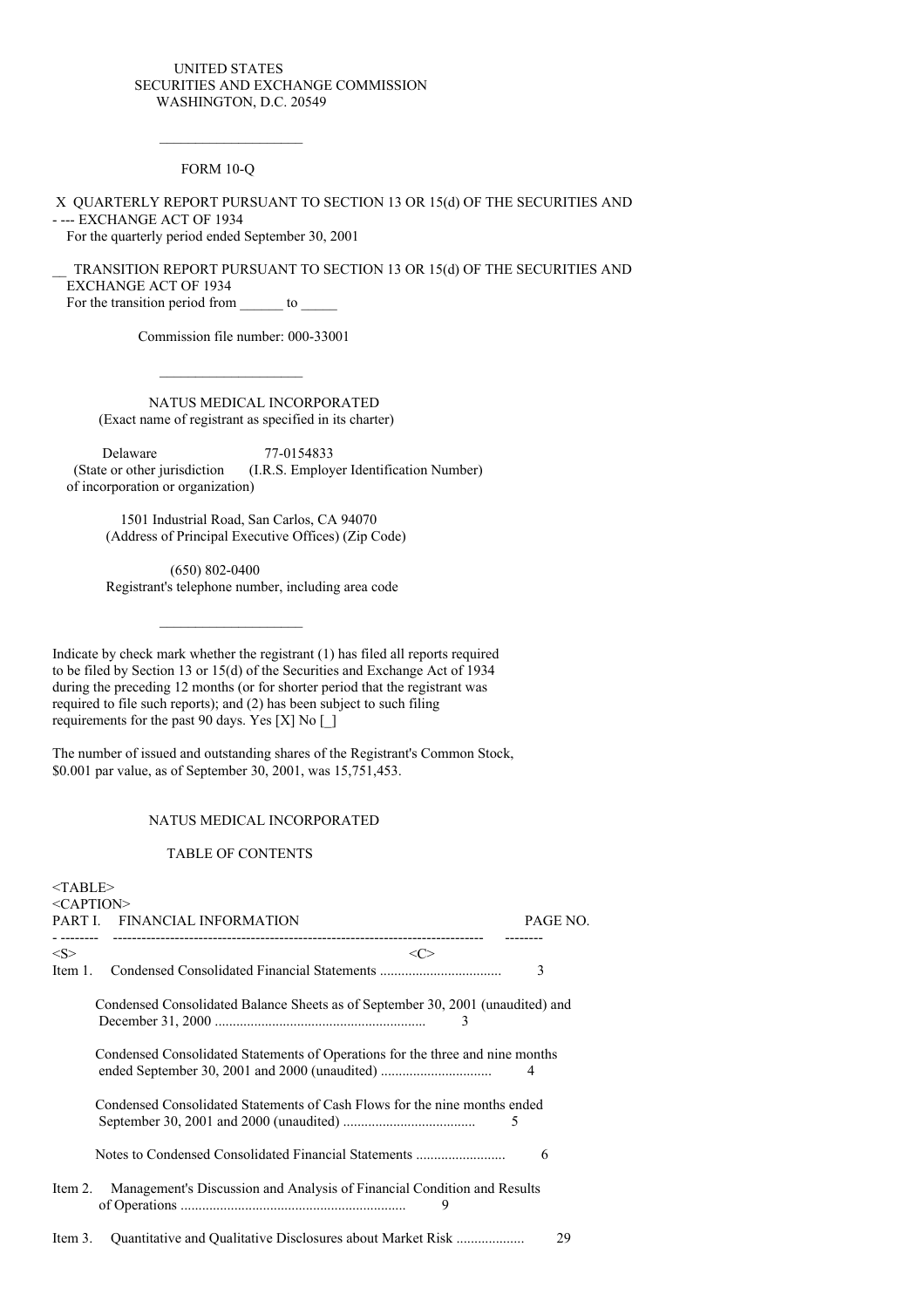|            | PART II. OTHER INFORMATION | PAGE NO. |
|------------|----------------------------|----------|
|            |                            |          |
|            |                            | -31      |
|            |                            | -31      |
| $<$ TABLE> | 32                         |          |

-2-

## PART I. FINANCIAL INFORMATION

Item 1. Condensed Consolidated Financial Statements

## NATUS MEDICAL INCORPORATED AND SUBSIDIARIES CONDENSED CONSOLIDATED BALANCE SHEETS (in thousands, except share amounts)

## <TABLE> <CAPTION>

|                                                                              |             | September 30, December 31,<br>2001 — 2001 — 2002 — 2003 — 2004 — 2004 — 2004 — 2004 — 2004 — 2004 — 2004 — 2004 — 2005 — 2005 — 2005 — 2005 — 2005 — 2005 — 2005 — 2005 — 2005 — 2005 — 2005 — 2005 — 2005 — 2005 — 2005 — 2005 — 2005 — 2005 — 2005 — 2005 — |                      | 2000(1)  |       |     |
|------------------------------------------------------------------------------|-------------|---------------------------------------------------------------------------------------------------------------------------------------------------------------------------------------------------------------------------------------------------------------|----------------------|----------|-------|-----|
|                                                                              | (unaudited) |                                                                                                                                                                                                                                                               |                      |          |       |     |
| $<\!\!S\!\!>$                                                                | <<>         |                                                                                                                                                                                                                                                               |                      |          |       |     |
| <b>ASSETS:</b>                                                               |             |                                                                                                                                                                                                                                                               |                      |          |       |     |
| Current assets:                                                              |             |                                                                                                                                                                                                                                                               |                      |          |       |     |
|                                                                              |             |                                                                                                                                                                                                                                                               | \$55,942             | \$       | 681   |     |
|                                                                              |             |                                                                                                                                                                                                                                                               |                      |          | 302   |     |
| Accounts receivable, net of allowance for doubtful accounts of \$214 in 2001 |             |                                                                                                                                                                                                                                                               |                      |          |       |     |
|                                                                              |             | 4,054                                                                                                                                                                                                                                                         |                      | 4,400    |       |     |
|                                                                              |             | 3,054                                                                                                                                                                                                                                                         |                      | 2,194    |       |     |
|                                                                              |             |                                                                                                                                                                                                                                                               |                      | 594      |       | 263 |
|                                                                              |             |                                                                                                                                                                                                                                                               |                      |          |       |     |
|                                                                              |             |                                                                                                                                                                                                                                                               |                      | 7,840    |       |     |
|                                                                              |             |                                                                                                                                                                                                                                                               |                      | 1,500    | 1,308 |     |
|                                                                              |             |                                                                                                                                                                                                                                                               | $\sim$ $\sim$ $\sim$ |          | 115   |     |
|                                                                              |             |                                                                                                                                                                                                                                                               | 326                  |          | 321   |     |
|                                                                              |             |                                                                                                                                                                                                                                                               | 362                  |          | 1,134 |     |
|                                                                              |             |                                                                                                                                                                                                                                                               |                      | \$10,718 |       |     |

## LIABILITIES, CONVERTIBLE PREFERRED STOCK AND STOCKHOLDERS' EQUITY (DEFICIT)

--------- ---------

--------- ---------

| Liabilities: |          |        |
|--------------|----------|--------|
|              | \$ 1.218 | \$ 750 |
|              | 2.544    | 2.694  |
|              | 253      | 331    |
|              |          |        |
|              | 4.015    | 3.775  |

Commitments and contingencies

Convertible preferred stock.

| onvertible preferred stock.                                                 |        |       |
|-----------------------------------------------------------------------------|--------|-------|
| Series A convertible preferred stock, \$0.001 par value; 1,241,842 shares   |        |       |
| authorized in 2000; 1,241,841 shares issued and outstanding in 2000;        |        |       |
|                                                                             |        | 2.227 |
| Redeemable convertible preferred stock, \$0.001 par value; 8,781,412 shares |        |       |
| authorized in 2000; aggregate liquidation value of \$25,178 in 2000 and     |        |       |
| aggregate redemption value of \$22,999 in 2000:                             |        |       |
| Series B: 3,967,126 shares authorized in 2000; 3,967,120 shares issued and  |        |       |
|                                                                             | 12.478 |       |
| Series C: 3,214,286 shares authorized in 2000; 2,490,181 shares issued and  |        |       |
|                                                                             | 5.864  |       |
| Series D: 1,600,000 shares authorized in 2000; 1,232,392 shares issued and  |        |       |
|                                                                             | 4.657  |       |
|                                                                             |        |       |
|                                                                             | 25.226 |       |
|                                                                             |        |       |

Stockholders' equity (deficit):

Common stock, \$0.001 par value, 120,000,000 shares authorized; shares issued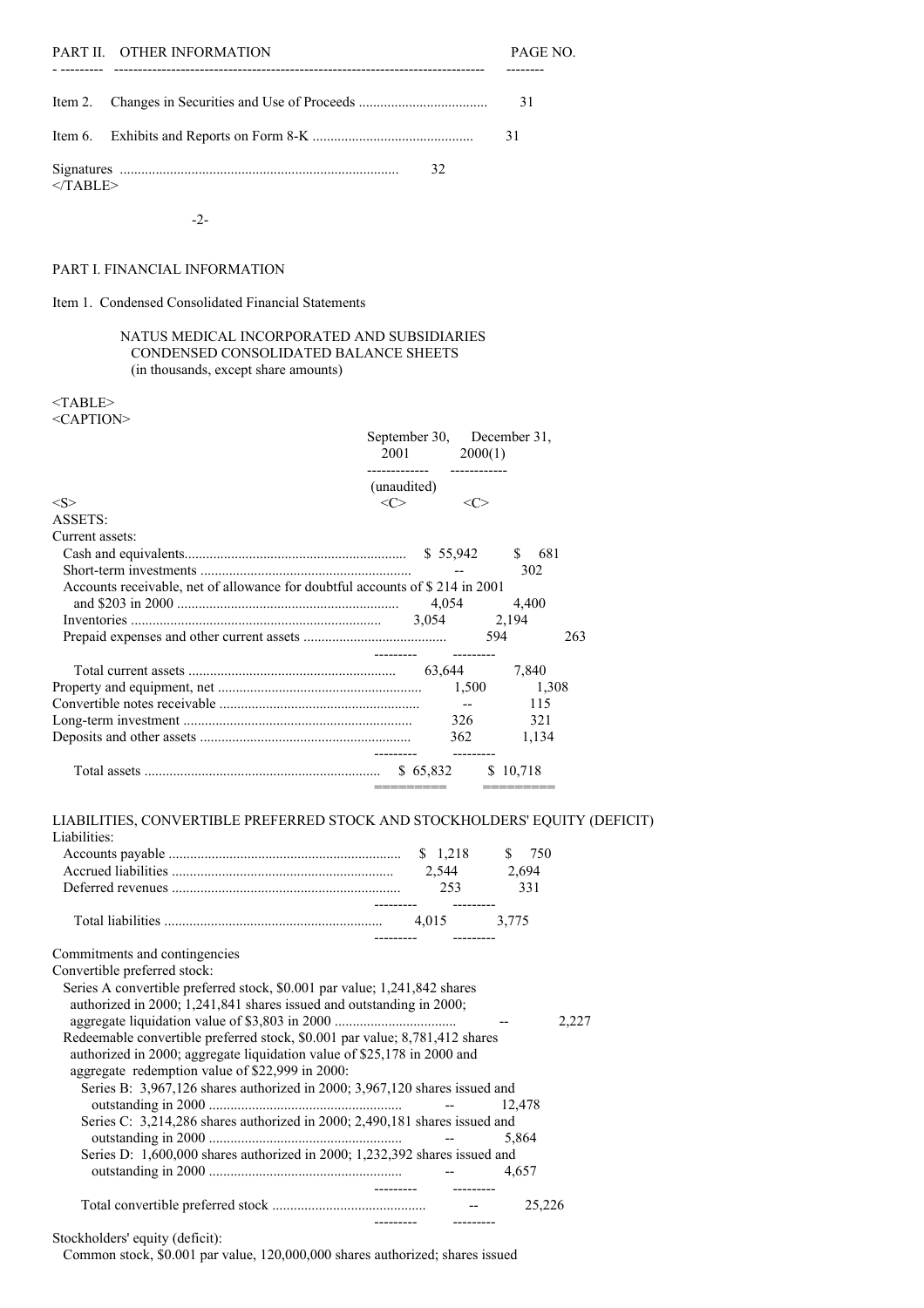|                                                                              |          | 85,847    | 2.902 |
|------------------------------------------------------------------------------|----------|-----------|-------|
| Preferred stock, \$0.001 par value, 10,000,000 shares authorized in 2001; no |          |           |       |
|                                                                              |          |           |       |
|                                                                              | (1,005)  | (1, 532)  |       |
|                                                                              | (23,005) | (19,653)  |       |
|                                                                              | (20)     |           |       |
|                                                                              |          |           |       |
|                                                                              | 61,817   | (18, 283) |       |
|                                                                              |          |           |       |
| Total liabilities, convertible preferred stock and stockholders' equity      |          |           |       |
| \$65,832                                                                     | \$10,718 |           |       |
|                                                                              |          |           |       |
| $\langle$ TABLE>                                                             |          |           |       |

(1) Derived from the consolidated audited financial statements at December 31, 2000.

The accompanying notes are an integral part of these condensed consolidated financial statements.

## -3-

## NATUS MEDICAL INCORPORATED AND SUBSIDIARIES

## CONDENSED CONSOLIDATED STATEMENTS OF OPERATIONS (in thousands, except per share amounts) (unaudited)

<TABLE> <CAPTION>

|                                                                                    | Three Months Ended<br>September 30, September 30,<br>------------------------- |                                   | <b>Nine Months Ended</b><br>------------------- |                                                                                 |     |                 |       |       |
|------------------------------------------------------------------------------------|--------------------------------------------------------------------------------|-----------------------------------|-------------------------------------------------|---------------------------------------------------------------------------------|-----|-----------------|-------|-------|
|                                                                                    |                                                                                | ----------  ---------  ---------- |                                                 | 2001 2000 2001 2000<br>-----------                                              |     |                 |       |       |
| < S >                                                                              |                                                                                |                                   |                                                 | $\langle C \rangle$ $\langle C \rangle$ $\langle C \rangle$ $\langle C \rangle$ |     |                 |       |       |
|                                                                                    |                                                                                |                                   |                                                 |                                                                                 |     | 17,662<br>6,299 |       |       |
|                                                                                    |                                                                                |                                   |                                                 |                                                                                 |     |                 |       |       |
| Operating expenses:                                                                |                                                                                |                                   |                                                 |                                                                                 |     | 2,520           |       |       |
|                                                                                    |                                                                                |                                   |                                                 |                                                                                 |     |                 |       | 429   |
|                                                                                    | __________                                                                     | -----------                       | -----------                                     |                                                                                 |     | 11,530          |       |       |
|                                                                                    |                                                                                |                                   |                                                 |                                                                                 |     |                 | (167) |       |
|                                                                                    |                                                                                |                                   |                                                 |                                                                                 | (6) | 23              |       |       |
|                                                                                    |                                                                                |                                   |                                                 |                                                                                 |     | -11             |       |       |
| Income (loss) before provision for income taxes  (693) 178 (2,588)                 |                                                                                |                                   |                                                 | $23 \qquad \qquad 1$<br>----------  ---------  ---------                        |     | 23              |       | (139) |
| Accretion of redeemable convertible preferred stock  71 346                        |                                                                                | ----------  ---------  ---------- |                                                 |                                                                                 |     | 763             |       | 1,038 |
| Net loss available to common stockholders  \$ (764) \$ (191) \$ (3,352) \$ (1,200) |                                                                                |                                   |                                                 |                                                                                 |     |                 |       |       |
|                                                                                    |                                                                                |                                   |                                                 |                                                                                 |     |                 |       |       |
| Common shares used in computing basic and diluted net loss                         |                                                                                |                                   |                                                 | 766 4,741                                                                       |     | 678             |       |       |

\* Amortization of deferred stock compensation included in:

|  |  |  |  |  |  | \$ 58 \$ 117 \$ 135 |  |  |
|--|--|--|--|--|--|---------------------|--|--|
|--|--|--|--|--|--|---------------------|--|--|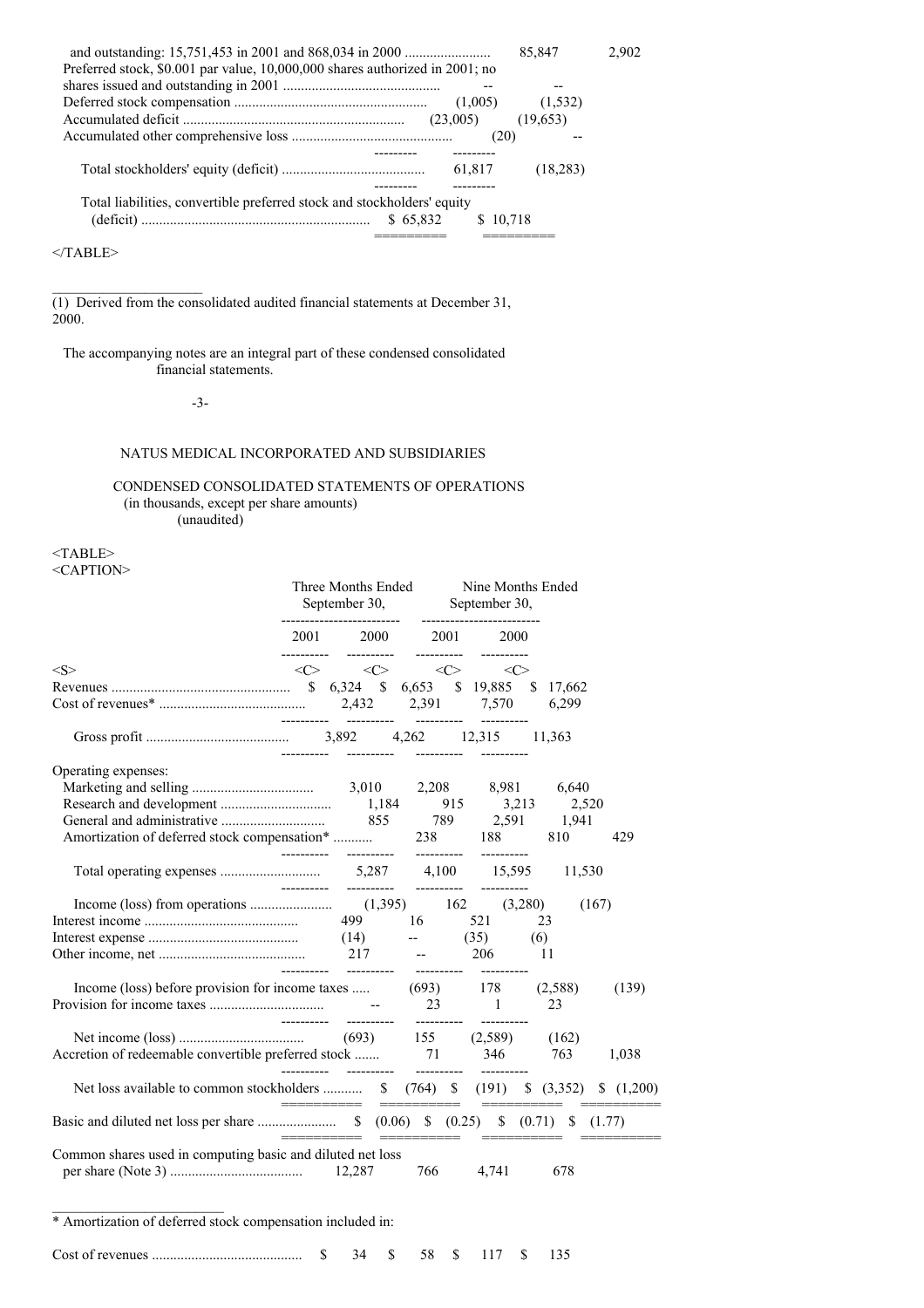| Operating expenses: |     |          |         |     |     |     |     |     |
|---------------------|-----|----------|---------|-----|-----|-----|-----|-----|
|                     |     |          |         |     |     |     |     | 99  |
|                     |     | 23       |         | 32  |     | 83  |     |     |
|                     |     | 94       |         | 112 |     | 307 |     | 255 |
|                     |     |          |         |     |     |     |     |     |
|                     | 238 | $\sim$ S | $188 -$ |     | 810 |     | 429 |     |
|                     |     |          |         |     |     |     |     |     |

## $<$ /TABLE>

The accompanying notes are an integral part of these condensed consolidated financial statements.

-4-

## NATUS MEDICAL INCORPORATED AND SUBSIDIARIES

## CONDENSED CONSOLIDATED STATEMENTS OF CASH FLOWS (in thousands)

(unaudited)

## <TABLE>

<CAPTION>

|                                                                               | Nine Months Ended<br>September 30,<br>-------------------------- |                          |                  |
|-------------------------------------------------------------------------------|------------------------------------------------------------------|--------------------------|------------------|
|                                                                               | 2001                                                             | 2000                     |                  |
| < S >                                                                         | --------<br>$\langle C \rangle$                                  | $\langle C \rangle$      |                  |
| Operating activities:                                                         |                                                                  |                          |                  |
|                                                                               | (2,589)                                                          | \$(162)                  |                  |
| Adjustments to reconcile net loss to net cash provided by (used in) operating |                                                                  |                          |                  |
| activities:                                                                   |                                                                  |                          |                  |
|                                                                               |                                                                  | 574                      | 435              |
|                                                                               |                                                                  |                          | 564<br>927       |
| Changes in operating assets and liabilities:                                  |                                                                  |                          |                  |
|                                                                               |                                                                  | 276                      | (302)            |
|                                                                               | (855)                                                            |                          | (717)            |
|                                                                               |                                                                  | (339)                    | (120)            |
|                                                                               |                                                                  | 468                      | 92               |
|                                                                               | ---------                                                        | (284)<br>$-----$         | 1,253            |
|                                                                               | --------                                                         |                          | (1,822)<br>1,043 |
| Investing activities:                                                         |                                                                  |                          |                  |
|                                                                               |                                                                  | (646)                    | (506)            |
|                                                                               |                                                                  |                          | (20)             |
|                                                                               |                                                                  | (103)                    | 17               |
|                                                                               |                                                                  | $\overline{\phantom{a}}$ | (302)            |
|                                                                               |                                                                  | 302                      | 289              |
|                                                                               |                                                                  | (9)                      | $\overline{a}$   |
|                                                                               | $- - - - - - -$                                                  | --------                 |                  |
|                                                                               |                                                                  | (456)<br>--------        | (522)            |
| Financing activities:                                                         |                                                                  |                          |                  |
|                                                                               |                                                                  | 58,928                   | 125              |
|                                                                               |                                                                  | (1,383)                  | (725)            |
|                                                                               |                                                                  | 2,000                    |                  |
|                                                                               |                                                                  | (2,000)                  | (112)            |
|                                                                               |                                                                  | ---------                | 57,545<br>(712)  |
|                                                                               | ---------                                                        | ---------                |                  |
|                                                                               |                                                                  | (6)                      |                  |
|                                                                               | --------                                                         | 55,261                   | (191)            |
|                                                                               |                                                                  | 681                      | 2,087            |
|                                                                               | --------                                                         | --------                 |                  |
|                                                                               |                                                                  | \$55,942                 | \$1,896          |
| Noncash investing and financing activities:                                   |                                                                  |                          |                  |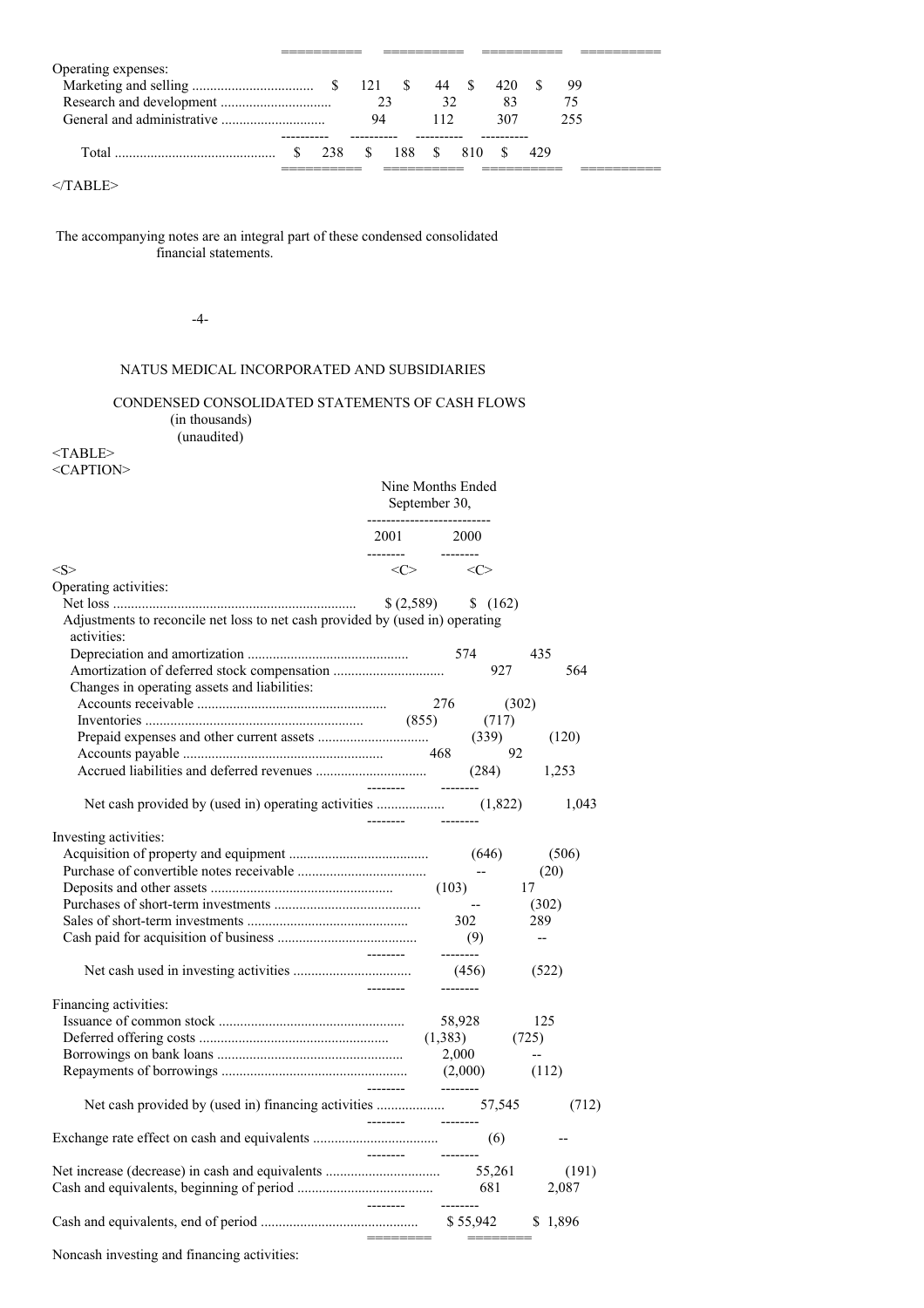| Accretion of redeemable convertible preferred stock                     | 763<br>S. | 1.038    |  |
|-------------------------------------------------------------------------|-----------|----------|--|
| Forgiveness of convertible notes receivable and accounts receivable for | 189       |          |  |
|                                                                         |           |          |  |
| Supplemental disclosure of cash flow information:                       | 35        | £.<br>-8 |  |
|                                                                         | 59        | 18       |  |

 $<$ /TABLE>

The accompanying notes are an integral part of these consolidated financial statements.

-5-

## NATUS MEDICAL INCORPORATED

## NOTES TO CONDENSED CONSOLIDATED FINANCIAL STATEMENTS

(unaudited)

#### 1 -- Summary of Significant Accounting Policies

## Basis of Presentation

The accompanying unaudited condensed consolidated financial statements have been prepared in accordance with generally accepted accounting principles for interim financial information and with the rules and regulations of the Securities and Exchange Commission. Accordingly, they do not include all of the information and notes required by generally accepted accounting principles for annual financial statements. The financial statements include all adjustments (consisting only of normal recurring adjustments) that the management of Natus Medical Incorporated (the "Company") believes necessary for fair presentation of the Company's financial position, results of operations and cash flows for the periods presented. These interim financial results are not necessarily indicative of results to be expected for the full fiscal year. The accompanying condensed consolidated financial statements include the accounts of the Company and its wholly owned subsidiaries and significant intercompany transactions have been eliminated. The accompanying financial information should be read in conjunction with the audited financial statements and notes thereto for the fiscal year ended December 31, 2000 included in the Company's Registration Statements on Form S-1, as amended (Registration Nos. 333-44138 and 333-65478).

#### Use of Estimates

Preparing financial statements requires management to make estimates and assumptions that affect the reported amounts of assets, liabilities, revenues and expenses. Examples include allowances for potentially uncollectable accounts receivable, warranty costs, and a valuation allowance for deferred tax assets. Actual results may differ from these estimates.

#### Recently Issued Accounting Pronouncements

In October 2001, the Financial Accounting Standards Board issued Statement of Financial Accounting Standards No. 144, Accounting for the Impairment or Disposal of Long-Lived Assets, or SFAS No. 144. SFAS No. 144 requires that one accounting model be used for long-lived assets to be disposed of by sale, whether previously held and used or newly acquired, and broadens the presentation of discontinued operations to include more disposal transactions. SFAS No. 144 will be effective for fiscal years beginning after December 15, 2001. The Company intends to adopt the provisions of SFAS No. 144 as of the effective date and does not expect SFAS No. 144 will have material effect on its financial position or results of operations.

In August 2001, the Financial Accounting Standards Board issued Statement of Financial Accounting Standards No. 143, Accounting for Asset Retirement Obligations, or SFAS No. 143. SFAS 143 requires that the liability for an asset retirement obligation be recognized at its fair market value when the liability is incurred. SFAS No. 143 will be effective for fiscal years beginning after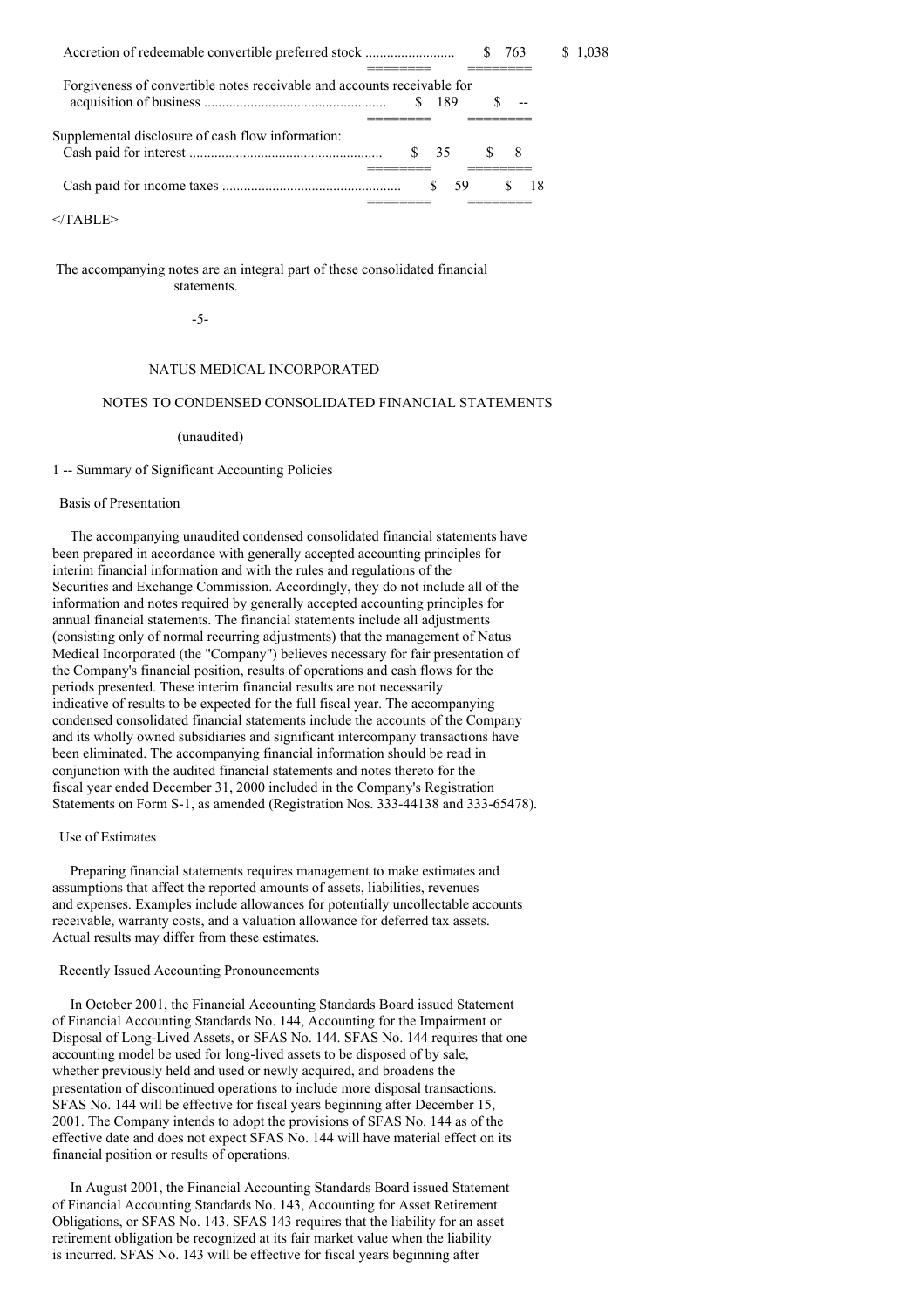June 15, 2002. The Company intends to adopt the provisions of SFAS No. 143 as of the effective date and does not expect SFAS No. 143 will have a material effect on its financial position or results of operations.

In June 2001, the Financial Accounting Standards Board issued Statement of Financial Accounting Standards No. 141, Business Combinations, or SFAS No. 141, and Statement of Financial Accounting Standards No. 142, Goodwill and Other Intangible Assets, or SFAS No. 142. SFAS No. 141 requires that all business combinations initiated after June 30, 2001 be accounted for under the purchase method and addresses the initial recognition and measurement of goodwill and other intangible assets acquired in a business combination. SFAS No. 142 addresses the initial recognition and measurement of intangible assets acquired outside of a business combination and the accounting for goodwill and other intangible assets subsequent to their acquisition. SFAS No. 142 provides that intangible assets with finite useful lives be amortized and that goodwill and intangible assets with indefinite lives will not be amortized, but will rather be tested at least annually for impairment. Under the provisions of SFAS No. 142, any impairment loss identified upon adoption of this standard is recognized as a cumulative effect of a change in accounting principle, which is charged directly to retained earnings. Any impairment loss incurred subsequent to initial adoption of SFAS No. 142 is recorded as a change to current period earnings. The Company will adopt SFAS No. 142 in 2002 and, at that time, will stop amortizing goodwill that resulted from business combinations completed prior to June 30, 2001. The Company believes that the adoption of SFAS No. 141 and SFAS No. 142 will not have a material effect on the Company's financial position and results of operations.

-6-

In December 1999, the staff of the Securities and Exchange Commission (the "SEC") issued Staff Accounting Bulletin No. 101, Revenue Recognition in Financial Statements, or SAB No. 101, which summarizes certain of the SEC staff's views in applying accounting principles generally accepted in the United States of America to revenue recognition in financial statements. The adoption of SAB No. 101 had no impact on the Company's financial position or results of operations.

In June 1998, the Financial Accounting Standard Board issued SFAS No. 133, Accounting for Derivative Instruments and Hedging Activities. SFAS No. 133 defines derivatives, requires all derivatives to be carried at fair value and provides for hedge accounting when certain conditions are met. SFAS No. 133 is effective for the Company in fiscal year 2001. The Company does not utilize derivative instruments and had no such instruments at January 1, 2001. Therefore, the adoption of SFAS 133 did not have an impact on the Company's financial position or results of operations.

#### Comprehensive Loss

In accordance with SFAS No. 130, Reporting Comprehensive Income, the Company is required to report, by major components and as a single total, the change in its assets during the period from non-owner sources. The following are the components of comprehensive loss (in thousands):

#### <TABLE>  $\angle C$  A DTION

| $\sim$ AF HUN $\sim$                  | Three Months Ended<br>September 30, |      |                                 | Nine Months Ended<br>September 30, |       |
|---------------------------------------|-------------------------------------|------|---------------------------------|------------------------------------|-------|
|                                       | 2001                                | 2000 | 2001                            | 2000                               |       |
| $<\!\!S\!\!>$                         | $(693)$ \$                          | <∈ > | $\leq$ $\geq$<br>155 \$ (2,589) | <ো><br><sup>\$</sup>               | (162) |
| Net foreign currency translation loss |                                     | (28) |                                 | (20)                               |       |
|                                       |                                     |      |                                 |                                    | (162) |

 $<$ /TABLE>

### 2 -- Inventories

Inventories consisted of (in thousands):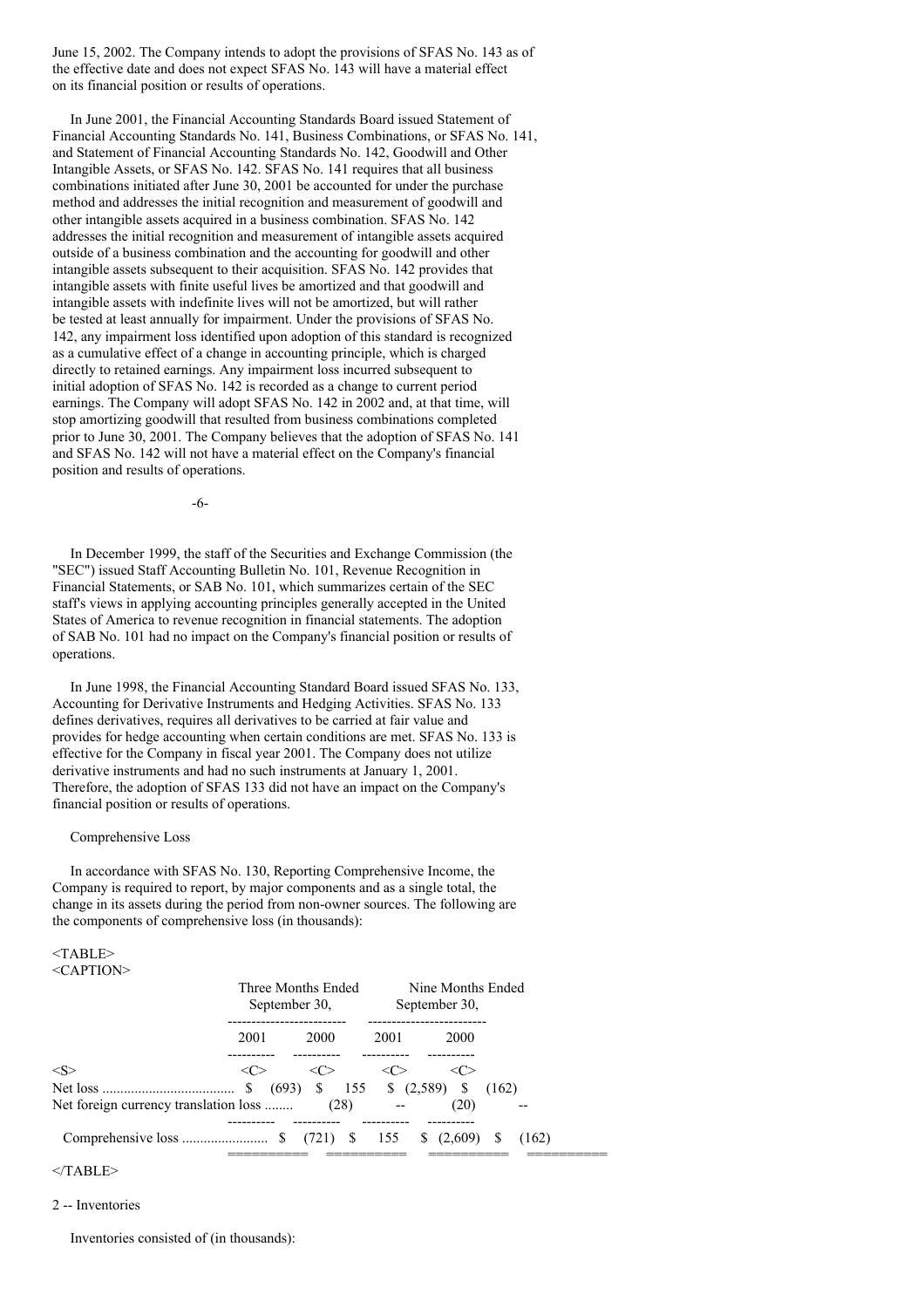<TABLE> <CAPTION>

|         |  | September 30, 2001 December 31, 2000 |       |  |       |       |
|---------|--|--------------------------------------|-------|--|-------|-------|
| $<\!S>$ |  |                                      |       |  |       |       |
|         |  |                                      | 1.787 |  |       | 1.017 |
|         |  | 1.267                                |       |  | 1.177 |       |
|         |  |                                      |       |  |       |       |
|         |  | 3.054                                |       |  | 2.194 |       |
|         |  |                                      |       |  |       |       |

 $<$ /TABLE>

3 -- Basic and Diluted Net Loss Per Common Share

For all periods presented, both basic and diluted net loss per common share were computed by dividing the net loss available to common stockholders by the number of weighted average common shares outstanding during the respective periods. The impact of convertible preferred stock and stock options could potentially dilute basic earnings per share in the future, but were excluded from the computation of diluted net loss per common share as their effect is antidilutive for the periods presented.

### 4 -- Customer and Geographic Information

The Company operates in one reportable segment and is engaged in the design, manufacture, and marketing of newborn screening products for the identification and monitoring of common medical disorders that may occur during the critical development period of infants. The nature of the Company's products and production process as well as the type of customers and distribution methods are consistent among all of the Company's devices.

-7-

The following table summarizes total revenues by geographic region. Revenues were attributable to countries based on the location of the Company's customer (in thousands):

#### <TABLE>  $\leq C$  A PTIONS

| NUMBER 11     | Three Months Ended    |             | Nine Months Ended                           |               |  |  |
|---------------|-----------------------|-------------|---------------------------------------------|---------------|--|--|
|               | September 30,<br>2001 | 2000        | September 30, September 30,<br>2001<br>2000 | September 30, |  |  |
| $<\leq>$      |                       |             |                                             |               |  |  |
| United States | S<br>5,563            | S.<br>5,802 | \$16,593                                    | \$ 15,313     |  |  |
|               | 640                   | 661         | 2.568                                       | 1.984         |  |  |
| All other     | 121                   | 190         | 724                                         | 365           |  |  |
| Total         | 6.324<br>S            | 6.653<br>S  | 19.885<br>S                                 | 17.662        |  |  |
|               | ________              | ________    | ________                                    |               |  |  |

 $<$ /TABLE>

For the nine months ended September 30, 2001 and 2000, revenues from one customer, a distributor, accounted for approximately 10% and 11% of total revenues, respectively.

## 5 - Initial Public Offering

In July 2001, the Company completed an initial public offering of 5,000,000 shares of its common stock at \$11.00 per share. Proceeds to the Company from this offering, net of issuance costs, were approximately \$51.2 million after underwriting discounts and commissions, but before any expenses payable by the Company in connection with the offering. In August 2001, the underwriters of the offering exercised their overallotment option to purchase an additional 750,000 shares at \$11.00 per share for net proceeds to the Company of approximately \$7.7 million after underwriting discounts and commissions, but before any expenses payable by the Company in connection with the offering. Upon the closing of the Company's initial public offering, all of the then outstanding shares of the Company's preferred stock were automatically converted into 8,931,534 shares of common stock. In connection with its initial public offering, the Company also filed its Restated Certificate of Incorporation which, among other things,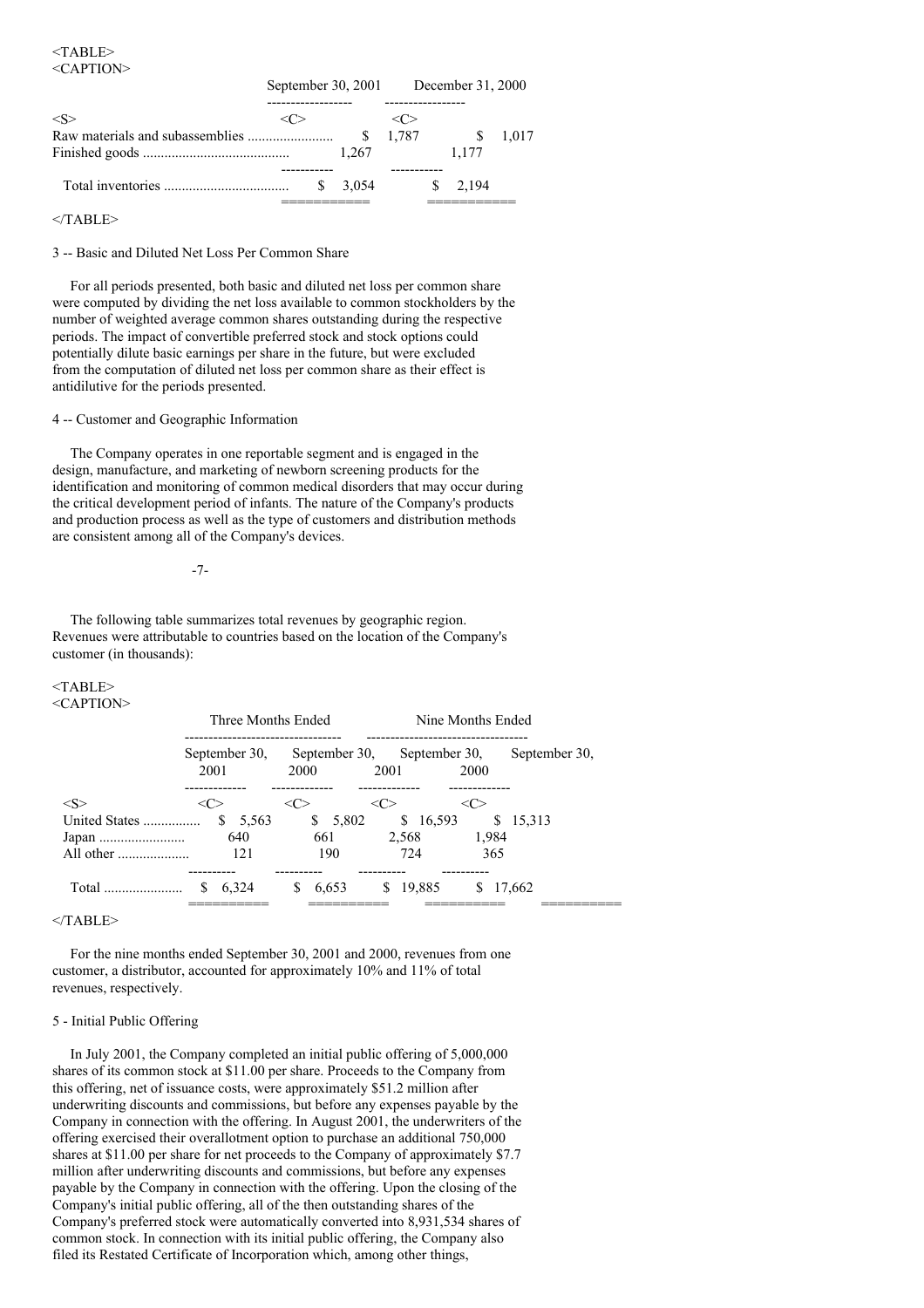authorizes the Company to issue 10,000,000 shares of Preferred Stock with such rights, preferences and privileges as the board of directors of the Company may determine.

 $-8$ 

Item 2. Management's Discussion and Analysis of Financial Condition and Results of Operations

This report contains forward-looking statements within the meaning of Section 27A of the Securities Act of 1933 and Section 21E of the Securities Exchange Act of 1934, as amended. These statement include, among other things, statements concerning our future operations, financial condition and prospects, and business strategies. The words "believe," "expect," "anticipate," and other similar expressions generally identify forward-looking statements. These forward-looking statements are subject to substantial risks and uncertainties that could cause our future business, financial condition, or results of operations to differ materially from our historical results or currently anticipated results. You should carefully review the information contained under "Factors Affecting Future Results," beginning on page 15 of this Management's Discussion and Analysis of Financial Condition and Results of Operation," and elsewhere in or incorporated by reference into this report.

The following information should be read in conjunction with the condensed consolidated financial statements and notes thereto set forth in Item 1 of this quarterly report. We also urge you to review and consider our disclosures describing various factors that could affect our business, including the disclosures under Management's Discussion and Analysis of Financial Condition and Results of Operations and Risk Factors and the audited financial statements and notes thereto contained in our Registration Statements on Form S-1 (File Nos. 333-44138 and 333-65478) filed in connection with our initial public offering.

## Overview

We develop, manufacture and market screening products for the detection and monitoring of common medical disorders in infants. Currently, we sell our ALGO products for hearing screening and our CO-Stat products for the analysis of hemolysis and management of jaundice.

Our revenues consist of revenues from sales of equipment and disposable supplies. We currently derive substantially all of our revenues from sales of a limited number of products. Nearly all of our revenues were from sales of our ALGO products in the three and nine months ended September 30, 2001 and 2000. Although we commercially launched our CO-Stat product in January 2001, we expect that a substantial majority of our revenues will continue to be generated from sales of our ALGO products for at least the next two years.

Historically we have sold our products directly through our sales force in the United States and indirectly through distributors internationally. Domestic sales were 88% and 87% of our revenues during the three months ended September 30, 2001 and 2000, respectively. Domestic sales were 83% and 87% of our revenues during the nine months ended September 30, 2001 and 2000, respectively. We plan to expand our international operations significantly because we believe international markets represent a significant growth opportunity. We acquired the distribution operations of our United Kingdom distributor in January 2001 and also began direct distribution operations in Japan in July 2001, when we acquired the activities of our Japanese distributor. The results of our operations in the United Kingdom and Japan were immaterial and have been included in our consolidated results from those dates. We anticipate that international revenues will increase as a percent of revenues in the future. If international sales increase, we may not experience corresponding growth in operating income due to the higher cost of selling outside of the United States. Historically, our international sales have been through distributors and have been characterized by lower gross margins due to the discount the distributors receive from our list prices.

We recognize revenues from product sales, including sales to distributors, upon shipment when a purchase order has been received, the sales price is fixed and determinable and collection of the resulting receivable is probable. We generally do not provide rights of return on our products. We, however, do make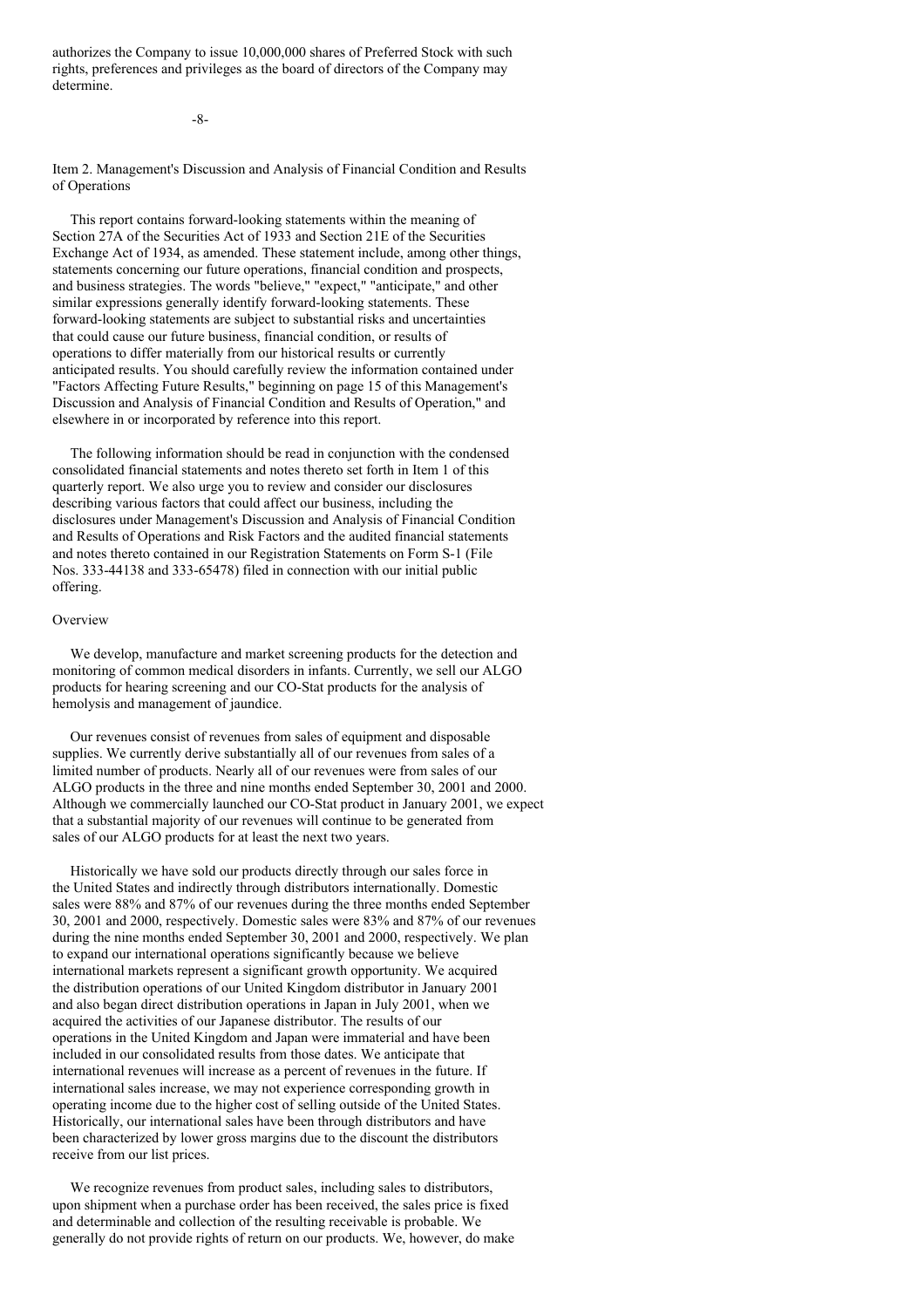provision for initial standard warranty obligations of one year and post-sale training and customer support at the time the related revenues are recognized. Revenues from extended warranty contracts are recognized ratably over the warranty period. Advance payments from customers are recorded as deferred revenues until shipment of the related product. Allowances for estimated warranty costs are estimated based on our historical results. To date, warranty and extended warranty costs have been in line with projected amounts. However, our past product warranty experience may not be indicative of the warranty costs we may experience in the future. We provide ALGO screening equipment to our customers on loan without charge while we repair or service their screening equipment.

In January 2001, we reorganized and expanded our domestic sales force to commercially launch and focus on our CO-Stat products. We expect to increase spending on the marketing of our CO-Stat products in 2001 and beyond. Because we have not previously marketed newborn jaundice management products, we cannot be certain that our planned resources will be sufficient to support the launch of our CO-Stat products.

Our net loss available to common stockholders includes accretion charges to increase the carrying amount of our redeemable convertible preferred stock to the amount we would have been required to pay if the preferred stock had been redeemed prior to the date of our initial public offering in July 2001. Our redeemable convertible preferred stock converted to common stock on a one-for-one basis upon the closing of our initial public offering in July 2001. We did not pay accrued dividends on the redeemable convertible preferred stock when it converted, and accrued but unpaid dividends became additional paid-in capital.

## Results of Operations

The following table sets forth the results of our operations expressed as a percent of revenues. Our historical operating results are not necessarily indicative of the results for any future period.

# <TABLE>

## <CAPTION>

|                                                                    | Percent of Total Revenues |                                                                            |  |                                                                     |                                                                                 |                             |       |
|--------------------------------------------------------------------|---------------------------|----------------------------------------------------------------------------|--|---------------------------------------------------------------------|---------------------------------------------------------------------------------|-----------------------------|-------|
|                                                                    |                           |                                                                            |  | Three Months Ended Nine Months Ended<br>September 30, September 30, |                                                                                 |                             |       |
|                                                                    |                           | $2001 \qquad \quad 2000 \qquad \quad 2001 \qquad \quad 2000$<br>---------- |  | ----------                                                          |                                                                                 |                             |       |
| < S >                                                              |                           |                                                                            |  |                                                                     | $\langle C \rangle$ $\langle C \rangle$ $\langle C \rangle$ $\langle C \rangle$ |                             |       |
|                                                                    |                           | ---------  --------  --------                                              |  |                                                                     |                                                                                 | 100.0%<br>35.7              |       |
|                                                                    |                           |                                                                            |  |                                                                     |                                                                                 |                             |       |
| Operating expenses:                                                |                           |                                                                            |  |                                                                     |                                                                                 | 14.3<br>4.1                 | 2.4   |
|                                                                    |                           |                                                                            |  |                                                                     |                                                                                 | 65.2                        |       |
|                                                                    |                           |                                                                            |  |                                                                     | 2.4<br><b>Service Contract</b>                                                  | (0.9)<br>0.1                |       |
| Income (loss) before provision for income taxes  (11.0) 2.6 (13.1) |                           | _________  _________  ________                                             |  |                                                                     |                                                                                 | 0.1                         | (0.8) |
| Accretion of redeemable convertible preferred stock  1.1 5.2 3.8   |                           |                                                                            |  |                                                                     |                                                                                 |                             | 5.9   |
|                                                                    |                           | =========  =========                                                       |  |                                                                     |                                                                                 | =========         ========= |       |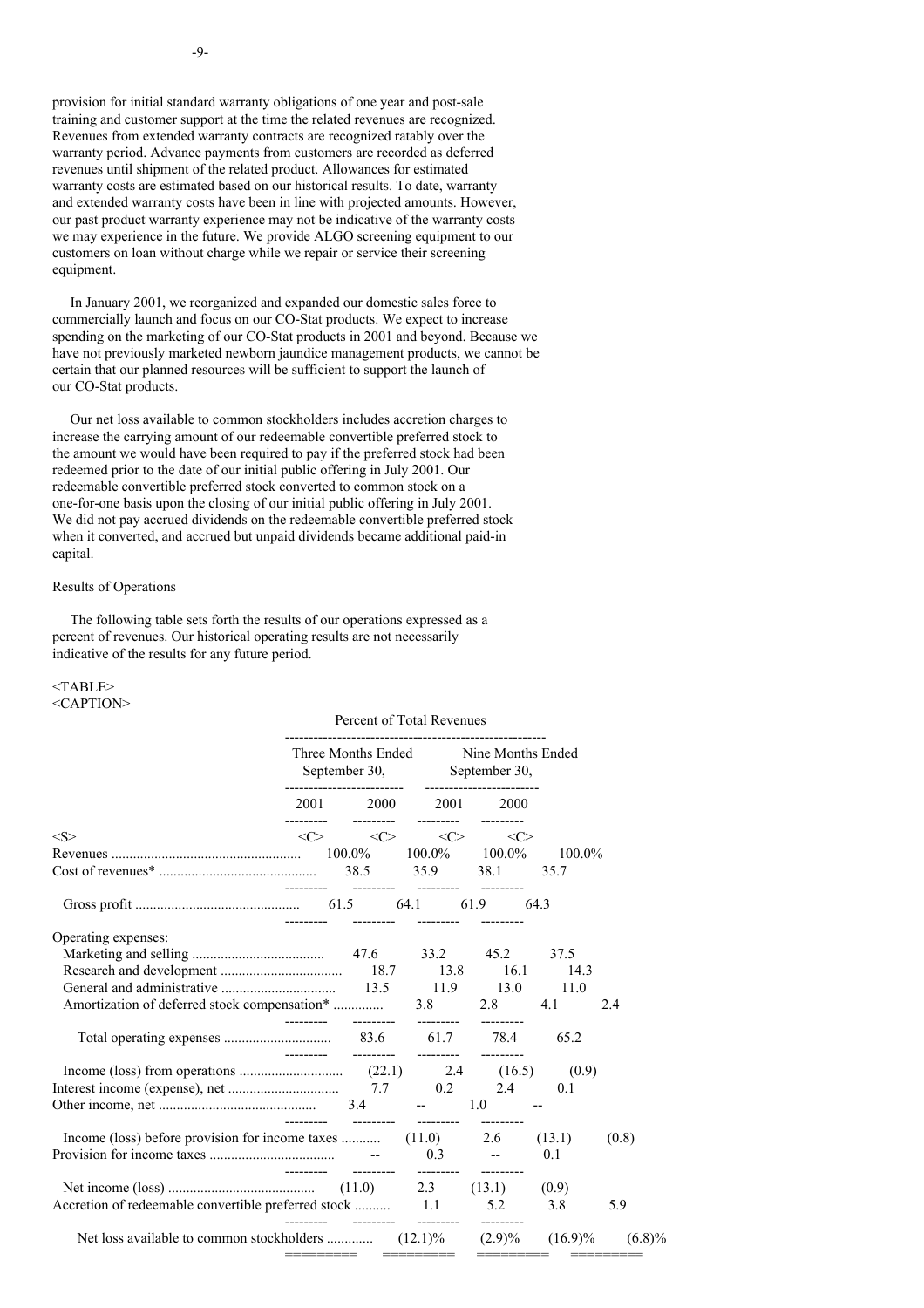#### \* Amortization of deferred stock compensation included in:

| $0.5\%$        | $0.9\%$        | $0.6\%$       | 0.8%           |
|----------------|----------------|---------------|----------------|
| $1.9\%$<br>0.4 | $0.6\%$<br>0.5 | $2.1\%$<br>04 | $0.6\%$<br>0.4 |
| 15             |                | ⊥6            | l 4            |
| 3.8%           | $2.8\%$        | $41\%$        | $2.4\%$        |

 $<$ /TABLE>

-10-

Three and Nine Months Ended September 30, 2001 and 2000

### Revenues

Our revenues consist almost exclusively of revenues from the sale of ALGO screening equipment and its related disposable supplies. Our revenues decreased \$329,000, or 5%, to \$6.3 million in the three months ended September 30, 2001 from \$6.7 million in the three months ended September 30, 2000. This decrease primarily was attributable to a decrease in revenues from sales of our screening equipment. Our revenues increased \$2.2 million, or 13%, to \$19.9 million in the nine months ended September 30, 2001 from \$17.7 million in the nine months ended September 30, 2000. This increase was primarily due to an increase in the quantities of disposable supplies sold. No end customer accounted for more than 10% of our revenues in the three months ended September 30, 2001 and 2000. Sales to our Japanese distributor, Nippon Eurotec, accounted for 10% of our revenues in the nine months ended September 30, 2001 and 11% of our revenues in the nine months ended September 30, 2000.

Revenues from screening equipment decreased \$712,000, or 30%, to \$1.7 million in the three months ended September 30, 2001 from \$2.4 million in the three months ended September 30, 2000. Revenues were adversely impacted by the terrorist attacks in the United States on September 11, 2001 and by delays in the implementation of screening programs in Europe, particularly in the United Kingdom. Revenues from screening equipment remained fairly constant and were \$6.3 million in each of the nine months ended September 30, 2001 and 2000.

Revenues from disposable supplies increased \$317,000, or 8%, to \$4.4 million in the three months ended September 30, 2001 from \$4.1 million in the three months ended September 30, 2000. Revenues from disposable supplies increased \$2.0 million, or 19%, to \$13.0 million in the nine months ended September 30, 2001 from \$10.9 million in the nine months ended September 30, 2000.

Revenues from sales outside the United States decreased by \$90,000, or 11%, to \$761,000 in the three months ended September 30, 2001 from \$851,000 in the three months ended September 30, 2000. The decrease primarily was attributable to lower sales in Europe. Revenues from sales outside the United States increased \$943,000, or 40%, to \$3.3 million in the nine months ended September 30, 2001 from \$2.3 million in the nine months ended September 30, 2000. These increases were due primarily to increased screening equipment sales in Japan, and, to a lesser extent, to revenues from our newly formed subsidiary in the United Kingdom.

## Costs of Revenues and Operating Expenses

Cost of revenues includes material costs, personnel expenses, amortization of deferred stock compensation, packaging and shipping costs, other manufacturing costs, warranty expenses and technology license fees. Our cost of revenues increased \$41,000, or 2%, to \$2.4 million in the three months ended September 30, 2001 from \$2.4 million in the three months ended September 30, 2000. The increase in cost of revenues in absolute dollars was primarily attributable to increased manufacturing costs related to early production runs of our ALGO 3 product, which we released in October 2001. Our cost of revenues increased \$1.3 million, or 20%, to \$7.6 million in the nine months ended September 30, 2001 from \$6.3 million in the nine months ended September 30, 2000. The increase in the cost of revenues in absolute dollars was primarily due to the higher volume of disposable supplies sold relative to sales of screening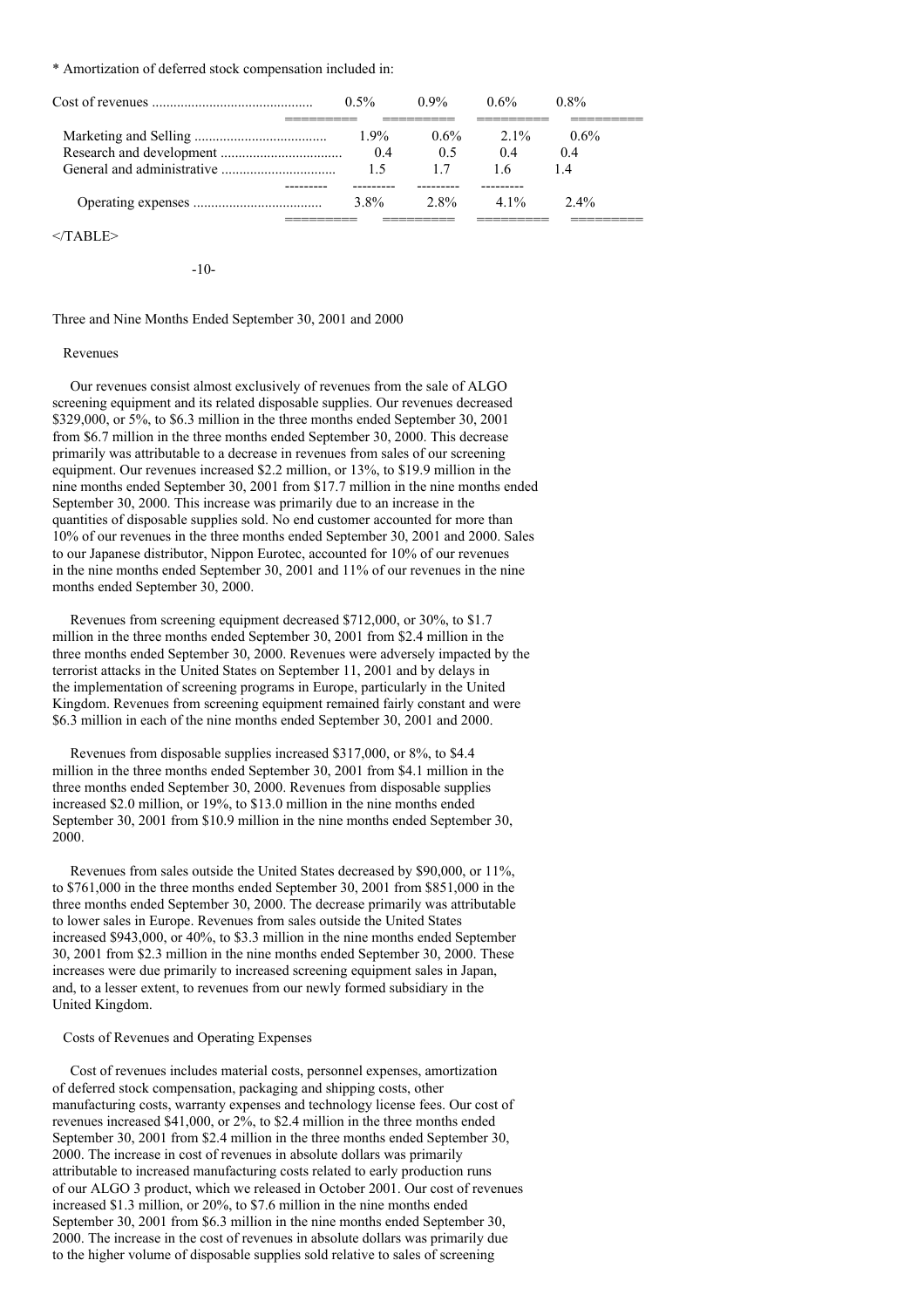equipment as well as increases in manufacturing costs that were primarily associated with early production runs of our ALGO 3 product. As a percent of revenues, the cost of revenues increased to 38.5% in the three months ended September 30, 2001 from 35.9% in the three months ended September 30, 2000 and to 38.1% in the nine months ended September 30, 2001 from 35.7% in the nine months ended September 30, 2000. The increase in cost of revenues as a percent of revenues was attributable to the higher percentage of international sales and

-11-

the lower per unit selling prices associated with those sales, a promotion on our ALGO Portable product in the United States during the three months ended March 31, 2001 and September 30, 2001 and the increased manufacturing costs. The impact of temporary price increases on certain ALGO components earlier in the year and costs associated with production of our ALGO 3 product later in the year further increased costs and reduced gross margin percentages during the nine months ended September 30, 2001.

Marketing and selling expenses consist primarily of salaries, commissions, travel and promotional and advertising costs. Our marketing and selling expenses increased \$802,000, or 36%, to \$3.0 million in the three months ended September 30, 2001 from \$2.2 million in the three months ended September 30, 2000. Our marketing and selling expenses increased \$2.3 million, or 35%, to \$9.0 million in the nine months ended September 30, 2001 from \$6.6 million in the nine months ended September 30, 2000. The increase in marketing and selling expenses was primarily attributable to the hiring of additional marketing and selling personnel associated with the commercial introduction of our CO-Stat product, and costs associated with our international expansion.

Research and development expenses consist of engineering costs to develop new products, enhance existing products and validate the design of our new or enhanced products. Our research and development expenses increased \$269,000, or 29%, to \$1.2 million in the three months ended September 30, 2001 from \$915,000 in the three months ended September 30, 2000. Our research and development expenses increased \$693,000, or 28%, to \$3.2 million in the nine months ended September 30, 2001 from \$2.5 million in the nine months ended September 30, 2000. This increase in research and development expenses was primarily attributable to the hiring of consultants and additional engineers and staff and other costs associated with the development of new products.

General and administrative expenses consist of corporate, finance, human resource, administrative and legal expenses. Our general and administrative expenses increased \$66,000, or 8%, to \$855,000 in the three months ended September 30, 2001 from \$789,000 in the three months ended September 30, 2000. Our general and administrative expenses increased \$650,000, or 33%, to \$2.6 million in the nine months ended September 30, 2001 from \$1.9 million in the nine months ended September 30, 2000. The increase in general and administrative expenses was primarily attributable to the hiring of additional personnel, as well as increased accounting fees and fees for other outside services.

Other income and expense consists of interest income and capital gains and losses associated with changes in our investment portfolio, interest expense, currency exchange loss and other miscellaneous income and expenses. Interest income increased \$483,000 to \$499,000 in the three months ended September 30, 2001 from \$16,000 for the three months ended September 30, 2000. Interest income increased \$498,000 to \$521,000 in the nine months ended September 30, 2001 from \$23,000 for the nine months ended September 30, 2000. Due to the investments made in expanding our operations, we drew down on our bank line early in the quarter ended September 30, 2001 and incurred interest charges. We repaid our total borrowing of \$2.0 million in July 2001 out of the proceeds of our initial public offering and invested the net remaining proceeds in short term cash equivalent investments. During the three months ended September 30, 2001 we also received a one-time settlement from a component supplier which, net of estimated product improvement costs, totaled \$147,000.

We recorded aggregate amortization of deferred stock compensation of \$272,000 and \$246,000 in the three months ended September 30, 2001 and 2000, respectively, and \$927,000 and \$564,000 in the nine months ended September 30, 2001 and 2000, respectively.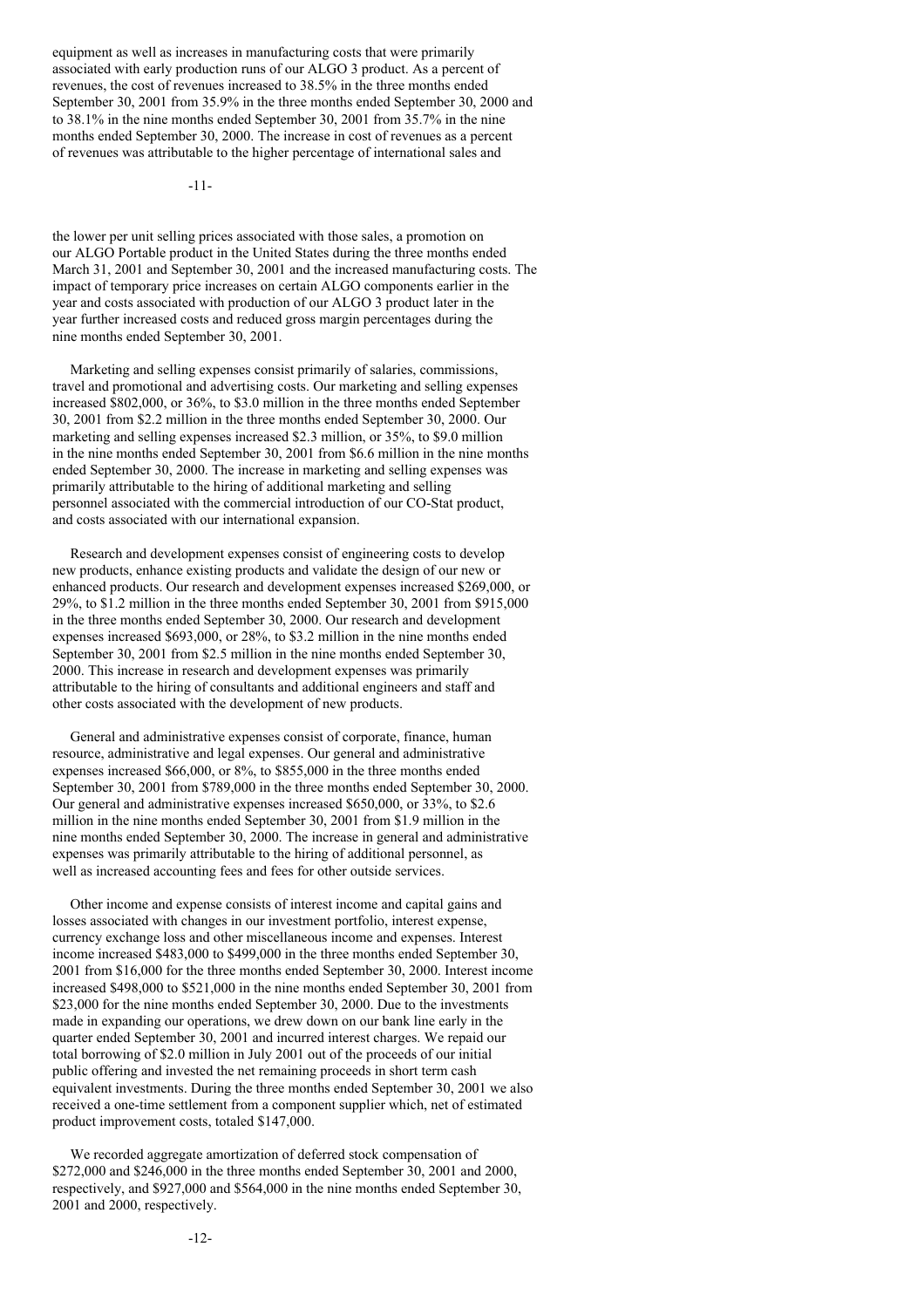#### Liquidity and Capital Resources

As of September 30, 2001, we had cash and equivalents of \$55.9 million, an accumulated deficit of \$23.0 million and working capital of \$59.6 million. We completed an initial public offering of 5,000,000 shares of our common stock at \$11.00 per share in July 2001 and raised \$51.2 million after underwriting discounts and commissions but before expenses payable by us. In August 2001, our managing underwriters exercised their right to purchase an additional 750,000 shares of our common stock at \$11.00 per share for net proceeds of \$7.7 million after underwriting discounts and commissions but before any expenses payable by us.

Net cash used in operating activities was \$1.8 million for the nine months ended September 30, 2001, compared to net cash provided by operating activities of \$1.0 million for the nine months ended September 30, 2000. Cash used in operating activities for the nine months ended September 30, 2001 resulted primarily from the net loss during the period reduced by non-cash items such as deferred stock compensation and depreciation and amortization and reduced by an increase in inventories and a decrease in accrued liabilities. Increases in inventories primarily are associated with the increased working capital needs of our wholly owned, foreign operations in the United Kingdom and Japan. Net cash provided by operating activities for the nine months ended September 30, 2000 resulted primarily from non-cash items such as deferred stock compensation and depreciation and amortization, plus an increase in accrued liabilities, reduced by an increase in accounts receivable and inventories.

Net cash used in investing activities was \$456,000 for the nine months ended September 30, 2001 and \$522,000 for the nine months ended September 30, 2000. Net cash used in investing activities during these periods was primarily for the purchase of new computers, equipment and furniture as we expanded operations. We had no material capital expenditure commitments as of September 30, 2001.

Net cash provided by financing activities was \$57.5 million for the nine months ended September 30, 2001 and net cash used by financing activities was \$712,000 for the nine months ended September 30, 2000. The net cash provided by financing activities for the nine months ended September 30, 2001 resulted primarily from the proceeds of our initial public offering. The net cash used in financing activities for the nine months ended September 30, 2000 resulted primarily from deferred offering costs and repayment of borrowings.

We have a \$3.0 million revolving line of credit that expires in June 2002. In July 2001, we repaid the \$2.0 million borrowed under the line of credit using a portion of the proceeds from our initial public offering. As of September 30, 2001, we had no outstanding borrowings under this line of credit. Borrowings under the line of credit are limited to our eligible accounts receivable and are collateralized by substantially all of our assets and bear interest at the bank's prime rate plus 2.25%. We are also obligated to reimburse the bank for certain costs the bank incurs to administer our loan. We are required to meet certain financial ratios, including minimum tangible net worth, a minimum quick ratio and total debt to tangible net worth. We must also meet an operating profitability requirement. We believe that we were in compliance with these covenants as of September 30, 2001.

Our future liquidity and capital requirements will depend on numerous factors, including:

- . the amount and timing of revenues;
- . the extent to which our existing and new products gain market acceptance;
- . the extent to which we make acquisitions;

-13-

- . the cost and timing of expansion of product development efforts and the success of these development efforts;
- . the cost and timing of expansion of marketing and selling activities; and
- . available borrowings under line of credit arrangements and the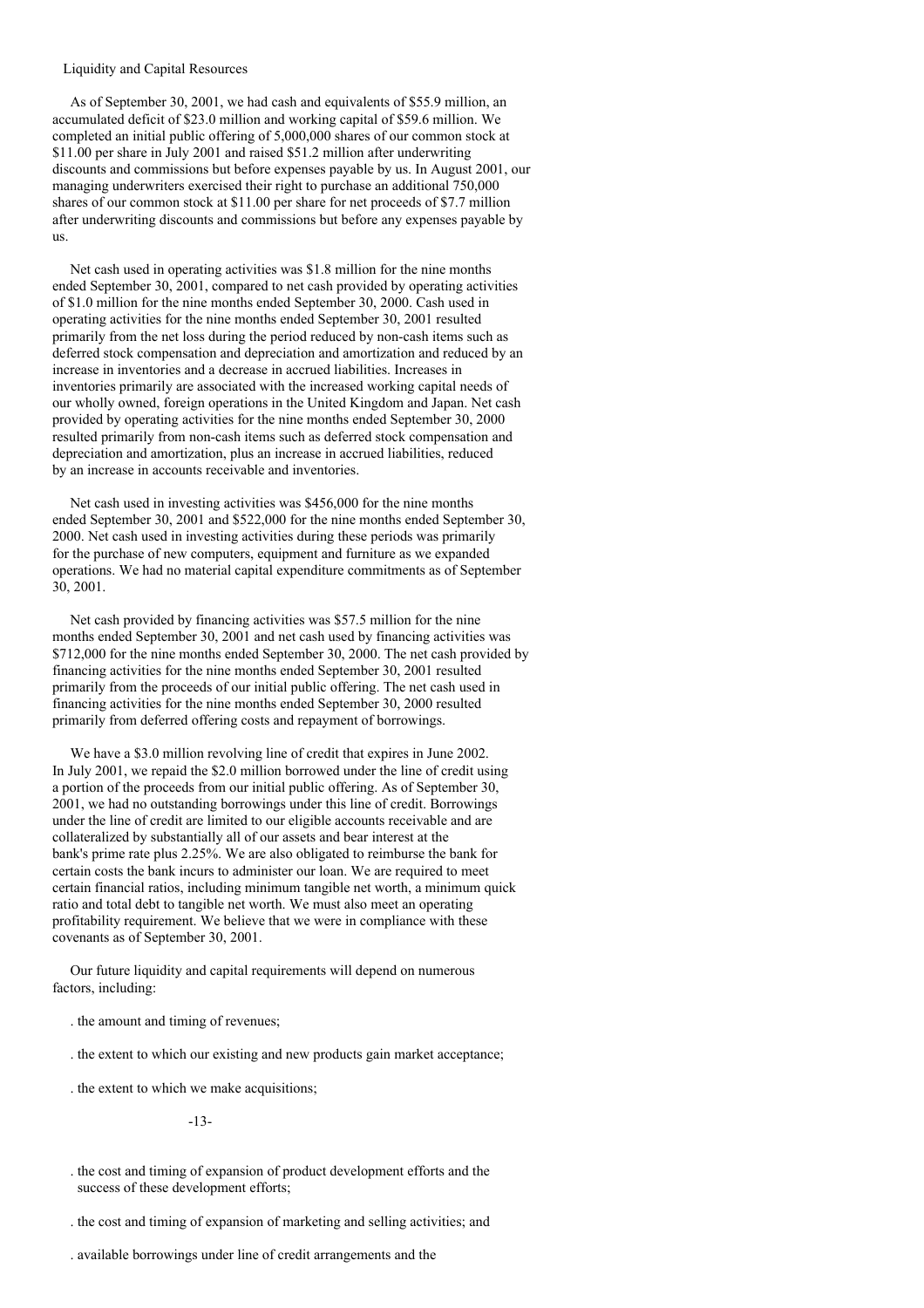availability of other means of financing.

We believe that our current cash and equivalent balances and any cash generated from operations and from current or future debt financing, will be sufficient to meet our operating and capital requirements for at least the next 18 months. However, it is possible that we may require additional financing within this period. We intend to continue to invest heavily in the development of new products and enhancements to our existing products. The factors described above will affect our future capital requirements and the adequacy of our available funds. In addition, even if we raise sufficient funds to meet our anticipated cash needs during the next 18 months, we may need to raise additional funds beyond this time. We may be required to raise those funds through public or private financings, strategic relationships or other arrangements. Any additional equity financing may be dilutive to stockholders, and debt financing, if available, may involve restrictive covenants.

### Recent Accounting Pronouncements

In October 2001, the Financial Accounting Standards Board issued Statement of Financial Accounting Standards No. 144, Accounting for the Impairment or Disposal of Long-Lived Assets, or SFAS No. 144. SFAS No. 144 requires that one accounting model be used for long-lived assets to be disposed of by sale, whether previously held and used or newly acquired, and broadens the presentation of discontinued operations to include more disposal transactions. SFAS No. 144 will be effective for fiscal years beginning after December 15, 2001. We intend to adopt the provisions of SFAS No. 144 as of the effective date, and do not expect SFAS No. 144 will have a material effect on our financial position or results of operations.

In August 2001, the Financial Accounting Standards Board issued Statement of Financial Accounting Standards No. 143, Accounting for Asset Retirement Obligations, or SFAS No. 143. SFAS 143 requires that the liability for an asset retirement obligation be recognized at its fair market value when the liability is incurred. SFAS No. 143 will be effective for fiscal years beginning after June 15, 2002. We intend to adopt the provisions of SFAS No. 143 as of the effective date and do not expect SFAS No. 143 will have a material effect on our financial position or results of operations.

In June 2001, the Financial Accounting Standards Board issued Statement of Financial Accounting Standards No. 141, Business Combinations, or SFAS No. 141, and Statement of Financial Accounting Standards No. 142, Goodwill and Other Intangible Assets, or SFAS No. 142. SFAS No. 141 requires that all business combinations initiated after June 30, 2001 be accounted for under the purchase method and addresses the initial recognition and measurement of goodwill and other intangible assets acquired in a business combination. SFAS No. 142 addresses the initial recognition and measurement of intangible assets acquired outside of a business combination and the accounting for goodwill and other intangible assets subsequent to their acquisition. SFAS No. 142 provides that intangible assets with finite useful lives be amortized and that goodwill and intangible assets with indefinite lives will not be amortized, but will rather be tested at least annually for impairment. Under the provisions of SFAS No. 142, any impairment loss identified upon adoption of this standard is recognized as a cumulative effect of a change in accounting principle, which is charged directly to retained earnings. Any impairment loss incurred subsequent to initial adoption of SFAS No. 142 is recorded as a change to current period earnings. We will adopt SFAS No. 142 in 2002 and, at that time, will stop amortizing goodwill that resulted from business combinations completed prior to June 30, 2001. The Company believes that the adoption of SFAS No. 141 and SFAS No. 142 will not have a material effect on the Company's financial position and results of operations.

In December 1999, the staff of the Securities and Exchange Commission issued Staff Accounting Bulletin No. 101, Revenue Recognition in Financial Statements, or SAB No. 101, which summarizes certain of the SEC staff's views in applying accounting principles generally accepted in the United States of America to revenue recognition in financial statements. The adoption of SAB No. 101 had no impact on our financial position or results of operations.

In June 1998, the Financial Accounting Standards Board issued Statement of Financial Accounting Standards No. 133, Accounting for Derivative Instruments and Hedging Activities, or SFAS No. 133. SFAS No. 133 defines derivatives, requires all derivatives to be carried at fair value and provides for hedge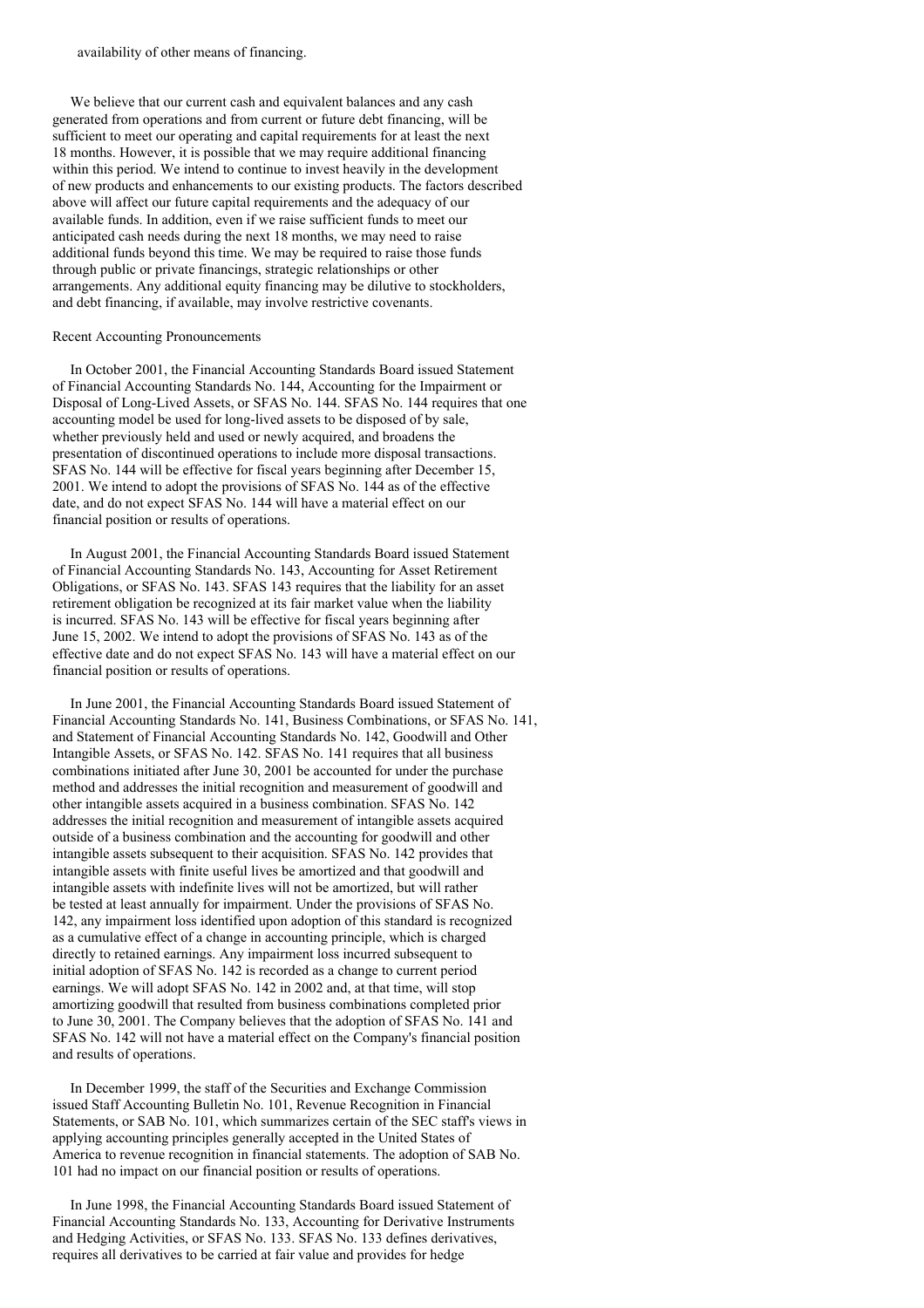accounting when certain conditions are met. SFAS No. 133 is effective for our company in fiscal year 2001. We generally do not utilize derivative instruments and had no such instruments at January 1, 2001. Therefore, the adoption of SFAS 133 did not have an impact on our financial position or results of operations.

## -14-

Factors Affecting Future Results

We have a history of losses and may experience losses in the future, which may result in the market price of our common stock declining

Since our inception, we have incurred significant net losses, including net losses available to common stockholders of \$1.4 million in 1999, \$1.1 million in 2000 and \$3.4 million in the nine months ended September 30, 2001. In addition, we had an accumulated deficit of \$23.0 million as of September 30, 2001. We expect to incur net losses for the 2001 fiscal year.

We anticipate that our expenses will increase substantially in the foreseeable future as we:

- . continue to invest in research and development to enhance our ALGO and CO-Stat products and develop new technologies;
- . develop additional applications for our current technology, such as the use of our CO-Stat breath analyzer for the detection of pregnancy induced hypertension;
- . increase our marketing and selling activities, particularly outside the United States;
- . continue to increase the size and number of locations of our customer support organization; and
- . develop additional infrastructure and hire additional management and other employees to keep pace with our growth.

As a result of these increased expenses, we will need to generate significantly higher revenues to achieve profitability. We cannot be certain that we will achieve profitability in the future or, if we achieve profitability, sustain it. If we do not achieve and maintain profitability, the market price of our common stock is likely to decline, perhaps substantially.

We have relied, and expect to continue to rely, on sales of our ALGO product family for substantially all of our revenues, and a decline in sales of these products could cause our revenues to fall

Historically, we have derived substantially all of our revenues from sales of our ALGO products. Revenues from our ALGO products accounted for approximately 98% of our revenues in 2000 and approximately 97% of our revenues in the nine months ended September 30, 2001. We expect that the revenues from our ALGO product family will continue to account for a substantial majority of our revenues for at least the next two years. To date, our MiniMuff product, which is a disposable ear cover for newborns, has accounted for only a small percentage of our revenues. We have not derived any significant revenues from sales of our CO-Stat products. Any factors adversely affecting the pricing of our ALGO screening equipment and related disposables or demand for our ALGO products, including physician acceptance or the selection of competing products, could cause our revenues to decline and our business to suffer.

If more physicians do not adopt our ALGO and CO-Stat products, we will not achieve future sales growth

We acquired the ALGO product family in 1987, and we introduced our CO-Stat product in January 2001. More neonatologists and pediatricians must adopt our products for us to increase our sales. We believe that physicians will not continue to use our products unless they determine, based on published peer-reviewed journal articles, long-term clinical data and experience, that the products provide an accurate and cost-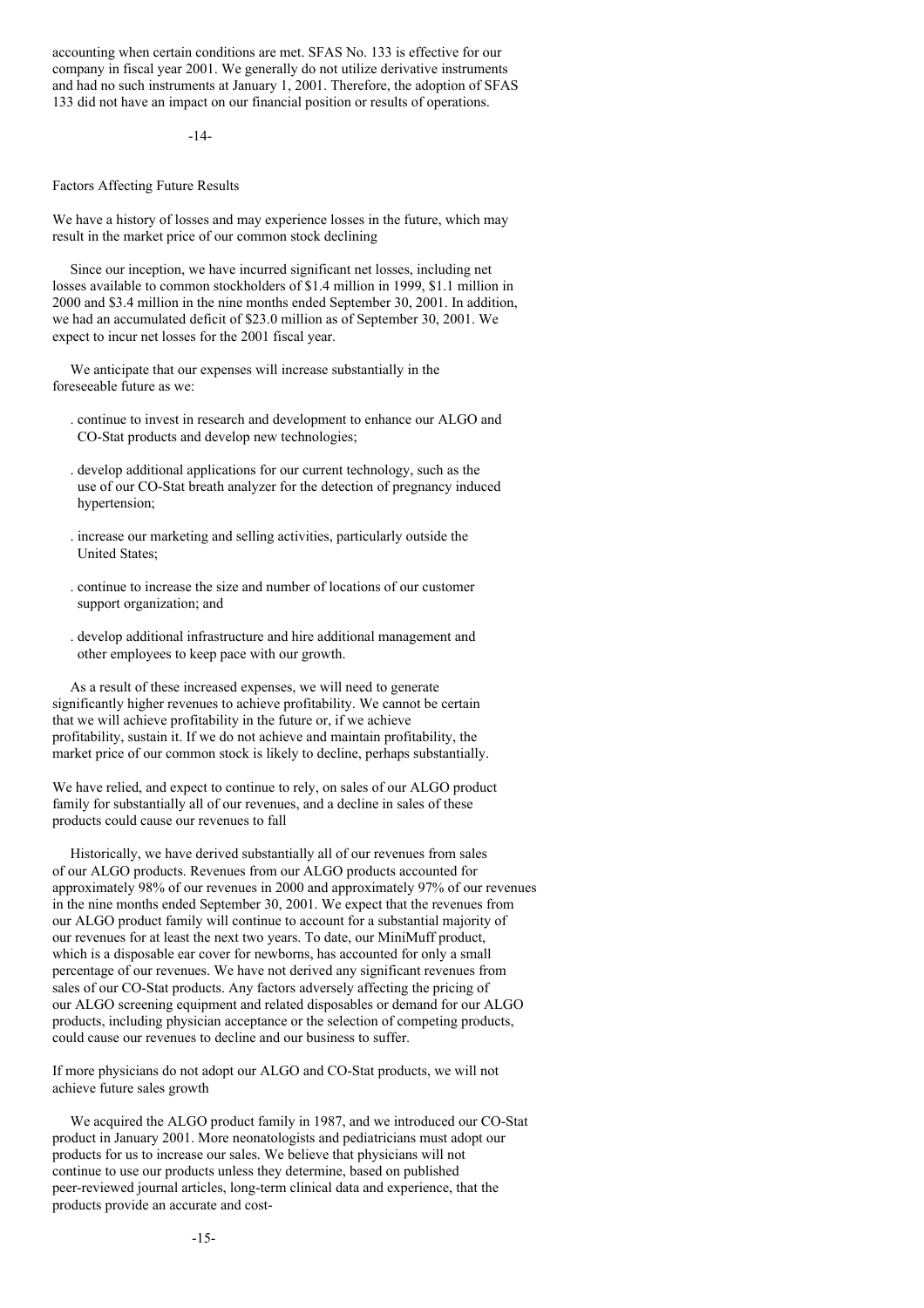effective alternative to other means of testing for hearing impairment or jaundice management. There are currently alternative hearing screening and jaundice management products, which may be less expensive and may be quicker on a per test basis. Physicians are traditionally slow to adopt new products and testing practices, partly because of perceived liability risks and the uncertainty of third party reimbursement. If more neonatologists and pediatricians do not adopt our products, we may never have significant revenues or achieve and maintain profitability. Factors that may affect the medical community's acceptance of our products, some of which are beyond our control, include:

- . the changing governmental and physician group guidelines for screening of newborns, particularly with respect to full term babies;
- . the performance, quality, price and total cost of ownership of our screening products relative to other screening products for newborns;
- . our ability to maintain and enhance our existing relationships and to form new relationships with leading physician organizations, hospitals and third party payors;
- . changes in state and third party payor reimbursement policies for newborn screening equipment; and
- . the adoption of state and foreign laws requiring universal newborn screening.

A general economic downturn in the United States or abroad may reduce our revenue and harm our business

The primary customers for our products are neonatologists, physicians, audiologists, hospitals and government agencies. Any significant downturn in domestic or global economic conditions which results in the reduction of the capital spending budgets of our customers or a delay in capital equipment purchases would likely result in a decline in demand for our products and could harm our business. Economic growth in the United States and other countries has slowed significantly and many commentators believe that the United States economy is experiencing a recession. Overall, customer spending is getting tighter and spending decisions are being more closely scrutinized. These conditions have negatively impacted our business and may continue to do so if they persist. Like other companies, we currently have very limited visibility with respect to our near term quarters and are having difficulty predicting our revenues and operating results during these periods.

A sluggish economy and recent terrorist attacks in New York and Washington D.C. could have an adverse effect on our business

The September 11, 2001 terrorist attacks in New York and Washington D.C. could further contribute to the slowdown in the United States economy and the economies of other countries. At the time of the attacks, capital investment by businesses, particularly capital investment in technology, had been experiencing substantial weakness. Economic and political uncertainties, both domestically and abroad, resulting from these attacks or otherwise could result in declines in new technology investments by our customers, including investment in our products. In addition, at least during the short term, some hospitals may focus their resources on community preparedness and issues related to readiness for disasters rather than on compliance with newborn hearing screening mandates to take effect. For example, we did not receive product orders that we anticipated in the weeks after the terrorist attacks, which resulted in a decline in revenues in the quarter ended September 30, 2001. New rules and regulations that went into effect in New York in October 2001 require inpatient hearing screening for newborns under certain circumstances. We did not receive the orders we anticipated that we would receive late in the quarter ended September 30, 2001 from the adoption of these rules and regulations. We do not know what further effect the terrorist attacks, or resulting military actions by the United States, could have on our business, revenues or results of operations. If our customers or potential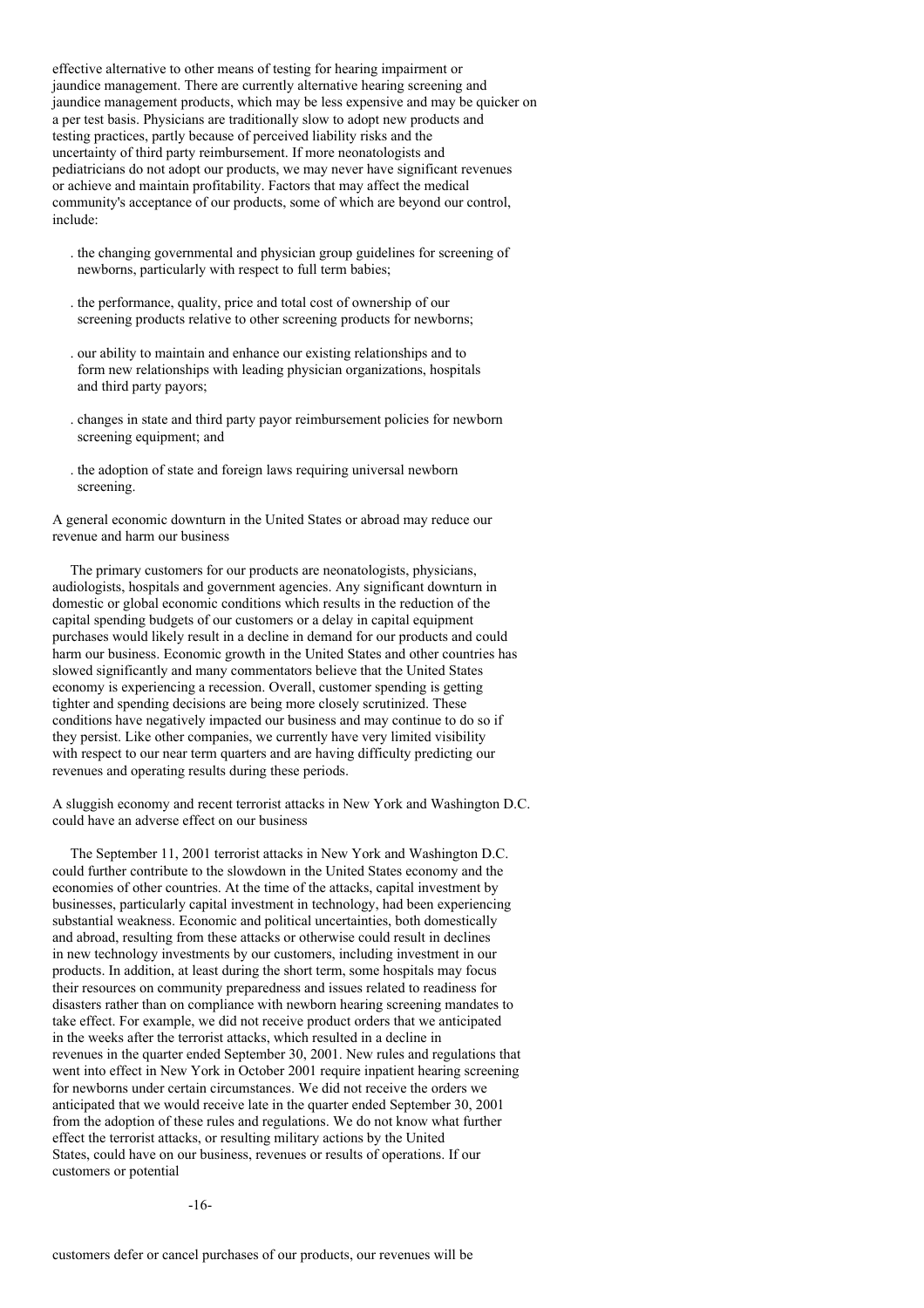adversely affected, which would harm our results of operations and financial condition.

Our quarterly operating results may fluctuate, which could cause our stock price to decline

Our revenues and operating results have varied significantly from quarter to quarter in the past and may continue to fluctuate in the future. The following are among the factors that could cause our revenues, operating results and margins to fluctuate significantly from quarter to quarter:

- . the budgeting cycle of our customers;
- . the size and timing of specific sales, such as large purchases of screening equipment or disposables by government agencies or hospital systems;
- . product and price competition;
- . trade-in allowances or other concessions in connection with the introduction of new products or improvements to existing products;
- . the timing and market acceptance of new product introductions and product enhancements by us and our competitors, such as the expected reduction in demand for and potential inventory obsolescence relating to our existing ALGO screener prior to or after the announced launch date of our next generation ALGO screener;
- . the length of our sales cycle;
- . the loss of key sales personnel or international distributors; and
- . changes caused by the rapidly evolving market for newborn screening products.

In addition, if a majority of our customers were to implement enterprise-wide evaluation programs or purchase products for the entire organization at once, our sales cycle could lengthen and our revenues could be erratic from quarter to quarter. This could make our business difficult to manage. For example, in the fourth quarter of 1997, a local government agency in Belgium made a one time purchase of equipment for each of the hospitals in its jurisdiction and approximately one year's supply of disposables. This purchase resulted in an abnormally high level of sales during that period and the following quarter.

We have limited historical experience selling our CO-Stat products and cannot determine how the sales cycle for the CO-Stat products will affect our revenues. The sales cycle, however, could be protracted and could result in further unpredictability in our revenues from quarter to quarter.

Many of these factors are beyond our control, and we believe that you should not rely on our results of operations for interim periods as any indication of our expected results in any future period. If our revenues vary significantly from quarter to quarter, our business could be difficult to manage and our quarterly results could be below expectations of investors and stock market analysts, which could cause our stock price to decline.

Our operating results have been and may continue to be subject to seasonal fluctuations during the first fiscal quarter of each year

We experience seasonality in the sale of our screening equipment. For example, our sales typically decline from our fourth fiscal quarter to our first fiscal quarter. We anticipate that we will continue to experience relatively lower sales in our first fiscal quarter due to patterns in the capital budgeting and purchasing cycles of our current and prospective customers, many of which are government agencies. We may also experience declining sales in the third fiscal quarter due to summer holiday and vacation schedules. These seasonal factors may lead to fluctuations in our quarterly operating results. It is difficult for us to evaluate the degree to which the summer slow down and capital budgeting and customer purchasing cycle variations may make our revenues unpredictable in the future.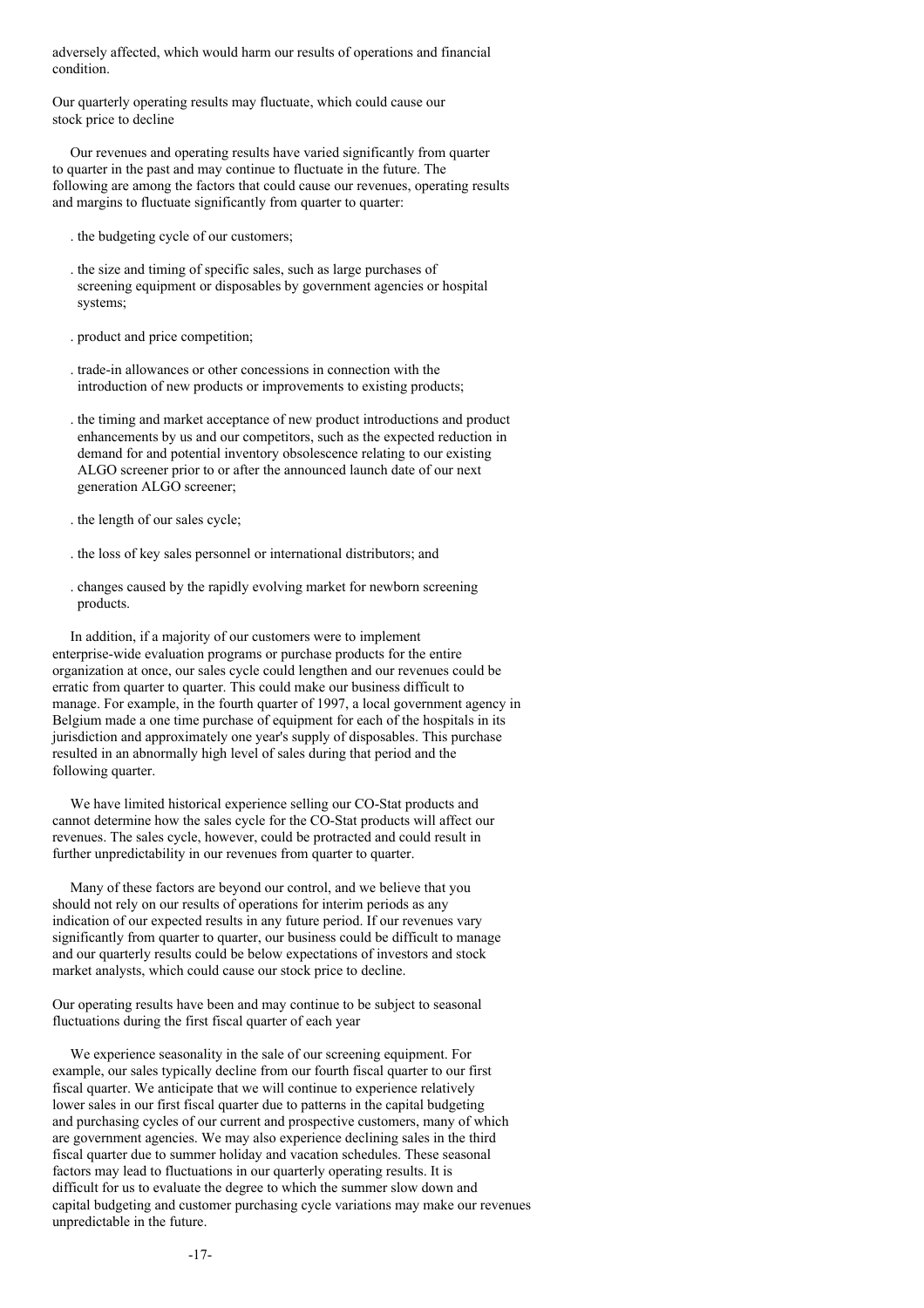Our operating results may decline if we do not succeed in developing and marketing additional newborn testing products or improving our existing products

We intend to develop additional testing products for the diagnosis and monitoring of common medical conditions in infants and pregnant women. Developing new products and improving our existing products to meet the needs of neonatologists and pediatricians requires significant investments in research and development. If we fail to successfully develop and market new products and update our existing products, our operating results may decline as our existing products reach the end of their commercial life cycles.

Our future growth and profitability will depend on our ability to begin commercial, volume sales of our CO-Stat products

We introduced our CO-Stat product family for clinical research uses in July 1999 and began commercially marketing it in January 2001. To date, CO-Stat products have accounted for only a limited portion of our revenues. We have limited experience marketing our CO-Stat product for commercial use. However, our future growth and profitability will depend on our ability to commercially sell our CO-Stat products and to sell our CO-Stat products in volume. We cannot be certain that our entry into the hemolysis monitoring segment of the newborn testing market with our CO-Stat products will be successful, that the hemolysis monitoring market will develop at all or that physicians, governments or other third party payors will accept and adopt these products.

Physicians may not adopt our CO-Stat products if we cannot show that these products are cost-effective or if long-term clinical data does not support our early results, which would harm our operating results

While one clinical study has concluded that our CO-Stat product is more cost-effective than another test used for jaundice monitoring, we cannot be certain that additional clinical studies of the cost-effectiveness of our CO-Stat product compared to other tests used for jaundice monitoring will produce results that are favorable to our products. The commercial acceptance of our CO-Stat products depends in part upon favorable results from these studies if they are conducted. If our CO-Stat products are not shown to be cost-effective, we may not be able to persuade clinicians to adopt our products and our results of operations may suffer.

If clinical studies do not continue to produce satisfactory clinical data supported by the independent efforts of clinicians, our new products may not be accepted by physicians or government agencies as meeting

-18-

the standards of care for universal newborn screening. Our safety, effectiveness, reliability, sensitivity and specificity data for the CO-Stat product is based in part on a study of over 1,300 children conducted in 1998. We may find that data from longer-term follow-up studies or studies involving a larger number of children is inconsistent with our relatively short-term data. If longer-term studies or clinical experience indicate that the CO-Stat product does not provide sensitive, specific and reliable results, our products may not gain commercial acceptance and our revenues could decline. In addition, we could be subject to significant liability for screening that failed to detect hemolysis leading to jaundice or costs and emotional distress incurred by families whose children received results indicating elevated hemolysis when none existed. We could have similar problems with any other products we offer in the future.

If the guidelines for recommended universal newborn screening do not continue to develop in the United States and foreign countries, and governments do not require testing of all newborns as we anticipate, our revenues may not grow because our products will not be needed for universal newborn screening

The demand for our screening products depends, in part, upon state and foreign governments' adoption of universal screening requirements for the disorders for which our products screen. The guidelines for universal newborn screening for hearing impairment and jaundice monitoring have been adopted by some physician groups and governments only recently. We cannot predict the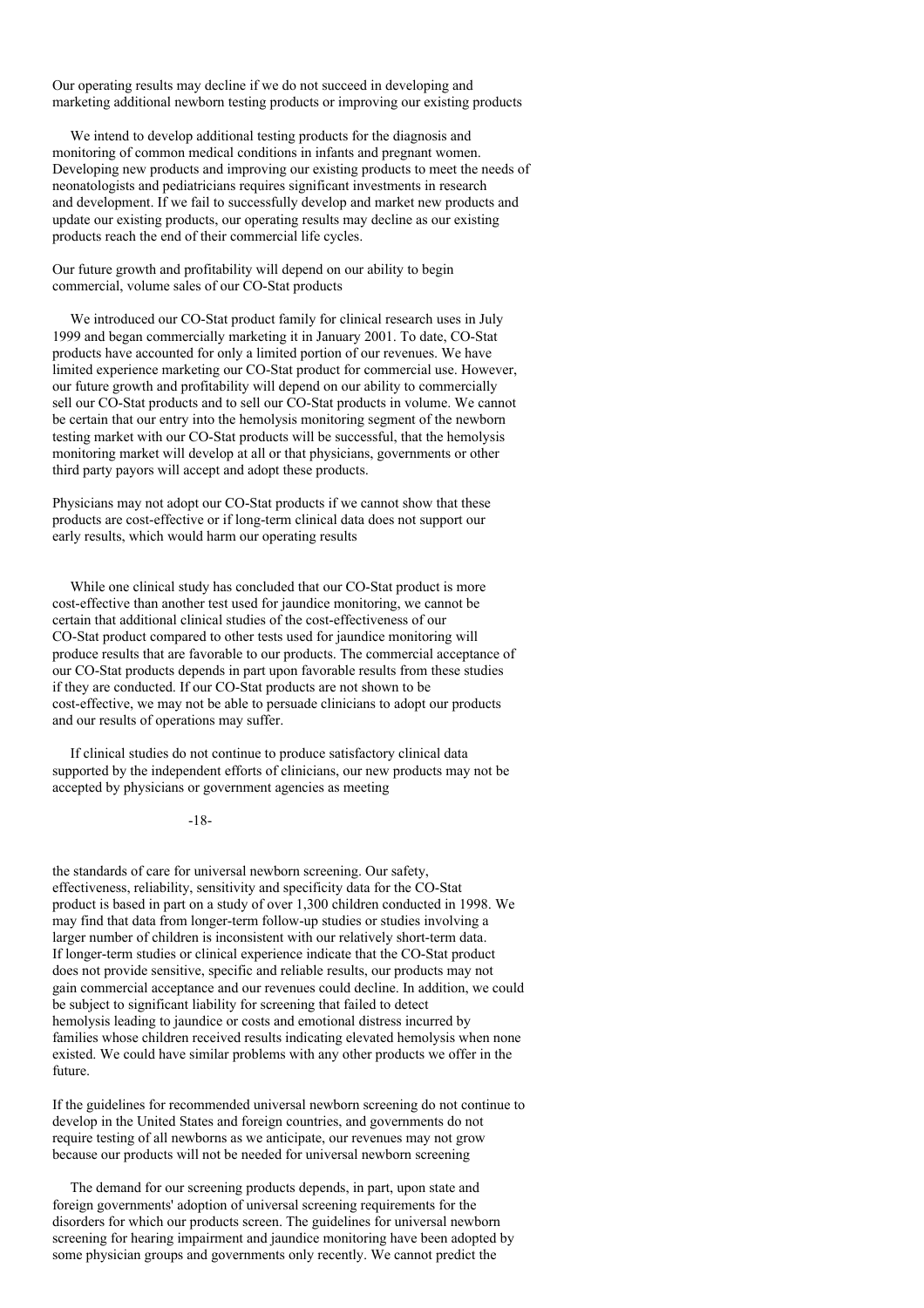outcome or the impact that statutes and government regulations requiring universal newborn screening will have on our sales. The widespread adoption of these guidelines will depend on our ability to educate government agencies, neonatologists, pediatricians, third party payors and hospital administrators about the benefits of universal newborn hearing testing and the benefits of universal newborn hemolysis monitoring, as well as the use of our products to perform the screening and monitoring.

Our revenues may not grow if densely populated states and foreign countries do not adopt guidelines requiring universal newborn hearing screening or jaundice monitoring or if those guidelines have a long phase-in period

If the governments in the most densely populated states and foreign countries do not require universal screening for the disorders for which our products test, our business would be harmed and our sales may not grow. As of September 30, 2001, 35 states had mandated universal newborn hearing screening, but the phase-in of these guidelines varies widely from six months to four years. To date, there has been only limited adoption of newborn hearing screening prior to hospital discharge by foreign governments. Our revenues may not grow if hospitals are slow to comply with these guidelines or the applicable government provides for a lengthy phase-in period for compliance.

Our revenues may not grow if state and foreign governments do not mandate hemolysis monitoring as the standard of care for newborn jaundice screening

To date, physician groups and federal, state and local governments have not mandated the screening methodology to be used for newborn jaundice management or established monitoring of hemolysis as the best practice. If these mandates or practice recommendations are not issued, a market may not develop for our CO-Stat products.

Any failure in our efforts to educate clinician, government and other third party payors could significantly reduce our product sales

It is critical to the success of our sales efforts that we educate a sufficient number of clinicians, hospital administrators and government agencies about our products and the costs and benefits of universal newborn hearing testing and universal newborn jaundice management using hemolysis monitoring. We rely

-19-

on physician, government agency and other third party payor confidence in the benefits of testing with our products as well as their comfort with the reliability, sensitivity and specificity of our products. The impact of our products will not be demonstrable unless highly sensitive and specific evaluations are performed on a substantial number of newborns, including those who do not have risk factors for hearing impairment or who do not display signs of jaundice. If we fail to demonstrate the effectiveness of our products and the potential long-term benefits to patients and third party payors of universal newborn screening, our products will not be adopted.

If health care providers are not adequately reimbursed for the screening procedures or for screening equipment itself, we may never achieve significant revenues

Physicians, hospitals and state agencies are unlikely to purchase our products if clinicians are not adequately reimbursed for the screening procedures conducted with our equipment or the disposable products needed to conduct the screenings. Unless a sufficient amount of positive, peer-reviewed clinical data about our products has been published, third party payors, including insurance companies and government agencies, may refuse to provide reimbursement for the cost of newborn hearing screening and hemolysis monitoring with our products. Furthermore, even if reimbursement is provided, it may not be adequate to fully compensate the clinicians or hospitals. Some third party payors may refuse adequate reimbursement for screening unless the infant has demonstrable risk factors. If health care providers cannot obtain sufficient reimbursement from third party payors for our products or the screenings conducted with our products, it is unlikely that our products will ever achieve significant market acceptance.

Acceptance of our products in international markets will be dependent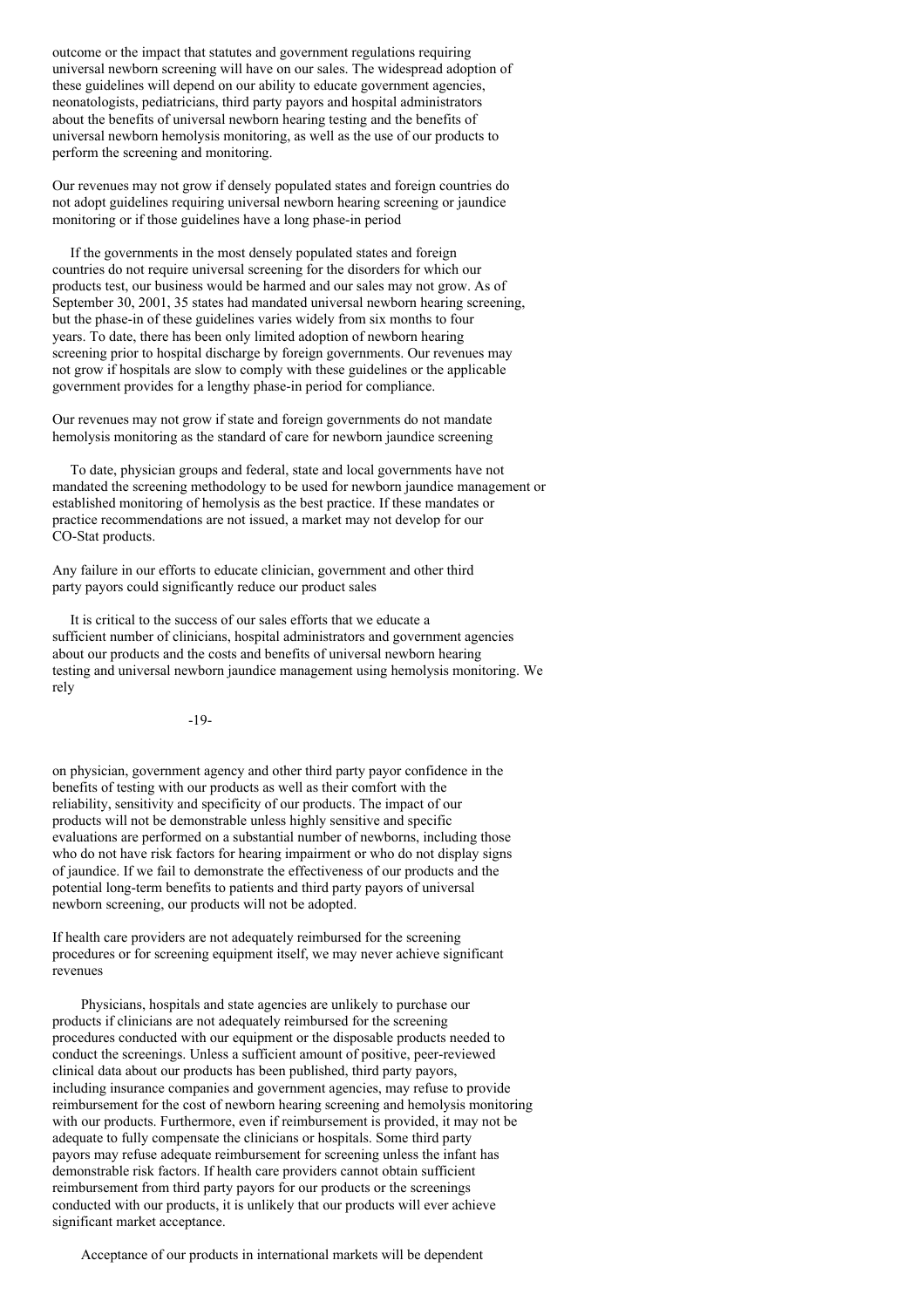upon the availability of adequate reimbursement or funding, as the case may be, within prevailing health care payment systems. Reimbursement, funding and health care payment systems vary significantly by country and include both government-sponsored health care and private insurance. Although we intend to seek international reimbursement or funding approvals, we may not obtain these approvals in a timely manner or at all.

Even if third party payors provide adequate reimbursement for some newborn hearing screening or hemolysis monitoring for jaundice management, adverse changes in reimbursement policies in general could harm our business

We are unable to predict changes in the reimbursement methods used by third party health care payors. For example, some payors are moving toward a managed care system in which providers contract to provide comprehensive health care for a fixed cost per person. We cannot assure you that in a managed care system the cost of our products will be incorporated into the overall payment for childbirth and newborn care or that there will be adequate reimbursement for our screening equipment and disposable products separate from reimbursement for the procedure. Unless the cost of screening is reimbursed as a standard component of the newborn's care, universal screening is unlikely to occur and the number of infants likely to be screened with our products will be substantially reduced.

We have very limited experience selling and marketing products other than our ALGO products, and our failure to build and manage our sales force or to market and distribute our CO-Stat products or other products effectively will hurt our revenues and quarterly results

Since we only recently began to market our CO-Stat products, our sales force has little experience selling these products, and we cannot predict how successful they will be in selling them. In order to successfully introduce and build market share for our CO-Stat products, we must sell our products to hospital administrators accustomed to the use of laboratory bench equipment rather than portable point of care screening devices for jaundice management.

-20-

We market almost all of our newborn hearing screening products in the United States through a small direct sales force of 18 persons as of September 30, 2001. During the first quarter of 2001, we expanded our sales force by four persons in order to market our CO-Stat products along with our other products. There are significant risks involved in building and managing our sales force and marketing our products. We may be unable to hire a sufficient number of qualified sales people with the skills and training to sell our newborn hearing screening and jaundice management products effectively. Furthermore, we do not have any agreements with distributors for sales of our CO-Stat products.

We may not be successful in generating revenues from our CO-Stat products because we may encounter difficulties in manufacturing our CO-Stat products in commercial quantities

We do not have experience manufacturing our CO-Stat products in commercial quantities, and we may encounter difficulties in the manufacturing of these products. We must also increase our manufacturing personnel or increase the volume of products we purchase from contract manufacturers that produce the CO-Stat products for us. If we encounter any of these difficulties, we may not be successful in marketing our CO-Stat products, and our revenues and financial condition may be harmed.

If we lose our relationship with any supplier of key product components or our relationship with a supplier deteriorates or key components are not available in sufficient quantities, our manufacturing could be delayed and our business could suffer

We contract with third parties for the supply of some of the components used in our products and the production of our disposable products. Some of our suppliers are not obligated to continue to supply us. For certain of these materials and components, relatively few alternative sources of supply exist. In addition, the lead time involved in the manufacturing of some of these components can be lengthy. If these suppliers become unwilling or unable to supply us with our requirements, it might be difficult to establish additional or replacement suppliers in a timely manner or at all. This would cause our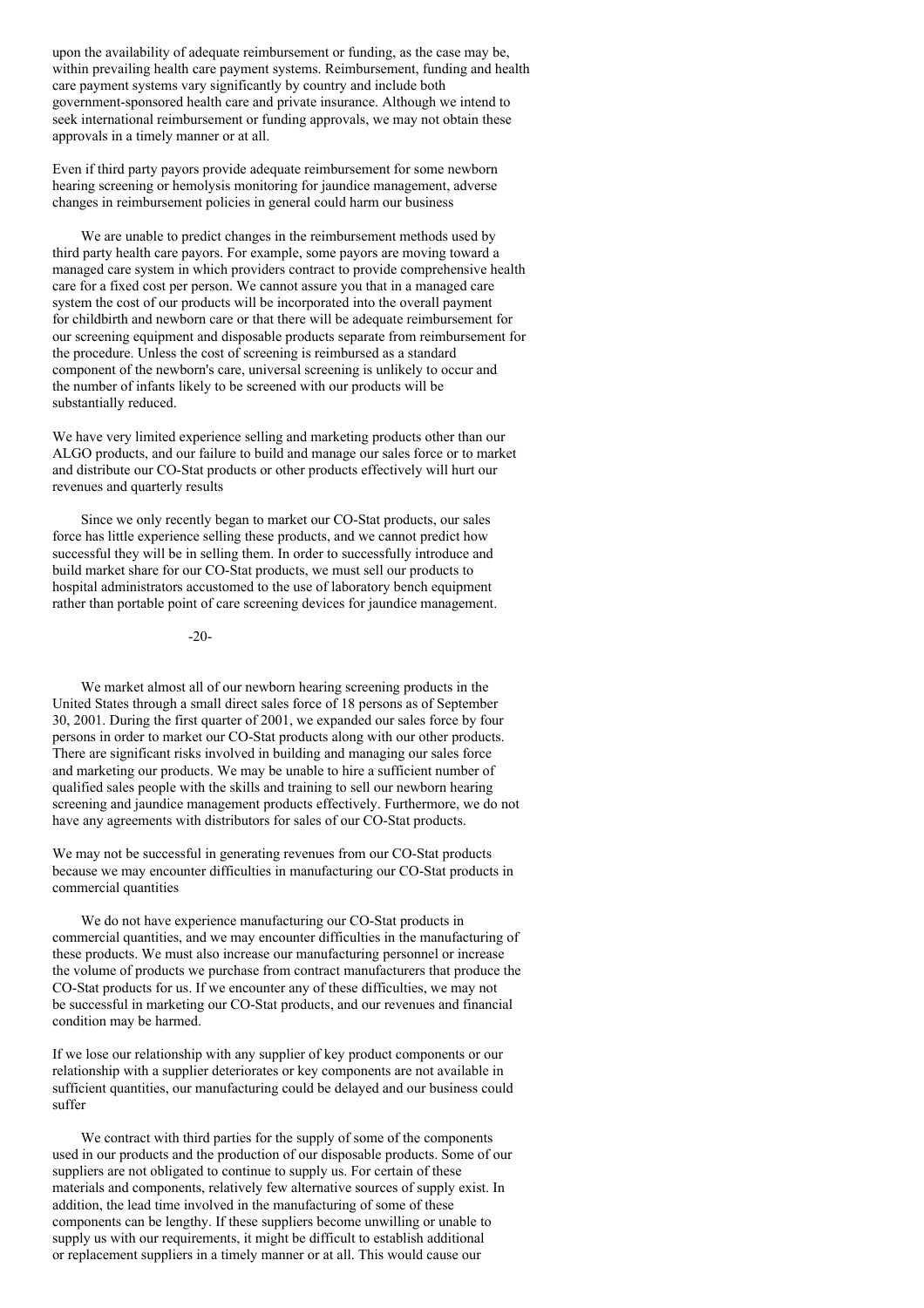product sales to be disrupted and our revenues and operating results to suffer.

Replacement or alternative sources might not be readily obtainable due to regulatory requirements and other factors applicable to our manufacturing operations. Incorporation of components from a new supplier into our products may require a new or supplemental filing with applicable regulatory authorities and clearance or approval of the filing before we could resume product sales. This process may take a substantial period of time, and we cannot assure you that we would be able to obtain the necessary regulatory clearance or approval. This could create supply disruptions that would harm our product sales and operating results.

There is only one Natus approved supplier that provides hydrogel, the adhesive used in our disposable products. In addition, we have relied on a single supplier for the electrochemical sensors used in our CO-Stat analyzer and we have not qualified another vendor for this component. A disruption in the supply of the adhesive or electrochemical sensors could negatively affect our revenues. If we or our contract manufacturers were unable to locate another supplier, it could significantly impair our ability to sell our products. In addition, we may be required to make new or supplemental filings with applicable regulatory authorities prior to our marketing a product containing new materials or produced in a new facility. If we fail to obtain regulatory approval to use a new material, we may not be able to continue to sell the affected products and revenues and operating results could suffer.

We rely on a continuous power supply to conduct our operations and California's current energy crisis could disrupt our operations and increase our expenses

California is in the midst of an energy crisis that could disrupt our operations and increase our expenses. In the event of an acute power shortage, that is, when power reserves for the State of California fall

### -21-

below one and one-half percent, the State of California has on some occasions implemented, and may in the future continue to implement, rolling blackouts throughout the state. We currently do not have backup generators or alternate sources of power in the event of a blackout, and our current insurance does not provide coverage for any damages we or our customers may suffer as a result of any interruption in our power supply. If blackouts interrupt our ability to continue operations at our facilities, our reputation could be damaged, our ability to retain existing customers could be harmed and we could fail to obtain new customers. These interruptions could also result in lost revenue, any of which could substantially harm our business and results of operations.

Furthermore, the deregulation of the energy industry instituted in 1996 by the California state government has caused power prices to increase. Under deregulation, utilities were encouraged to sell their plants, which traditionally had produced most of California's power, to independent energy companies that were expected to compete aggressively on price. Instead, due in part to a shortage of supply, wholesale prices have skyrocketed over the past year. If wholesale prices continue to increase, our operating expenses will likely increase, as our primary North American facilities are located in California.

Some of our component suppliers are also located in California. While our orders from our suppliers have not been affected by power failure to date, the continuance of blackouts may affect our suppliers' ability to manufacture our products and meet scheduled delivery needs.

Our sales efforts through group purchasing organizations or sales to high volume purchasers may reduce our average selling prices, which would reduce our revenues and gross profits from these sales

We have entered, and may in the future enter, into agreements with customers who purchase high volumes of our products. Our agreements with these customers may contain discounts off of our normal selling prices and other special pricing considerations, which could cause our revenues and profit margins to decline. In addition, we have entered into agreements to sell our products to members of group purchasing organizations, which negotiate volume purchase prices for medical devices and supplies for member hospitals, group practices and other clinics. For instance, in the quarter ended September 30,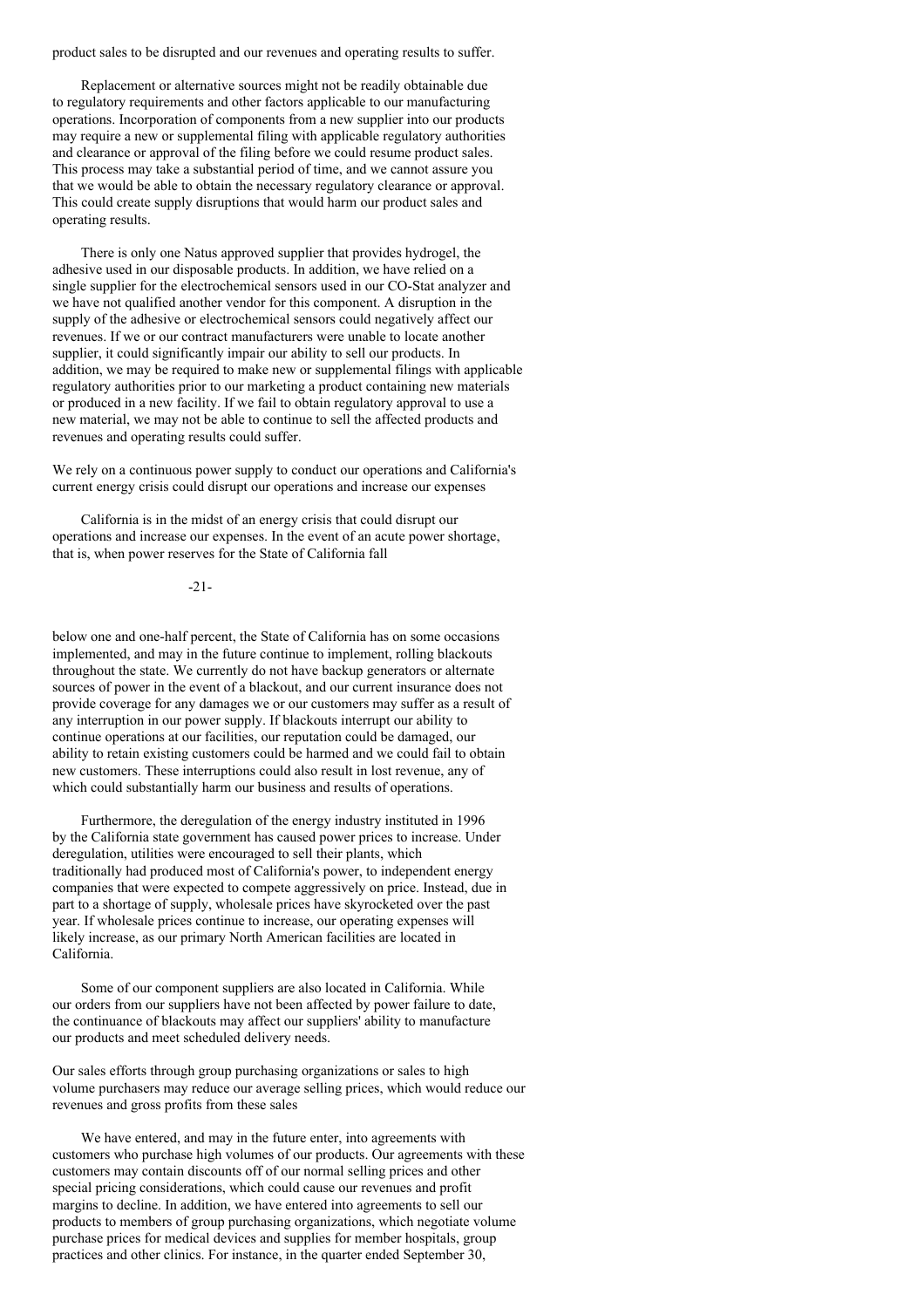2001 we entered into agreements relating to our hearing screening products with Joint Purchasing Corporation and Healthtrust Purchasing Group, two group purchasing organizations. While we still make sales directly to group purchasing organization members, the members of these group purchasing organizations now receive volume discounts off our normal selling price and may receive other special pricing considerations from us. Sales to members of one group purchasing organization, Novation, LLC, accounted for approximately 22% of our total revenues in 2000 and 28% and 25% of our revenues in the three and nine month periods ended September 30, 2001, respectively. Approximately 79% of the customers who bought from us under the Novation agreement in 2000 were also our customers prior to the time we entered into the Novation agreement. Other of our existing customers may be members of group purchasing organizations with which we do not have agreements. Our sales efforts through group purchasing organizations may conflict with our direct sales efforts to our existing customers. If we enter into agreements with group purchasing organizations and our existing customers begin purchasing our products through those group purchasing organizations, our revenues and profit margins could decline.

We rely on sales to existing customers for a majority of our revenues, and if our existing customers do not continue to purchase products from us, our revenues may decline

We rely on sales of additional screening products to our existing customers for a majority of our revenues. Of our customers that purchased products from us in 1999, 90% also purchased products from us in 2000. If we fail to sell additional screening products to our existing customers directly or indirectly, we would experience a material decline in revenues.

-22-

Because we rely on distributors to sell our products in some markets outside of the United States, our revenues could decline if our existing distributors do not continue to purchase products from us or if our relationship with any of these distributors is terminated

We rely on our distributors for a majority of our sales outside the United States. These distributors also assist us with regulatory approvals and education of physicians and government agencies. Our revenues from sales through international distributors outside the United States represented approximately 10% of our revenues in 1999, approximately 14% of our revenues in 2000 and approximately 10% of our revenues in the nine months ended September 30, 2001. We intend to continue our efforts to increase our sales in Europe, Japan and other countries with a relatively high level of health care spending on infants. If we fail to sell our products through our international distributors, we would experience a decline in revenues unless we begin to sell our products directly in those markets. We cannot be certain that we will be able to attract new international distributors that market our products effectively or provide timely and cost-effective customer support and service. Even if we are successful in selling our products through new distributors, the rate of growth of our revenues could be harmed if our existing distributors do not continue to sell a large dollar volume of our products. None of our existing distributors are obligated to continue selling our products.

In the past, we have terminated our relationships with distributors for poor performance. We are also subject to foreign laws governing our relationships with our distributors. These laws may require us to make payments to our distributors even if we terminate our relationship for cause. Some countries require termination payments under common law or legislation that may supercede our contractual relationship with the distributor. These payments could be equal to a year or more of gross margin on sales of our products that the distributor would have earned. Any required payments would adversely affect our operating results.

Our plan to expand in international markets will result in increased costs and may not be successful, which could harm our business

We must expand the number of distributors who sell our products or increase our direct international sales presence to significantly penetrate international markets. We have only recently begun to develop a direct sales force outside the United States. For example, we acquired our United Kingdom distributor in January 2001. Effective in July 2001, we assumed our Japanese distributor's sales and support activities, allowing us direct access to redistributors of our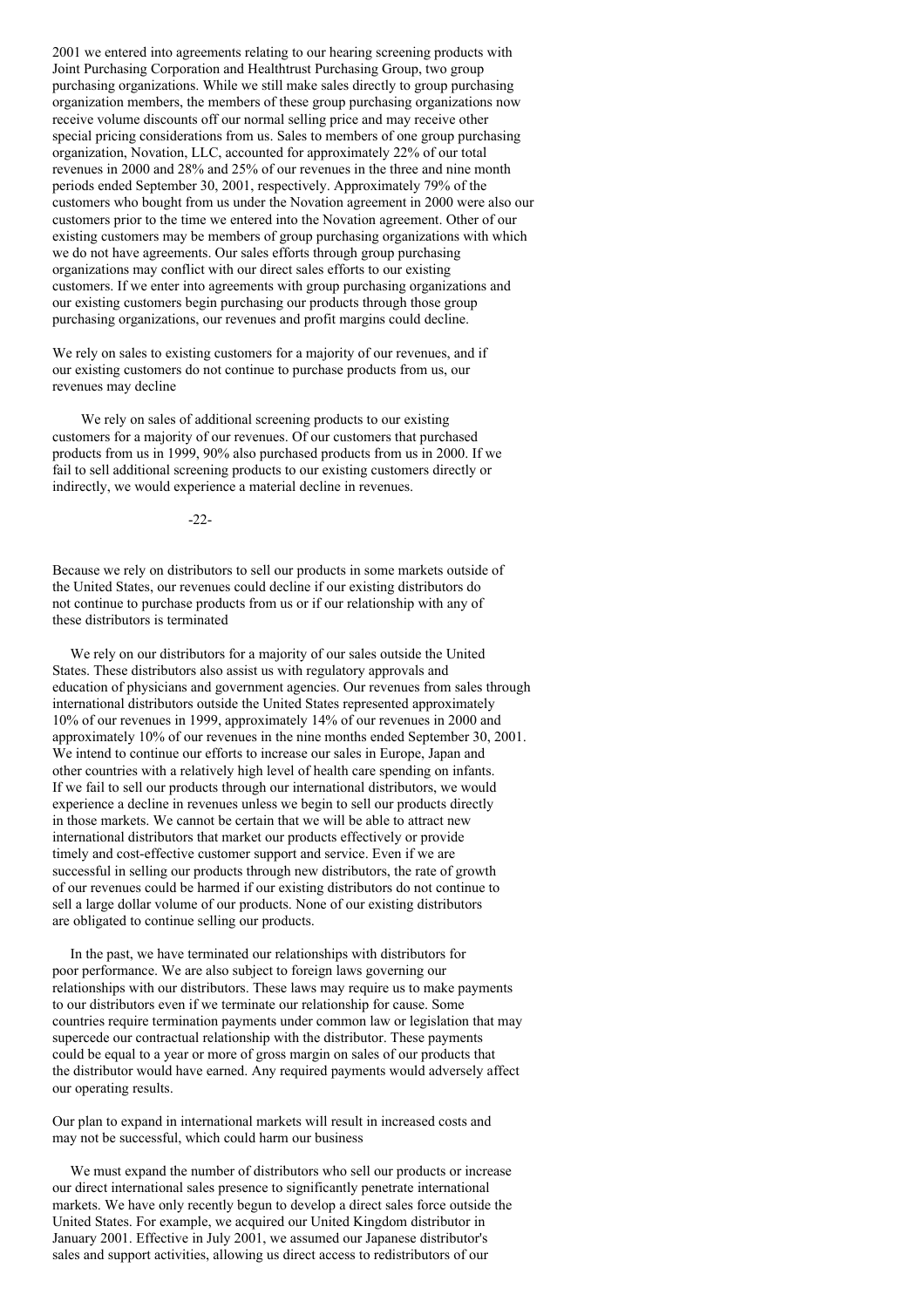products in Japan. As we continue to increase our direct international sales presence, we will incur higher personnel costs that may not result in additional revenues. A higher percentage of our sales to international distributors could also impair our revenues due to discounts available to these distributors. We may not realize corresponding growth in operating results from growth in international sales, due to the higher costs of sales outside of the United States. Even if we are able to successfully expand our direct and indirect international selling efforts, we cannot be certain that we will be able to create or increase demand for our products outside of the United States.

Our operating results may suffer because of foreign currency exchange rate fluctuations or strengthening of the U.S. dollar relative to local currencies

Although historically substantially all of our sales contracts provide for payment in United States dollars, we expect that we will incur expenses related to international sales denominated in the respective local currency. We established a Japanese subsidiary in July 2000 and a United Kingdom subsidiary in December 2000. These operations will incur expenses in the applicable local currency. We also expect to begin selling our products in local currencies as we expand our direct international sales. To date, we have not undertaken any foreign currency hedging transactions, and as a result, our future revenues and expense levels from international operations may be unpredictable due to exchange rate fluctuations. Furthermore, a strengthening of the dollar could make our products less competitive in foreign markets.

-23-

We face other risks from foreign operations, which could reduce our operating results and harm our financial condition

Our international operations are subject to other risks, which include:

- . the impact of possible recessions in economies outside the United States;
- . political and economic instability, including instability related to terrorist attacks in the United States and abroad;
- . contractual provisions governed by foreign law, such as common law rights to sales commissions by terminated distributors;
- . the dependence of demand for our products on health care spending by local governments;
- . greater difficulty in accounts receivable collection and longer collection periods;
- . difficulties of staffing and managing foreign operations;
- . reduced protection for intellectual property rights in some countries and potentially conflicting intellectual property rights of third parties under the laws of various foreign jurisdictions; and
- . difficulty in obtaining foreign regulatory approvals.

Our failure to obtain necessary U.S. Food and Drug Administration clearances or approvals or to comply with Food and Drug Administration regulations could hurt our ability to commercially distribute and market our products in the United States, and this would harm our business and financial condition

Unless an exemption applies, each medical device that we wish to market in the United States must first receive one of the following types of Food and Drug Administration premarket review authorizations:

- . 510(k) clearance via Section 510(k) of the federal Food, Drug, and Cosmetics Act of 1938, as amended; or
- . premarket approval via Section 515 of the Food, Drug, and Cosmetics Act if the Food and Drug Administration has determined that the medical device in question poses a greater risk of injury.

The Food and Drug Administration's 510(k) clearance process usually takes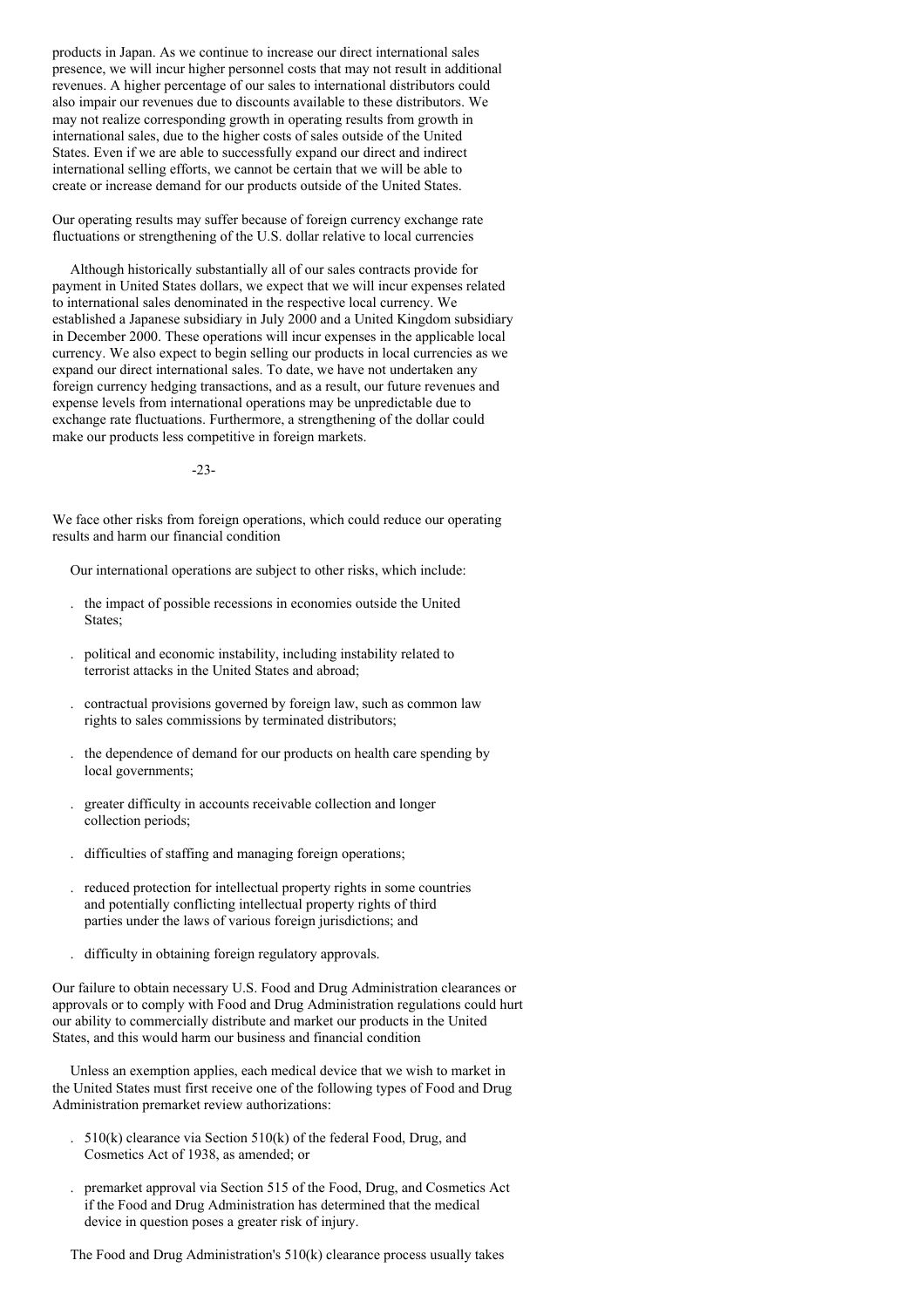from four to 12 months, but can take longer. The process of obtaining premarket approval is much more costly, lengthy and uncertain. Premarket approval generally takes from one to three years, but can take even longer. We cannot assure you that the Food and Drug Administration will ever grant either 510(k) clearance or premarket approval for any product we propose to market. Furthermore, if the Food and Drug Administration concludes that these future products using our technology do not meet the requirements to obtain 510(k) clearance, we would have to seek premarket approval. We cannot assure you that the Food and Drug Administration will not impose the more burdensome premarket approval requirement on modifications to our existing products or future products, which in either case could be costly and cause us to divert our attention and resources from the development of new products or the enhancement of existing products.

Our business may suffer if we are required to revise our labeling or promotional materials or the Food and Drug Administration takes an enforcement action against us for off-label uses

We may not promote or advertise the ALGO, MiniMuff or CO-Stat products, or any future cleared or approved devices, for uses not within the scope of our clearances or approvals or make unsupported

 $-24-$ 

promotional claims about the benefits of our products. If the Food and Drug Administration determines that our claims are outside the scope of our clearances or are unsupported it could require us to revise our promotional claims or take enforcement action against us. If we were subject to such an action by the Food and Drug Administration, our sales could be delayed, our revenues could decline and our reputation among clinicians could be harmed.

Our business would be harmed if the Food and Drug Administration determines that we have failed to comply with applicable regulations or we do not pass an inspection

We are subject to inspection and market surveillance by the Food and Drug Administration concerning compliance with pertinent regulatory requirements. If the Food and Drug Administration finds that we have failed to comply with these requirements, the agency can institute a wide variety of enforcement actions, ranging from a public warning letter to more severe sanctions such as:

- . fines, injunctions and civil penalties;
- . the recall or seizure of our products;
- . the issuance of public notices or warnings;
- . the imposition of operating restrictions, partial suspension or total shutdown of production;
- the refusal of our requests for  $510(k)$  clearance or premarket approval of new products;
- . the withdrawal of 510(k) clearance or premarket approvals already granted; and
- . criminal prosecution.

If we fail to obtain necessary foreign regulatory approvals in order to market and sell our products outside of the United States, we may not be able to sell our products in other countries

Our products are regulated outside the United States as medical devices by foreign governmental agencies similar to the Food and Drug Administration and are subject to regulatory requirements similar to the Food and Drug Administration's regulatory requirements in foreign countries. The time and cost required to obtain market authorization from other countries and the requirements for licensing a product in another country may differ significantly from the Food and Drug Administration requirements. We may not be able to obtain these approvals without incurring significant expenses or at all.

If we or our suppliers fail to comply with applicable regulations, sales of our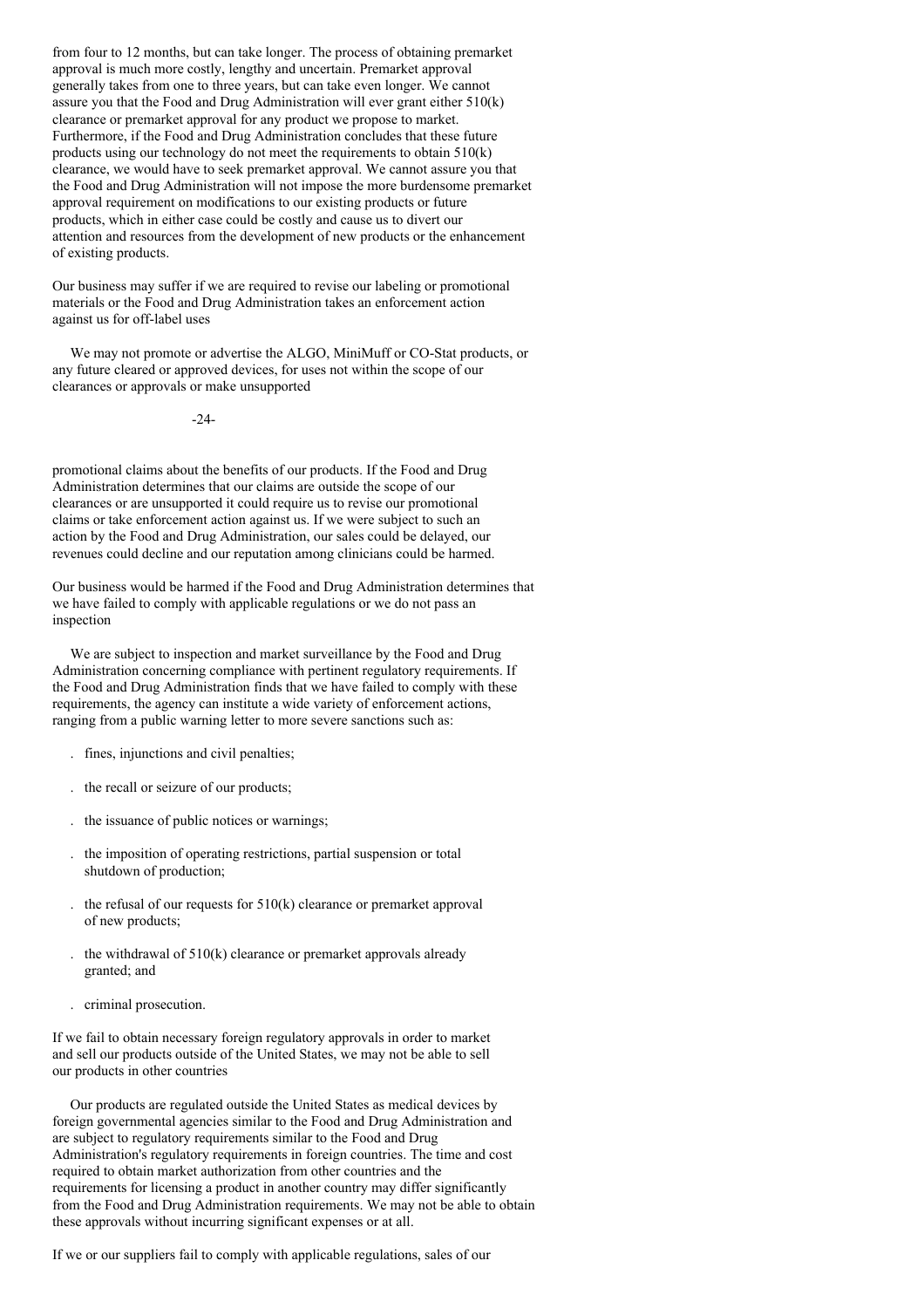products could be delayed and our revenues could be harmed

Every manufacturer of a finished medical device, including us and some of our contract manufacturers and suppliers, is required to demonstrate and maintain compliance with the Food and Drug Administration's quality system regulation and comparable regulations of states and other countries. The Food and Drug Administration enforces the quality system regulation through periodic inspections. Although we have passed inspections in the past, we cannot assure you that we or our contract manufacturers will pass any future quality system regulation inspections. If we or our contract manufacturers fail one of these inspections in the future, our operations could be disrupted and our manufacturing and sales delayed significantly until we can demonstrate adequate compliance. If we or our contract manufacturers fail to take adequate corrective action in a timely fashion in response to a quality system regulations inspection, the Food and Drug Administration could shut down our or our contract manufacturers' manufacturing operations and require us, among other things, to recall our products, either of which would harm our business.

-25-

We may experience intense competition from other medical device companies, and this competition could adversely affect our revenues and our business

Our most significant current and potential competitors for the ALGO products include companies that market hearing screening equipment. For the CO-Stat products, we anticipate that our competitors will be large medical device companies that market laboratory bench equipment used for blood-based antibody and bilirubin tests and companies that sell devices that analyze the amount of yellow in the skin to estimate the level of bilirubin.

We believe that Bio-logic Systems Corp., Intelligent Hearing Systems and Sonamed Corp., each of which is also currently marketing enhanced auditory brainstem response and otoacoustic hearing screening equipment products, could introduce new, lower priced hearing screening equipment that may not require an audiologist or physician to interpret its results or review its recommendations, similar to our products. For example, Bio-logic recently announced that it received FDA approval to sell its disposable products for use with our ALGO hearing screeners. We do not know the impact this FDA approval or sales efforts by Bio-logic will have on our revenues from sales of our disposable products. We believe that Chromatics Color Sciences International, Inc., Minolta Co., Ltd. and SpectRx, Inc., each of which is currently marketing skin color analysis products for bilirubin monitoring, or Johnson & Johnson and F. Hoffman-La Roche Ltd., each of which is currently marketing equipment for blood-based bilirubin or antibody tests, could also introduce new, lower-priced options for the management of newborn jaundice. Some of our competitors may have greater financial resources and name recognition or larger, more established distribution channels than we do.

We believe our future success depends on our ability to enhance existing products, develop and introduce new products, satisfy customer requirements and achieve market acceptance. We cannot be certain that we will successfully identify new product opportunities. We may not be able to develop and bring new products to market before our competitors or in a more cost-effective manner. Increased competition may negatively affect our business and future operating results by leading to price reductions, higher selling expenses or a reduction in our market share.

Our business could be harmed if our competitors establish cooperative relationships with large medical testing equipment vendors or rapidly acquire market share through industry consolidation or by bundling other products with their hearing screening or jaundice monitoring products

Large medical testing equipment vendors, such as Johnson & Johnson or F. Hoffman-La Roche Ltd., may acquire or establish cooperative relationships with our current competitors. We expect that the medical testing equipment industry will continue to consolidate. New competitors or alliances among competitors may emerge and rapidly acquire significant market share, which would harm our business and financial prospects.

Other medical device companies may decide to bundle their products with other newborn hearing screening or hemolysis monitoring products and sell the bundle at lower prices. If this happens, our business and future operating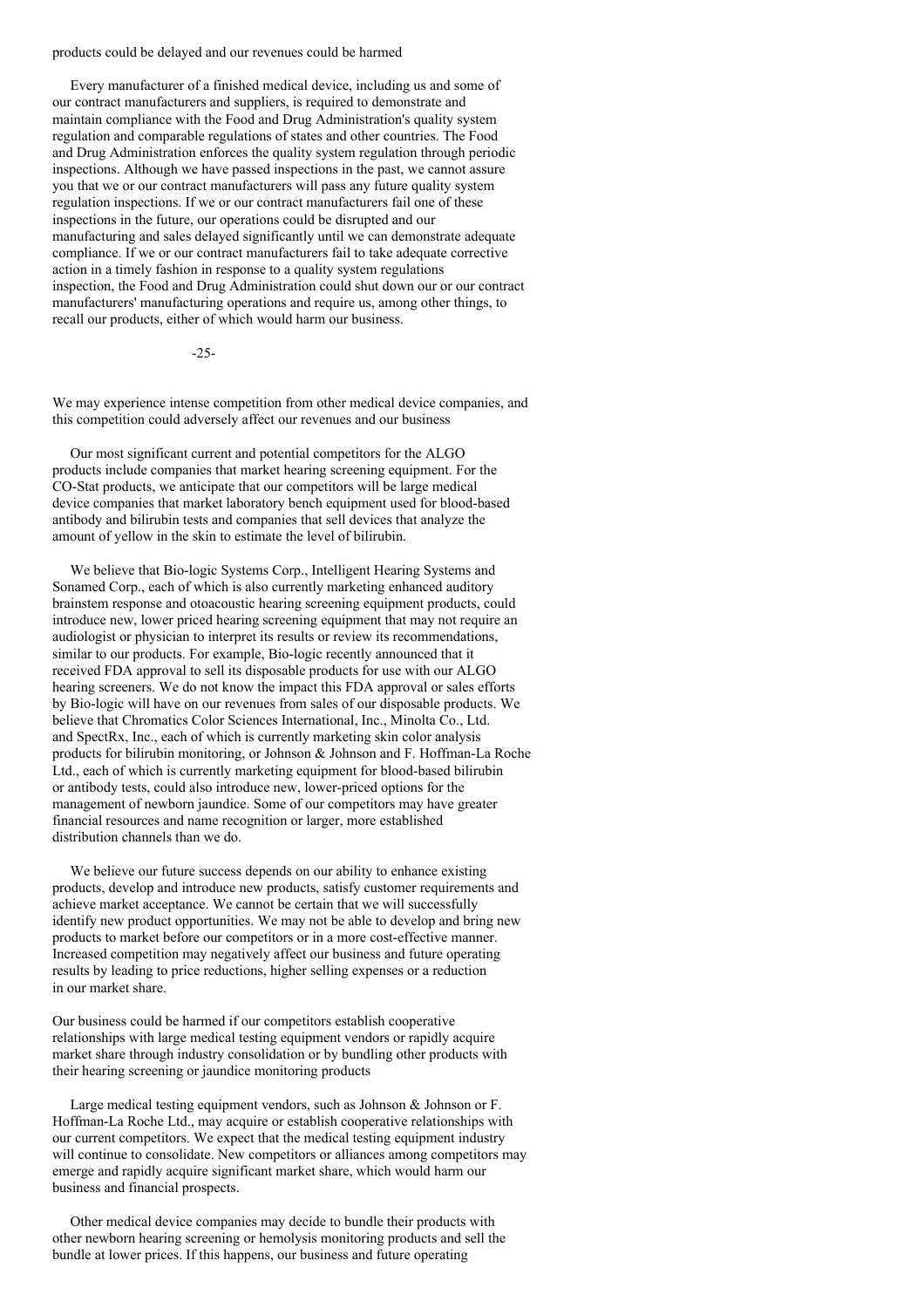results could suffer if we were no longer able to offer commercially viable or competitive products.

We may not be able to preserve the value of our products' intellectual property because we may not be able to protect access to our intellectual property or we may lose our intellectual property rights due to expiration of our licenses or patents

If we fail to protect our intellectual property rights or if our intellectual property rights do not adequately cover the technology we employ, other medical device companies could sell hearing screening or hemolysis monitoring products with features similar to ours, and this could reduce demand for our products.

-26-

We protect our intellectual property through a combination of patent, copyright, trade secret and trademark laws. We have eight issued United States patents, seven patent applications pending before the United States Patent and Trademark Office and seven patent applications pending before foreign governmental bodies of which one European Patent Office application has been allowed and will be registered in nine European countries. We have one patent granted in Japan, six patent applications pending in Japan and one patent application pending in Hong Kong. We attempt to protect our intellectual property rights by filing patent applications for new features and products we develop. We enter into confidentiality or license agreements with our employees, consultants and corporate partners and seek to control access to our intellectual property and the distribution of our hearing screening or hemolysis monitoring products, documentation and other proprietary information. However, we believe that these measures afford only limited protection. Others may develop technologies that are similar or superior to our technology or design around the patents, copyrights and trade secrets we own. The original patent for an algorithm for analyzing auditory brainstem responses, which we licensed on a nonexclusive basis from a third party and upon which we developed our automated auditory brainstem response technology, expired in late 1999, and that subject matter is in the public domain. In addition, we cannot assure you that the patent applications we have filed to protect the features of our products that we have subsequently developed will be allowed, or will deter others from using the auditory brainstem response technology.

Despite our efforts to protect our proprietary rights, others may attempt to copy or otherwise improperly obtain and use our products or technology. Policing unauthorized use of our technology is difficult and expensive, and we cannot be certain that the steps we have taken will prevent misappropriation, particularly in foreign countries where the laws may not protect our proprietary rights as fully. Our means of protecting our proprietary rights may be inadequate. Enforcing our intellectual property rights could be costly and time consuming and may divert our management's attention and resources. Enforcing our intellectual property rights could also result in the loss of our intellectual property rights.

Our operating results would suffer if we were subject to a protracted infringement claim or a significant damage award

Substantial intellectual property litigation and threats of litigation exist in our industry. We expect that medical screening equipment may become increasingly subject to third party infringement claims as the number of competitors in our industry segment grows and the functionality of products in different industry segments overlaps. Third parties such as individuals, educational institutions or other medical device companies may claim that we infringe their intellectual property rights. Any claims, with or without merit, could have any of the following negative consequences:

- . result in costly litigation and damage awards;
- . divert our management's attention and resources;
- . cause product shipment delays or suspensions; or
- . require us to seek to enter into royalty or licensing agreements, which may not be available on terms acceptable to us, if at all.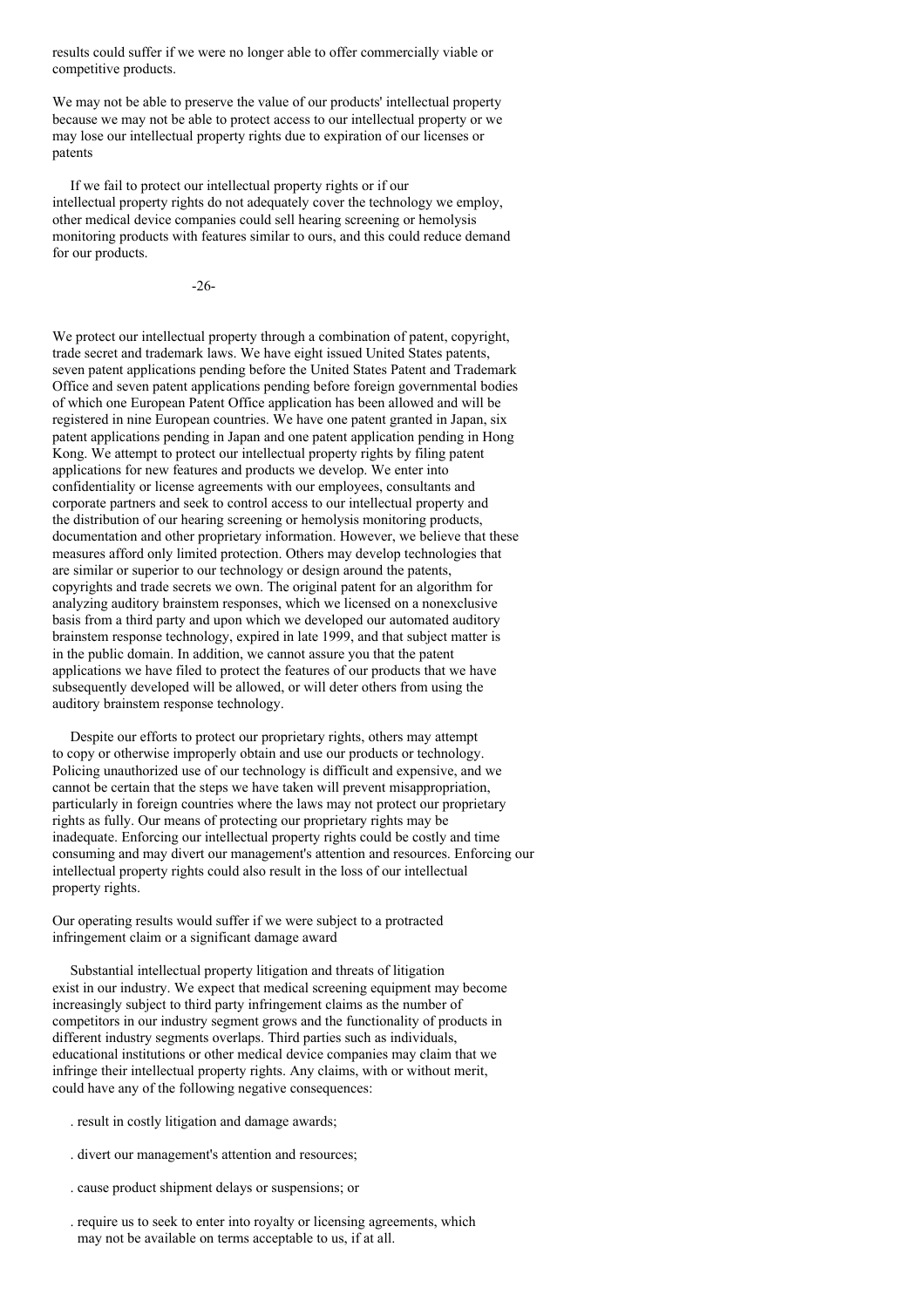A successful claim of infringement against us could result in a substantial damage award and materially harm our financial condition. Our failure or inability to license the infringed or similar technology could prevent us from selling our products and adversely affect our business and financial results.

-27-

Product liability suits against us could result in expensive and time consuming litigation, payment of substantial damages and an increase in our insurance rates

The sale and use of our medical testing products could lead to the filing of a product liability claim if someone were to be injured using one of our devices or if one of our devices fails to detect a disorder for which it was being used to screen. A product liability claim could result in substantial damages and be costly and time consuming to defend, either of which could materially harm our business or financial condition. We cannot assure you that our product liability insurance would protect our assets from the financial impact of defending a product liability claim. Any product liability claim brought against us, with or without merit, could increase our product liability insurance rates or prevent us from securing any coverage in the future.

We may incur significant costs related to a class action lawsuit due to the likely volatility of the public market price of our stock

Our stock price may fluctuate for a number of reasons including:

- . quarterly fluctuations in our results of operations;
- . our ability to successfully commercialize our products;
- . announcements of technological or competitive developments by us or our competitors;
- . announcements regarding patent litigation or the issuance of patents to us or our competitors;
- . announcements regarding state screening mandates or third party payor reimbursement policies;
- . regulatory developments regarding us or our competitors;
- . acquisitions or strategic alliances by us or our competitors;
- . changes in estimates of our financial performance or changes in recommendations by securities analysts; and
- . general market conditions, particularly for companies with a relatively small number of shares available for sale in the public market.

Securities class action litigation is often brought against a company after a period of volatility of the market price of its stock. If our future quarterly operating results are below the expectations of securities analysts or investors, the price of our common stock would likely decline. In September 2001 our stock price fell by more than 45%. Stock price fluctuations may be exaggerated if the trading volume of our common stock is low. Any securities litigation claims brought against us could result in substantial expense and damage awards and divert our management's attention from running our business.

We depend upon key employees in a competitive market for skilled personnel, and, without additional employees, we cannot grow or achieve and maintain profitability

Our products and technologies are complex, and we depend substantially on the continued service of our senior management team including Tim C. Johnson, our chief executive officer, and William New, Jr., M.D., Ph.D., our chief technology officer, chairman and a founder. The loss of any of our key employees could adversely affect our business and slow our product development process. Although we maintain key person life insurance on Dr. New, we do not maintain key person life insurance on any of our other employees, and the amount of the policy on Dr. New may be inadequate to compensate us for his loss.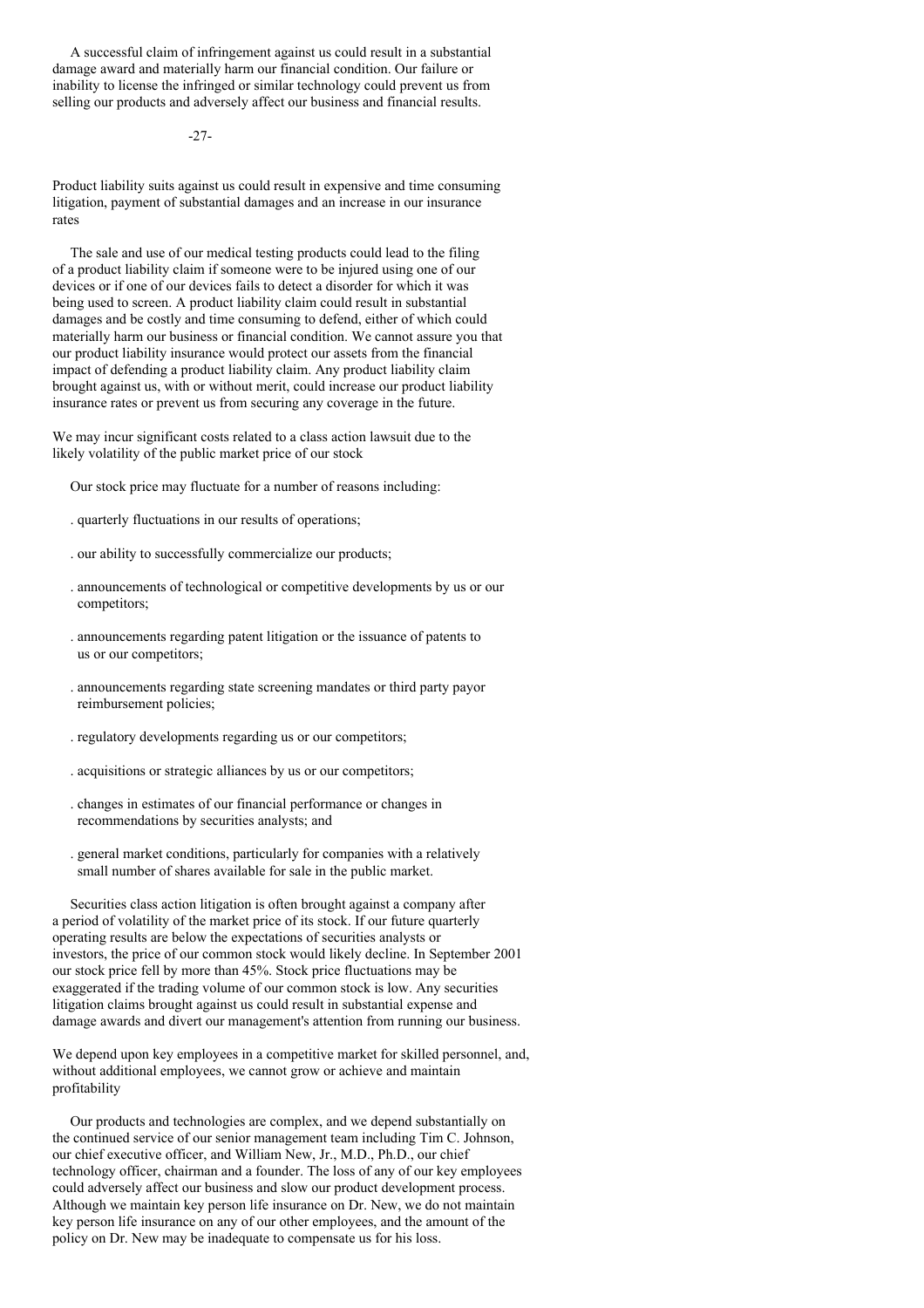We could lose the ability to use net operating losses, which may adversely affect our financial results

As of December 31, 2000, we had total net operating loss carryforwards of approximately \$6.7 million for income tax purposes. These net operating loss carryforwards, if not utilized to offset taxable income in future periods, will expire in various amounts beginning in 2007 through 2019. If we continue to have net losses, we may not be able to utilize some or all of our net operating loss carryforwards before they expire.

In addition, applicable United States income tax law imposes limitations on the ability of corporations to use net operating loss carryforwards if the corporation experiences a more than 50% change in ownership during any three-year period. We cannot assure you that we will not take actions, such as the issuance of additional stock, that would cause an ownership change to occur. Accordingly, we may be limited to the amount we can use in any given year, so even if we have substantial net income, we may not be able to use our net operating loss carryforwards before they expire. In addition, the net operating loss carryforwards are subject to examination by the Internal Revenue Service, or IRS, and are thus subject to adjustment or disallowance resulting from any such IRS examination.

If we are unable to use our net operating loss carryforwards to offset our taxable income, our future tax payments will be higher and our financial results may suffer.

Item 3. Quantitative and Qualitative Disclosures about Market Risk

We develop products in the United States and sell those products primarily in the United States, Japan and Europe. Our revenues for sales outside the United States were approximately 10% of our revenues in 1999, approximately 14% of our revenues in 2000 and approximately 17% of our revenues in the nine months ended September 30, 2001. As a result, our financial results could be affected by factors such as changes in foreign currency exchange rates or weak economic conditions in foreign markets. Historically, our sales have been generally denominated in United States dollars; however, with the formation of our Japanese subsidiary and the acquisition of our United Kingdom distributor, we expect that a portion of our operating expenses and revenues in international locations will be denominated in local currencies in the future. Historically, our exposure to foreign exchange fluctuations has been minimal. As our international sales and operations expand, however, we anticipate that our exposure to foreign currency fluctuations will increase. As all of our sales are currently made in United States dollars, a strengthening of the dollar could make our products less competitive in foreign markets.

Our interest income is sensitive to changes in the general level of interest rates in the United States. However, due to the nature of our short-term investments, we believe that we do not have material market risk exposure.

 $-29-$ 

Our investment policy permits us to invest funds in excess of current operating requirements in:

. corporate securities including commercial paper, rated A1, P1 or better, and corporate debt instruments, including medium term notes and floating rate notes issued by foreign and domestic corporations, that pay in United States dollars and carry a rating of A or better;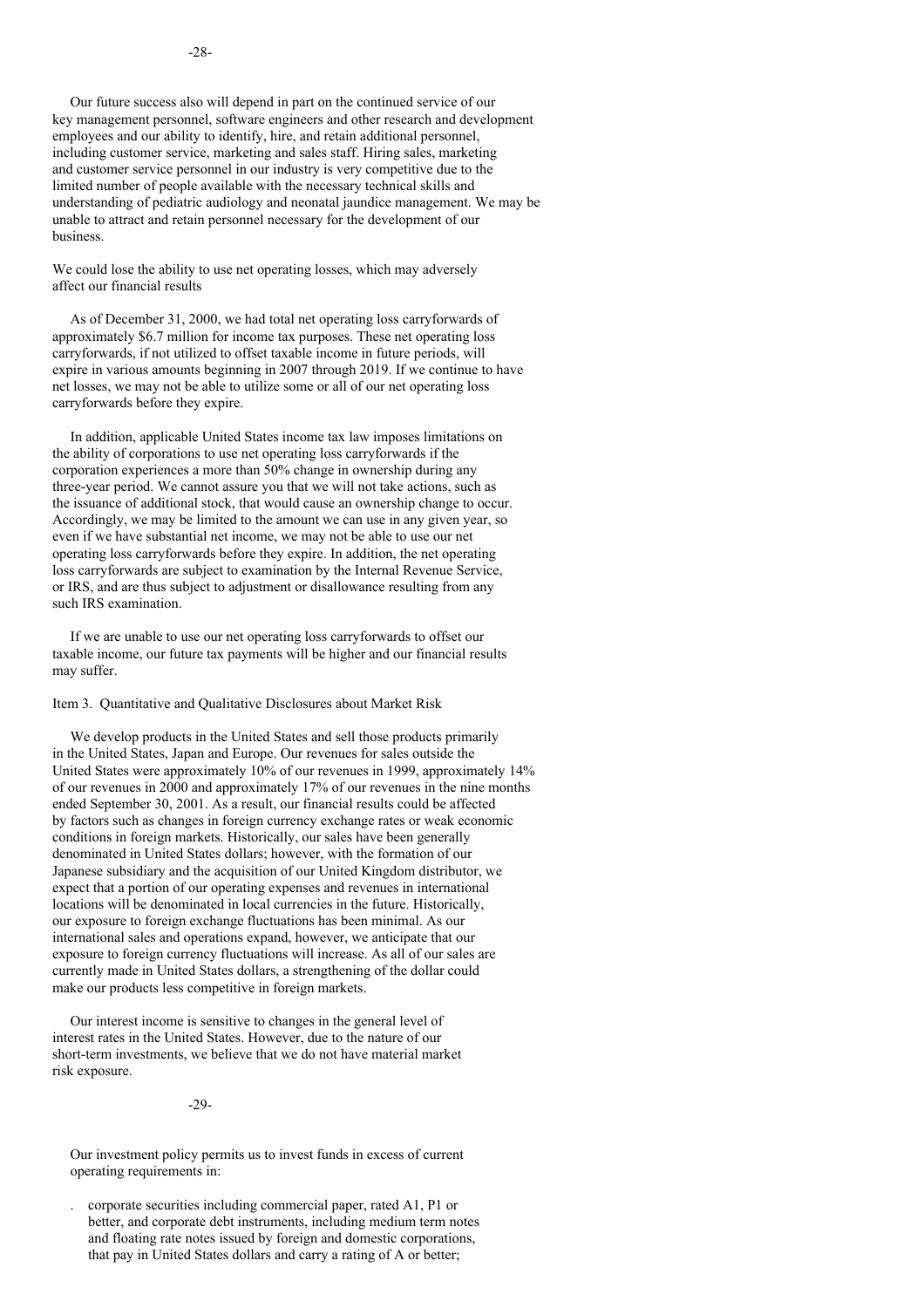- . bank certificates of deposit and banker's acceptances that are rated at least A1 or P1;
- . United States treasury bills, notes and bonds and United States AAA-rated agency securities that carry the direct or implied guarantee of the United States government, including notes, discount notes, medium term notes and floating rate notes;
- . asset-backed securities rated A or better;
- . repurchase agreements with major banks and dealers that are recognized as primary dealers by the Federal Reserve Bank of New York;
- . money market mutual funds that offer daily purchase and redemption; and
- . tax exempt/tax advantage investments in money market funds, variable rate demand notes, municipal notes or bonds and auction preferred municipal and corporate securities.

In July and August 2001, we received \$58.8 million in aggregate net proceeds in connection with our initial public offering after deducting underwriting discounts and commissions, but before deducting offering expenses payable by us. We are currently investing net offering proceeds from the offering pursuant to our investment policy.

-30-

## PART II. OTHER INFORMATION

## Item 2. Changes in Securities and Use of Proceeds

Between June 30, 2001 and September 30, 2001, we issued 33,633 shares of unregistered common stock upon the exercise of outstanding options to nine persons and entities at an average exercise price of \$0.74 per share. The sale of the above securities was deemed to be exempt from registration under the Securities Act of 1933, as amended (the "Securities Act"), in reliance on Rule 701 promulgated under Section 3(b) of the Securities Act, as transactions not involving a public offering or transactions pursuant to compensatory benefit plans and contracts relating to compensation as provided under Rule 701. Each recipient had adequate access to information about us through his or her relationship with us.

We have used approximately \$2.0 million of the proceeds from our initial public offering to repay the outstanding amounts on our revolving bank line of credit. The offering expenses incurred by us was approximately \$2.4 million. There were no direct or indirect payments to any of our directors or officers or any other person or entity. None of the offering proceeds have been used for the construction of plant, building or facilities or the purchase or installation of machinery or equipment or for purchases of real estate or the acquisition of other businesses. We are currently investing the net offering proceeds for further use as additional working capital. The net proceeds have been invested pursuant to our investment policy. A portion of the net proceeds may be used for the acquisition of technologies, businesses or products that are complementary to ours. Other than these amounts and future estimated capital expenditures in the amount of approximately \$1.0 million in the next 12 months, we have no specific plan for the proceeds from our initial public offering.

Item 6. Exhibits and Reports on Form 8-K

- (a) Exhibits
- 10.18 Leasing Agreement dated June 11, 2001 between Natus Japan and Sanwa Radiator, Co. Ltd. (Japanese to English translation)
- (b) Reports on Form 8-K

The Company did not file any reports on Form 8-K during the three months ended September 30, 2001.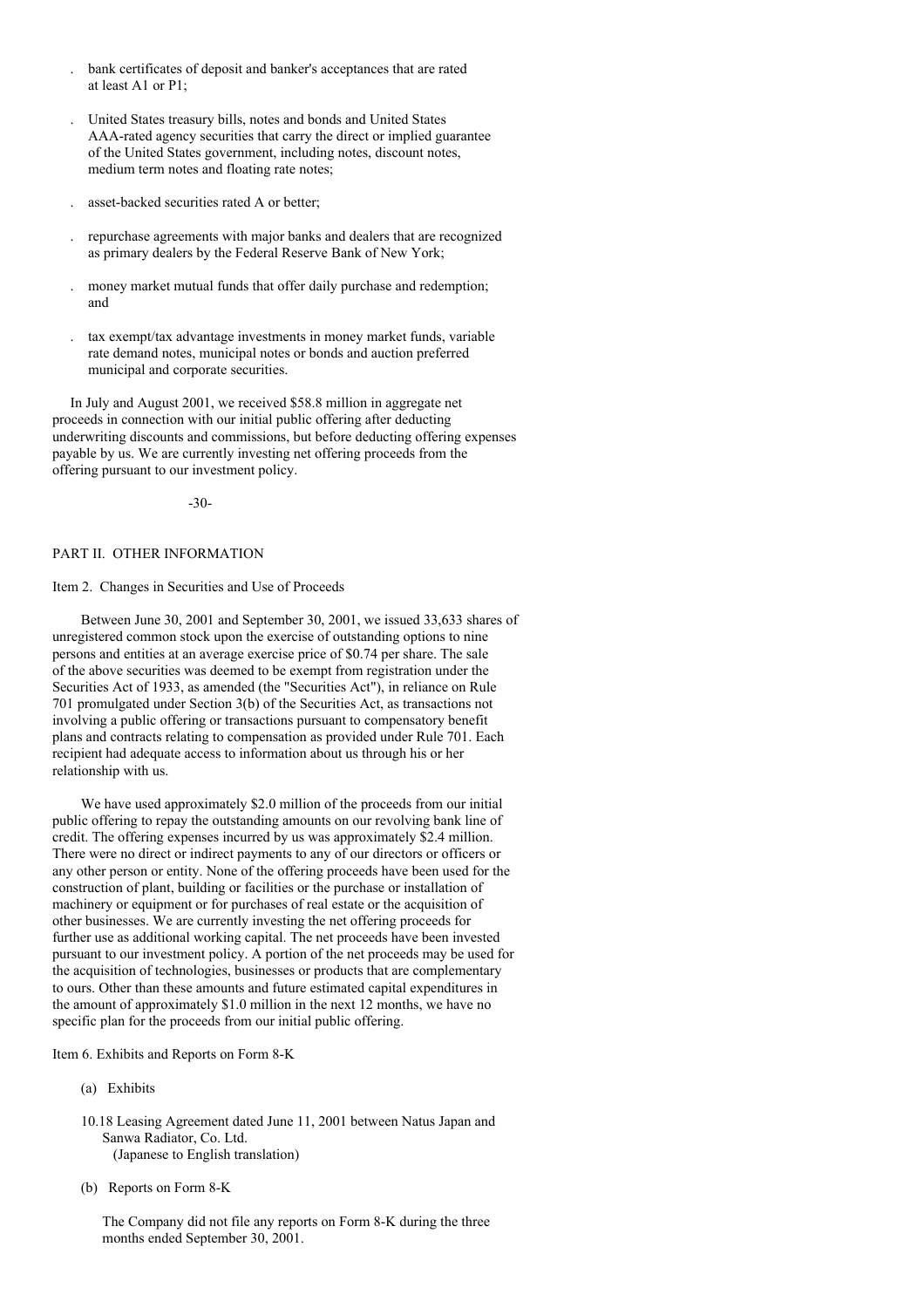## SIGNATURES

Pursuant to the requirements of the Securities and Exchange Act of 1934, the registrant has duly caused this report to be signed on its behalf by the undersigned thereunto duly authorized.

## NATUS MEDICAL INCORPORATED

Dated: November 9, 2001 By: /s/Tim C. Johnson

Tim C. Johnson Chief Executive Officer, President Chief Operating Officer, Secretary and Director (Principal Executive Officer)

Dated: November 9, 2001 By: /s/William H. Lawrenson

\_\_\_\_\_\_\_\_\_\_\_\_\_\_\_\_\_\_\_\_\_\_\_\_\_\_\_\_\_\_\_\_\_\_\_\_\_\_

William H. Lawrenson Vice President, Finance and Chief Financial Officer (Principal Financial and Accounting Officer)

-32-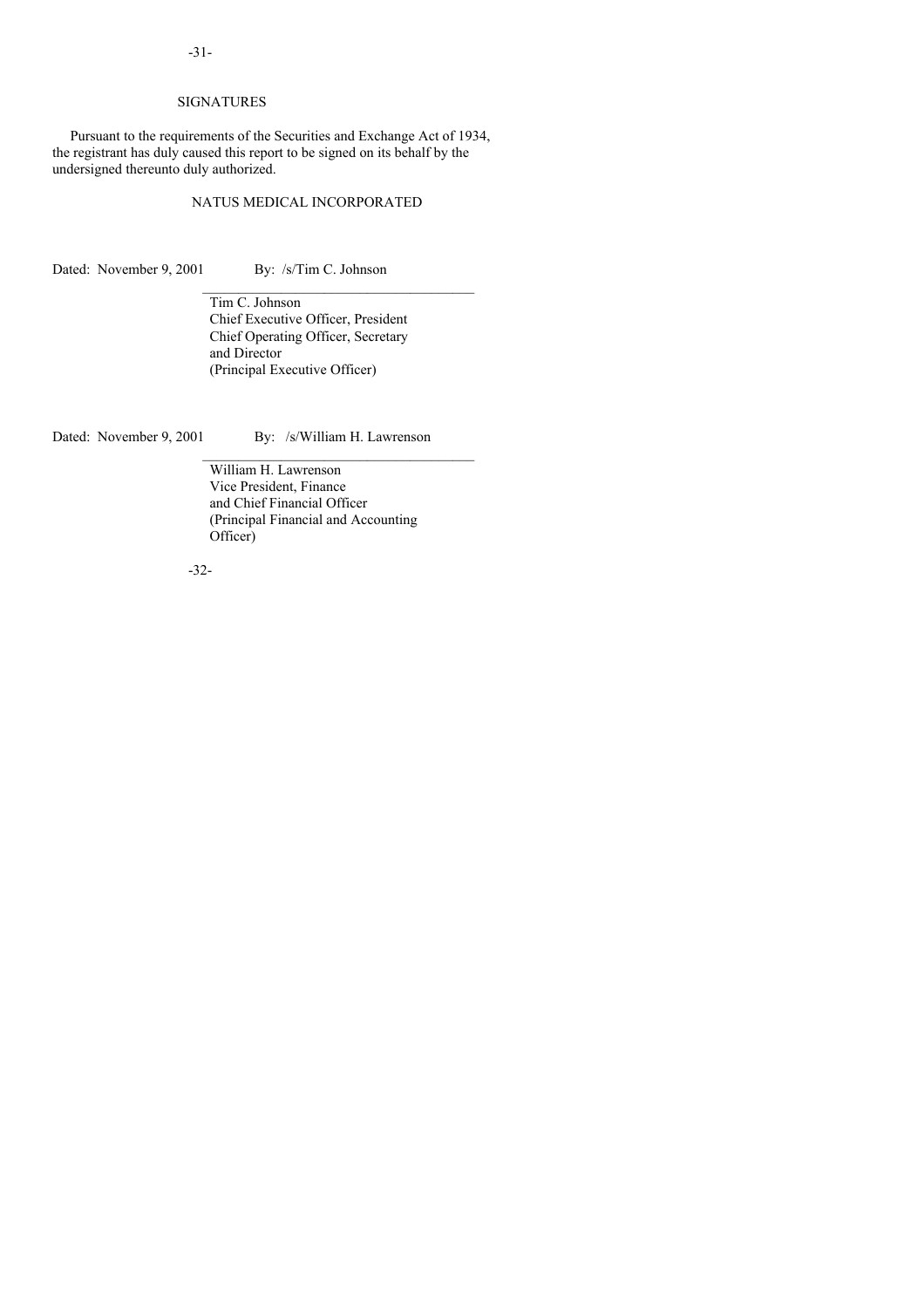Leasing agreement

Second Floor, Sanwa Building

Period of leasing agreement from June 11, 2001 until June 10, 2003

Lessor: Sanwa Radiator, Co. Ltd. Lessee: Natus Japan, Co. Ltd.

office

page 1

Contract for leasing of space

The lessor, Sanwa Radiator, Co. Ltd. (hereinafter called the "lessor" ), and the lessee, Natus Japan, Co. Ltd. (hereinafter called "the lessee"), hereby enter into a leasing agreement in accordance with the following conditions.

Article Number One (Announcement of leased space)

The lessor, the owner of the leased space described elsewhere (hereinafter called the "leased space"), will lease this space to the lessee, who has leased it.

Article Number Two (Purpose of use)

The lessee will use the leased space only for the purpose of running an office, and will not use the space for any other purposes.

Article Number Three (Period of lease/Notice of termination of lease/Period of lease renewal)

(1.) The period of this lease extends from June 10, 2001 until June 11, 2003, a period of two years.

(2.) When either the lessor or lessee has decided to end this contract at the end of the period of this lease, advance notice must be given to the other party six months prior to the end of the leasing period, in accordance with this document.

(3.) In a case where either the lessor or lessee does not provide notice as described in the previous item to the other party six months prior to the end of the leasing period, this contract will be extended for an additional two years. After this, the end of the leasing period will be handled in the same manner.

1

Article Number Four (Rental fees)

The monthly rental fees shall be 1,315,625 yen, and the lessee will deliver or send payment to the lessor or its designated representative the rental fees for the following month by the last day of the preceding month. However, the rental fees for a period that is less than a full month shall be determined by calculating the pro-rated payment for the number of days in that period.

page 2

Article Number Five (Responsibility for various expenses) The lessee shall be responsible for the various expenses laid out in each of the items that follow, and payment for these various expenses shall be delivered to or payment shall be sent to the lessor or its designated representative by the last day of each month.

1. Monthly management fees in the sum of 315,750 yen (payment for the following month shall be made by the last day of the current month)

2. Charges for gas, water, and electricity usage (including monthly base charges) and heating and cooling expenses

3. Installation charges and activation fees related to fixtures and facilities specially requested by the lessee, and charges for the use of the same 4. Among the shared expenditures from usage that benefit the lessee along with

other lessees, expenses set by the lessor as the lessee's share of the financial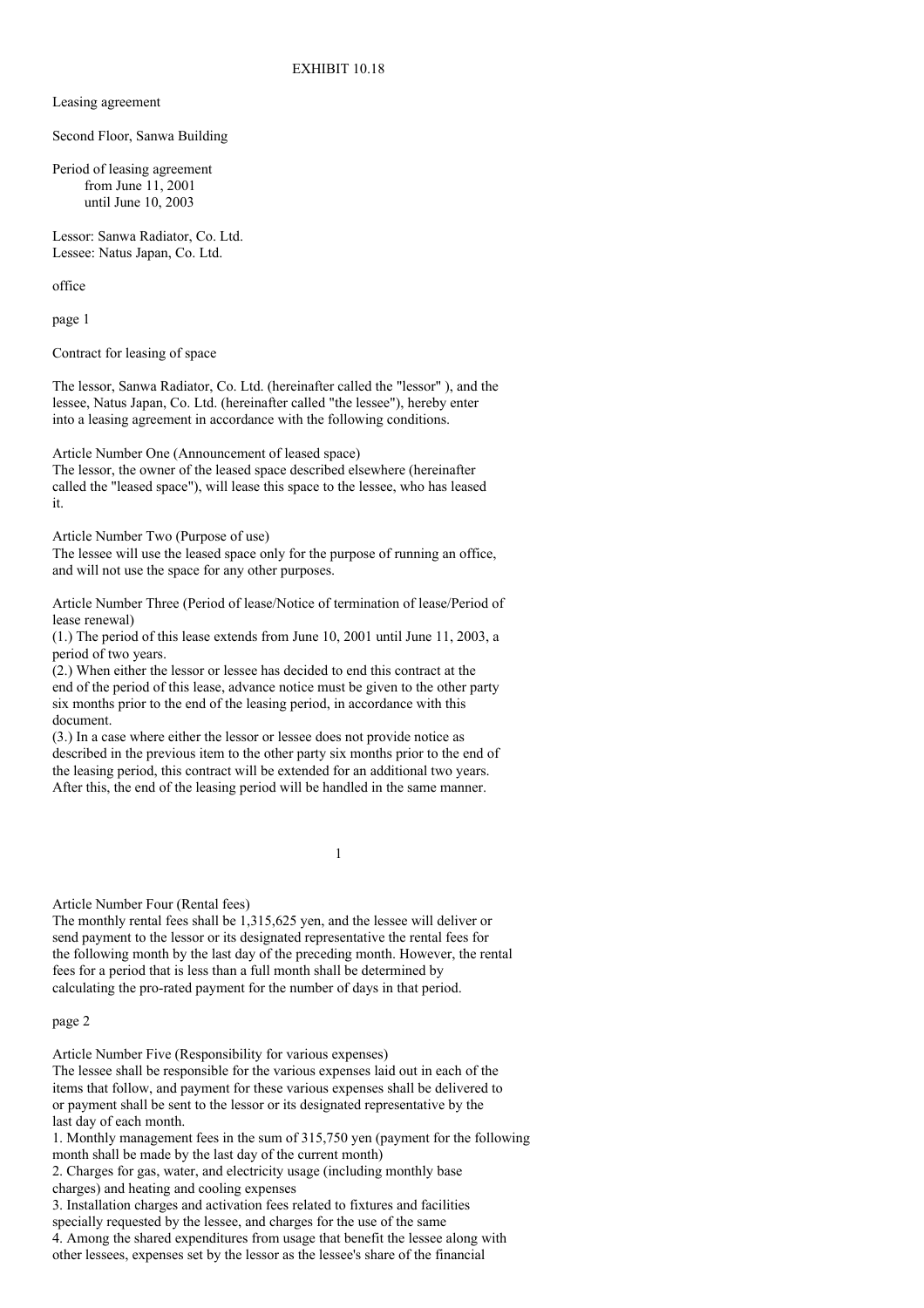## responsibility

Article Number Six (Adjustment of rental fees)

In response to general fluctuations in prices, increases in public levies and taxes on land and buildings, or in comparison to other rental fees in the local area, when it has been determined that the rental fees in Article Four and the group expenditures in Article Six Item 1 are insufficient, even during the period of the lease agreement, these fees can be adjusted based on discussion between the lessor and lessee.

Article Number Seven (Prohibitions)

The lessee and its employees shall not carry out activities to which the following items apply.

1. Activities that interfere with the business operations or administration of the lessor or other lessees

2. Transfer and storage of materials in the building or its vicinity that may have explosive or flammable properties, or other materials that are dangerous, unclean, malodorous or unsightly

3. Entry into the building of animals, or the feeding and care of animals inside the building

 $\overline{2}$ 

4. Cigarette butts and other flammable paper and trash materials that could pollute the building shall be disposed of only in the locations designated by the lessor

5. Cooking and sleeping overnight inside the building

6. Other activities that the lessor has posted as being prohibited for the purpose of maintaining the safety, attractiveness, and quality of maintenance and management of the building

## page 3

Article Number Eight (Limitations)

At times when the lessee proposes to carry out activities to which the following items apply, prior approval must be obtained in advance from the lessor in writing by those who intend to carry out these activities or their workers; expenses shall be borne by the lessee.

1. Renovation of the leased spaced, partitioning of rooms, and other various fixtures and facilities such as new installations, additions, removal or other changes in the facilities

2. The new installation, addition, changes to or removal of wiring, piping or equipment for electric lights, electric power, telephone, gas, water, or changes in the capacity of the same

3. The installation or removal of safes, steel cabinets or other heavy items 4. The installation of signboards or other public display boards inside the building, on the roof, in the vicinity of the building or in the glass windows; or the installation, posting or writing of advertisements, signs or warning notices

Article Number Nine (Responsibility for notification)

In cases when the lessee has or anticipates the need for repairs to the leased space and partitions that the lessor owns, or other facilities in the building, or in cases when there are locations that require equipment for the prevention of disasters or accidents, immediate notice must be given to the lessor.

Article Number Ten (Prohibition of transference of leasing rights) The lessee is prohibited from transferring the right to leasing of the leased space to a third party. However, in cases where the third party is confirmed as the general successor of the lessee through the transfer of the company's business operations or partnership or due to some other arrangement, and the lessor has approved the agreement in accordance in written form, no such restrictions will be imposed.

Article Number Eleven (Prohibition of subletting)

The lessee may not transfer the lease either in part or in full to a third party, may not offer continuous use, or use the space in conjunction with a third party, or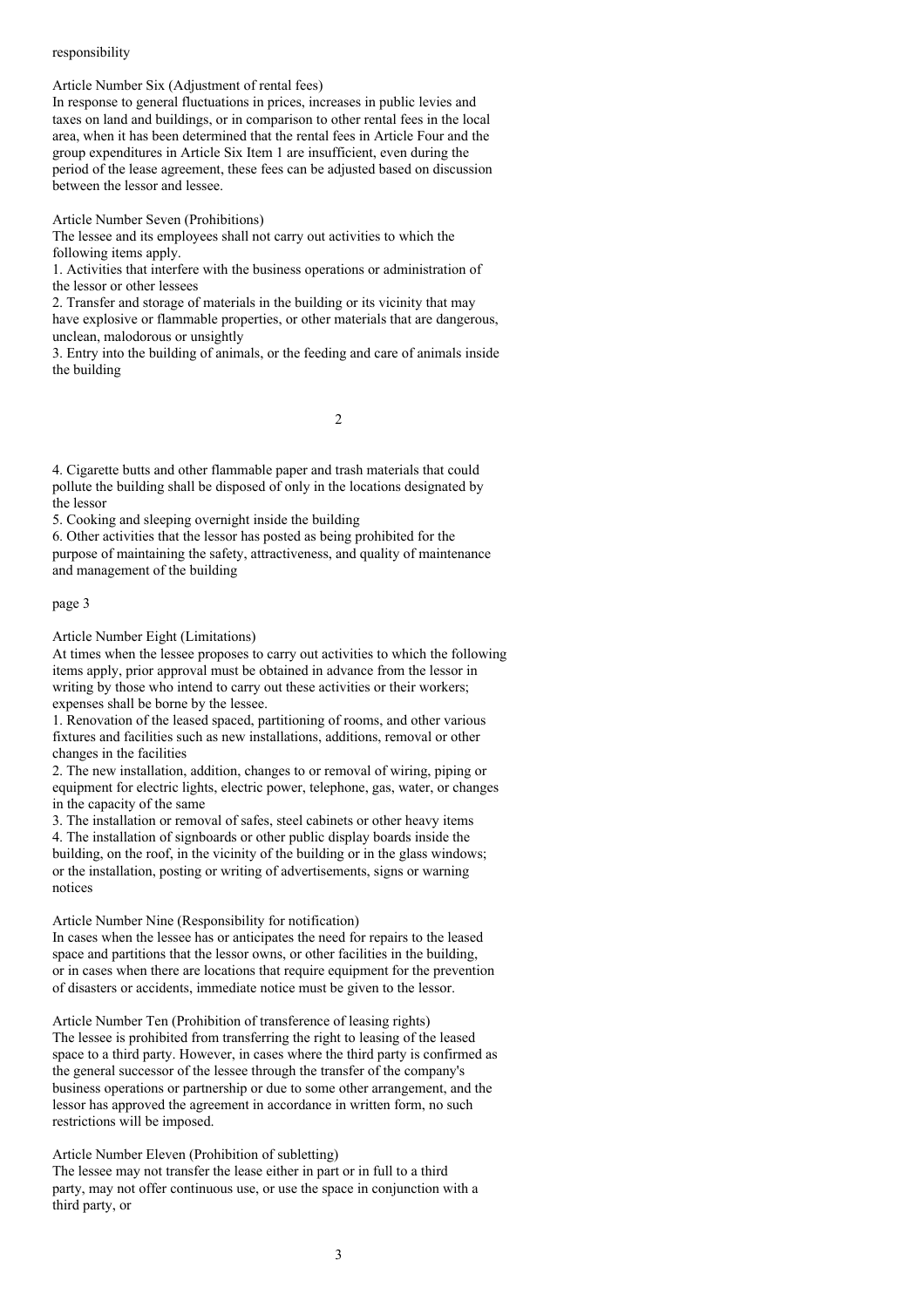display the name of any operations in this space other than that of the lessee. However, this restriction does not apply in cases where the lessor has provided consent in writing.

Article Number Twelve (Entering the leased space for inspections) At times when there is a need for maintenance, cleaning, protection from robbery, protection from fire, rescue, or emergency measures, the lessor or its employees may enter the leased space for such purposes, carry out the inspection and determine the appropriate measure to be taken.

### page 4

Article Number Thirteen (Compensation for damages) In cases when the lessee or its agents, employees, hired workers or others associated with the lessee have, either intentionally or by accident, caused damage to the lessor, other lessees or other third parties, the lessee shall provide full compensation.

### Article Number Fourteen (Exemptions)

When due to theft or disasters such as earthquake, fire, or flooding that are beyond the control of the lessor, losses incurred by the lessee shall not be the responsibility of the lessor.

## Article Number Fifteen (Deposit)

(1.) In order to provide security for the execution of the duties based on this contract, the lessee will pay a security deposit of 13,156,250 yen to the lessor as outlined below. The deposit will not accrue interest.

(2.) In cases when the lessee is late in making payment of rent or other expenses, or when the lessor has suffered losses in taking responsibility for the financial obligations based on this contract, the lessor may, as a matter of course, appropriate the deposit money as compensation.

(3.) Within 7 days of receiving notice of the appropriation of money in cases such as that described in the previous item, the lessee will supplement the amount that is in arrears until it reaches the amount of the deposit money in item 1 above.

(4.) During the period of this lease, the lessee may not use the deposit money to pay rental fee payments or to fulfill other obligations.

(5.) The lessee is not permitted to transfer the right to claim the return of the deposit money to a third party, or to use it as collateral for its obligations.

page 5

4

(6.) If the lessee has fulfilled all of the obligations outlined in this agreement, the money used as a security deposit will be returned as outlined in the items below.

1. If the lessor has proposed dissolution of the contract, the money will be returned at the time the lessee has completely vacated the premises.

2. If the lessee has proposed dissolution of the contract, the money will be returned within one month from the day the dissolution of the contract goes into effect. However, this is subject to the condition that the lessee has completely vacated the premises by the end of the period the contract is in force.

3. In every case, whether effective under Article 16, dissolution of the contract; Article 17, immediate dissolution of the contract; or Article 18, completion of contract, the date that these occurred will be taken as the starting point, and the money will be returned within one month from that date. However, in these cases as well, the conditions in the previous item will apply.

4. If less than one full year has passed since entering into this agreement in cases of either dissolution of contract or completion of contract, and if less than one full year has passed since entering into this agreement and the deadline for returning the deposit money has arrived, irrespective of the period set in item 2 for the redemption of the deposit, as a special exemption, the period for redemption of the deposit shall be extended to the date at which one full year has passed since entering into the agreement.

5. Regardless of the period set in item three above for redemption of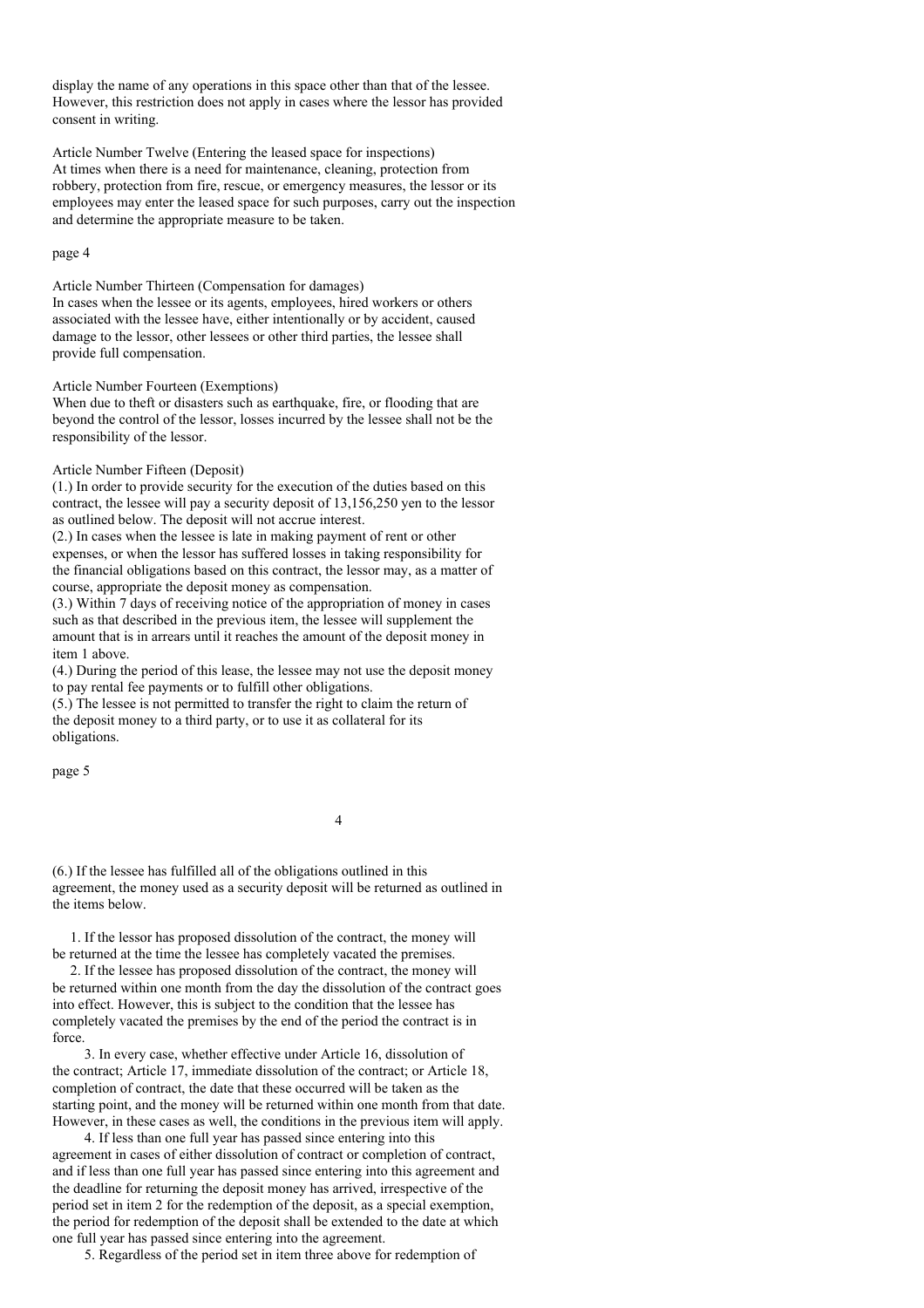the deposit, after the lessee has vacated the premises and the lessor has newly rented said premises, when the new deposit money has been received, at that time the lessee's deposit money will be returned.

Article Number Sixteen (Dissolution of contract)

The lessor, at the time when the lessee has performed or fulfilled the activities outlined in each item below and there is no need for notification of some sort, will immediately terminate this agreement, and will demand that the premises be vacated if there is no dispute put forth by the lessee. In a case when the lessor has been subject to damages, compensation for these damages can be demanded from the lessee, and will be granted if the lessee does not dispute the claim.

## page 6

1. In cases when the application has been filled in falsely at the time of move-in, or when move-in has been carried out incorrectly

2. In case when the rent or other obligations are two months or more in arrears 3. In cases when the leased space has been used for purposes other than those described in Article 2

4. In cases when the exclusive possession of other lessees has been encroached upon in some exceptional manner, or there is concern that such encroachment has taken place

5

5. In cases when trust has been lost in some exceptional manner, or in cases when activities counter to the public welfare have taken place 6. In cases when the leased space has been vacated without permission, or in cases when the leased space has not been used for a period of 30 continuous days without obtaining permission

7. In cases when the lessee or its employees, either intentionally or by accident, have damaged the leased space or building in some exceptional manner, or have caused a fire to break out

8. In cases when due to other obligations, the company's assets have been temporarily seized, temporarily disposed of, or in cases of extortion, or in cases when the company has declared bankruptcy, compensation obligations, or company revivification, or in other cases of declarations of company re-organization or dissolution due to death or incompetence

9. In cases when the activities of the lessee or those occupying the same leased space have caused the police to investigate the presence of stimulants or prostitution, etc.

10. In cases when judged to be associated with violent groups or membership in groups that carry out activities that disrupt the legal order

11. In cases when rough or violent language and actions are used, when there is contentious behavior toward others without provocation, or when there are attempts to disrupt the business, maintenance, or management operations related to the building, when orderly proceedings are disrupted and these activities cause the lessor to doubt the maintenance of good faith in dealings with the lessee

12. In cases when any of the items in this contract or those supplemental to this contract are violated

#### page 7

Article Number Seventeen (Notice of immediate contract dissolution) In cases when unavoidable circumstances arise during the term of this lease and this contract is to be dissolved, either the lessor or the lessee may provide the other party with six months' prior notice in accordance with this document and dissolve this contract. However, the lessee may, in lieu of notice, pay to the lessor a dissolution fee in the amount of six months' rental fees and thereby obtain immediate dissolution of the contract. In addition, in cases when the lessee vacates the premises without giving notice in accordance with this document, or in cases when due to debts of the lessee this contract is dissolved, the lessee must bear the responsibility for payment of the same contract dissolution fees.

Article Number Eighteen (Cancellation of contract)

In cases when due to natural disasters, earthquakes or other events that cannot be controlled, the building is damaged or destroyed either in part or as a whole,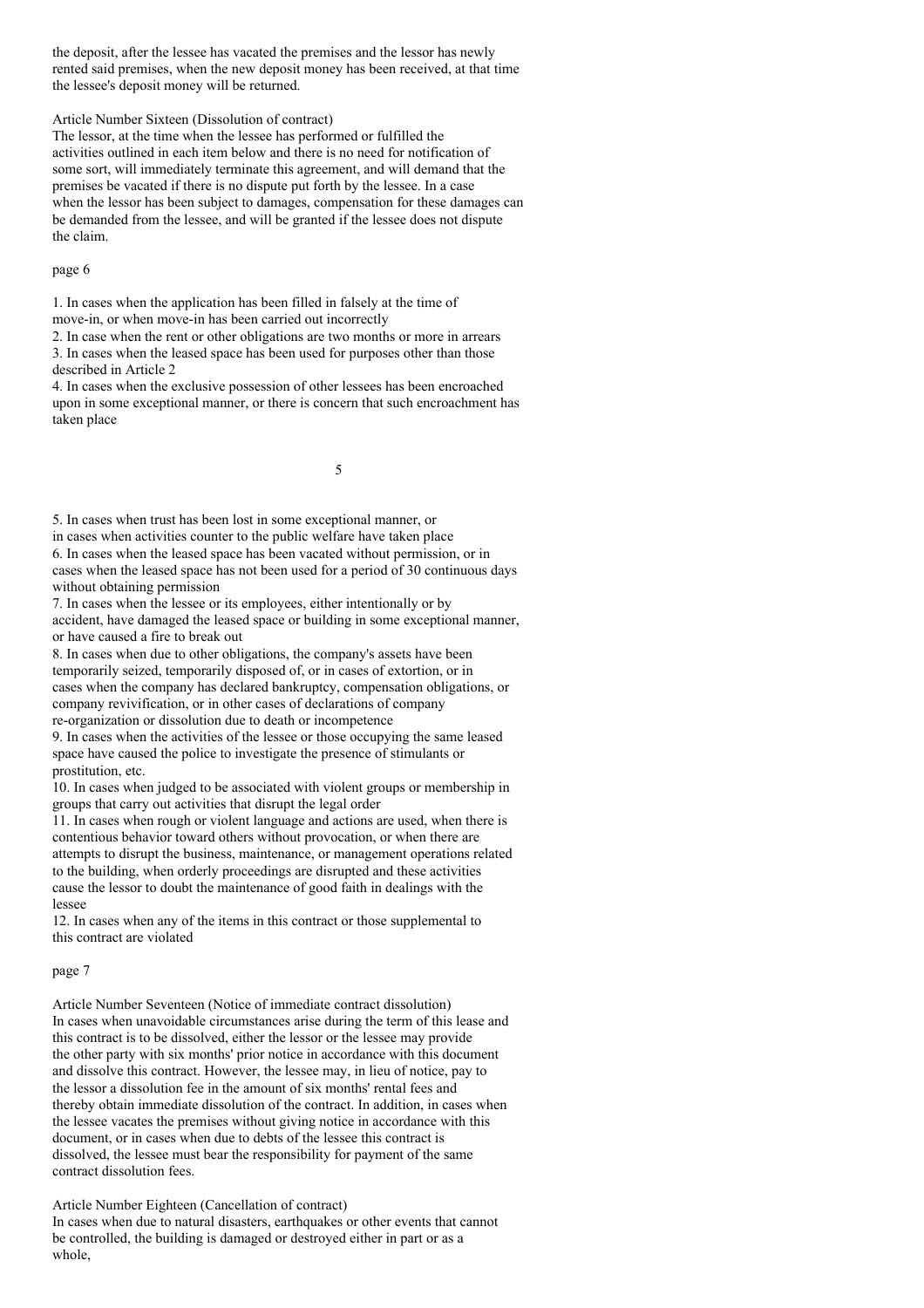making it impossible to use the leased space, this contract will be ended as a matter of course.

Article Number Nineteen (Restoration to original condition)

(1.) In cases when this contract is ended (including dissolution and termination of the contract) the lessee must, by the deadline set by the lessor, restore the partitioning of rooms installed in the space, and other facilities and fixtures installed by the lessee; in cases when there are damaged or dirty places, the lessee must restore the leased space to its original condition when returning the premises to the lessor.

(2.) In cases when the leased space has not been restored to its original condition by the time of the deadline set by the lessor, the lessor may take measures to restore the space to its original condition at the lessee's expense.

Article Number Twenty (Measures regarding leftover equipment and goods after the property is vacated)

In cases when there are materials and goods remaining inside the leased space after the contract has ended and the premises have been vacated, the lessor may dispose of these items as it deems fit, and the lessee is without recourse to dispute these actions.

Article Number Twenty-one (Compensation for damages due to late evacuation) In cases when the lessee has not vacated the premises at the time this contract is ended, the lessee is responsible to pay damages to the lessor equal to double the rental fees due for each day following the ending of the contract until the premises are evacuated, as well as the various expenditures described in Article 6.

#### page 8

Article Number Twenty-two (Right to demand purchase of incidental fixtures) Upon vacating the premises, and for that reason, irrespective of category, the lessee shall not demand compensation from the lessor for redecoration of the leased space or partitions between rooms, or for the purchase of other incidental fixtures and facilities. Nor shall compensation be demanded for necessary expenses incurred in connection with these renovations, nor money for moving expenses, removal fees or money for the purchase of rights.

Article Number Twenty-three (Regulations inside the building) The lessee agrees to abide by the rules of the building management established elsewhere by the lessor.

7

Article Number Twenty-four (Confirmation of representatives and examination of this contract)

The representatives appointed by the lessor and lessee shall examine all of the articles contained in this document, and announce that they, the lessor and lessee, agree to adhere to the articles they have examined that constitute this contract.

Article Number Twenty-five (Items not covered in regulations/items of responsibility)

In cases when there is doubt about items that are not covered in this document or with regard to the interpretation of these articles, the lessee and lessor shall meet in good faith for discussion in order to clarify that interpretation.

Article Number Twenty-six (Jurisdiction over this agreement) The lessor and lessee agree that any disputes arising in connection with this contract shall fall under the jurisdiction of the first competent court in the lessor's area of residence.

### page 9

Article Number Twenty-seven (Items of special agreement)